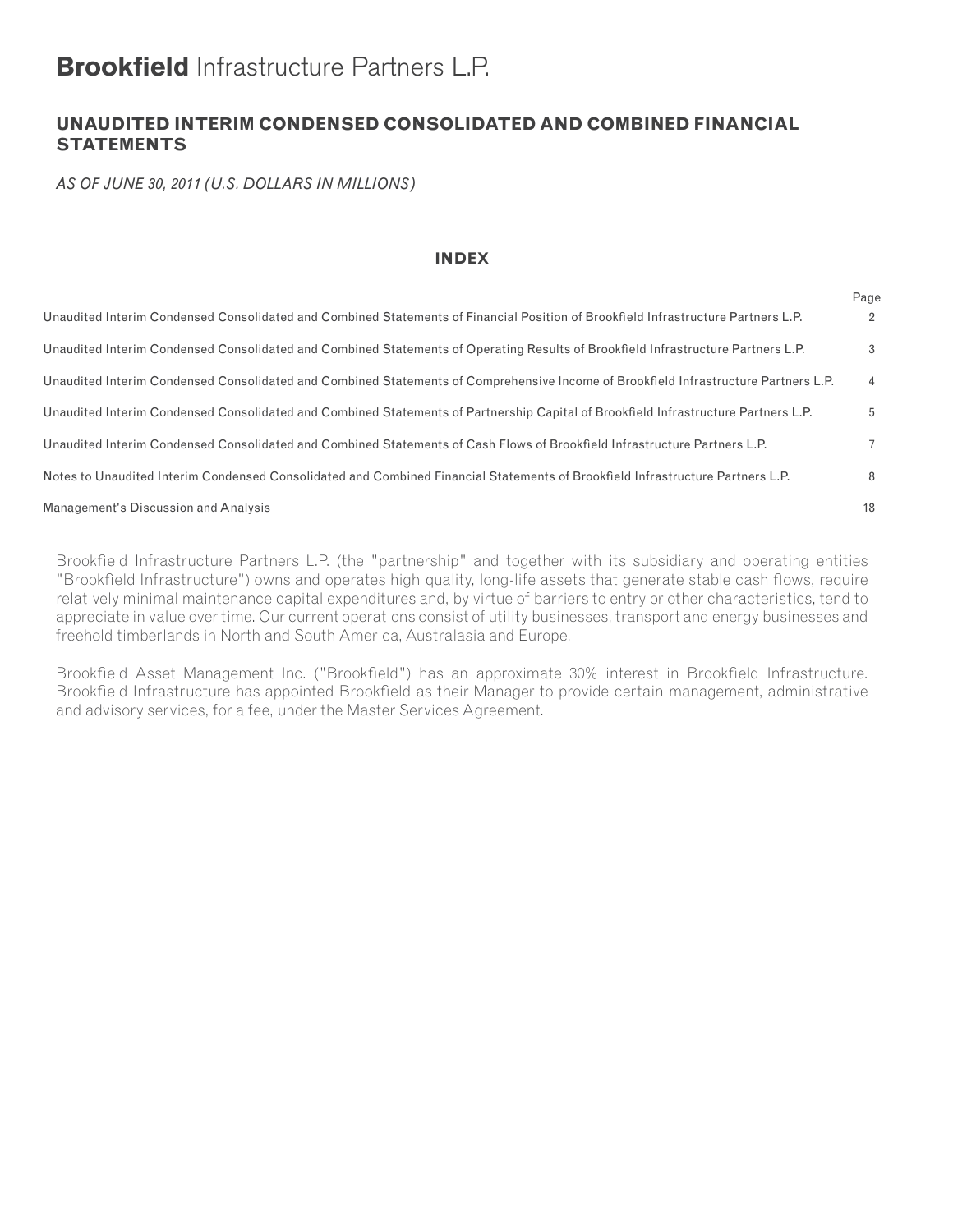#### **UNAUDITED INTERIM CONDENSED CONSOLIDATED AND COMBINED STATEMENTS OF FINANCIAL POSITION**

|                                                                         |              |                | As of             |
|-------------------------------------------------------------------------|--------------|----------------|-------------------|
| <b>US\$ MILLIONS, UNAUDITED</b>                                         | <b>Notes</b> | June 30, 2011  | December 31, 2010 |
|                                                                         |              |                |                   |
| <b>Assets</b>                                                           |              |                |                   |
| Cash and cash equivalents                                               |              | \$<br>234      | \$<br>154         |
| Accounts receivable                                                     |              | 198            | 187               |
| Inventory                                                               |              | 57             | 38                |
| <b>Financial assets</b>                                                 |              | 24             | 6                 |
| Assets classified as held for sale                                      |              | 1,983          | 1,859             |
| <b>Current assets</b>                                                   |              | 2,496          | 2,244             |
| Property, plant and equipment                                           | 4            | 3,291          | 2,995             |
|                                                                         |              |                |                   |
| Intangible assets                                                       | 6<br>5       | 3,034          | 2,903             |
| Standing timber<br>Investments in associates                            | 3            | 2,558<br>1,110 | 2,578             |
| Goodwill                                                                |              | 591            | 1,069<br>591      |
| Investment properties                                                   |              | 182            | 175               |
| Financial assets (non-current)                                          |              | 25             | 118               |
| Other assets (non-current)                                              |              | 133            | 59                |
| Deferred income tax asset                                               |              | 462            | 377               |
| Total assets                                                            |              | 13,882<br>\$   | \$<br>13,109      |
|                                                                         |              |                |                   |
| Liabilities and partnership capital                                     |              |                |                   |
| Accounts payable                                                        |              | \$<br>341      | \$<br>240         |
| Non-recourse borrowings                                                 |              | 27             | 615               |
| <b>Financial liabilities</b>                                            |              | 27             | 29                |
| Liabilities directly associated with assets classified as held for sale |              | 1,983          | 1,859             |
| <b>Current liabilities</b>                                              |              | 2,378          | 2,743             |
|                                                                         |              |                |                   |
| Corporate borrowings                                                    |              | 217            | 18                |
| Non-recourse borrowings (non-current)                                   |              | 4,725          | 3,960             |
| Financial liabilities (non-current)                                     |              | 136            | 97                |
| <b>Other liabilities</b>                                                |              | 273            | 261               |
| Deferred income tax liabilities                                         |              | 1,104          | 1,025             |
| Preferred shares                                                        |              | 20             | 20                |
| <b>Total liabilities</b>                                                |              | 8,853          | 8,124             |
|                                                                         |              |                |                   |
| <b>Partnership capital</b>                                              |              |                |                   |
| Limited partners' capital                                               | 8            | 2,881          | 2,881             |
| General partner's capital                                               | 8            | 19             | 19                |
| Retained earnings                                                       |              | 279            | 302               |
| Other comprehensive income                                              |              | 235            | 178               |
| Non-controlling interest                                                |              | 1,615          | 1,605             |
| Total partnership capital                                               |              | 5,029          | 4,985             |
| Total liabilities and partnership capital                               |              | 13,882<br>\$   | \$<br>13,109      |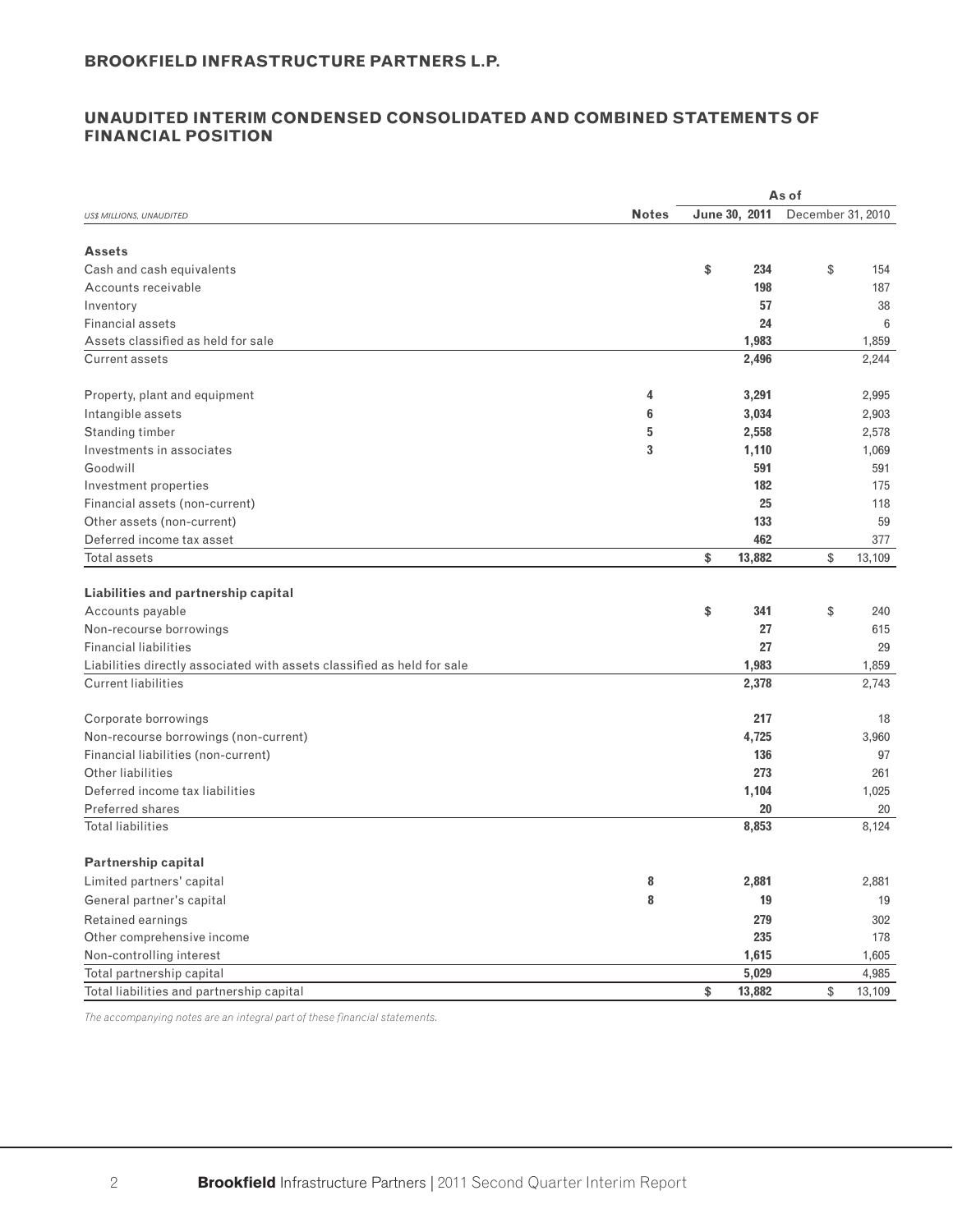## **UNAUDITED INTERIM CONDENSED CONSOLIDATED AND COMBINED STATEMENTS OF OPERATING RESULTS**

|                                                        | For the three month period ended | June 30    | For the six month period ended | June 30    |
|--------------------------------------------------------|----------------------------------|------------|--------------------------------|------------|
| <b>US\$ MILLIONS, UNAUDITED</b>                        | 2011                             | 2010       | 2011                           | 2010       |
| Revenues                                               | \$<br>428                        | \$<br>145  | \$<br>818                      | \$<br>281  |
| Cost of revenues                                       | (235)                            | (83)       | (437)                          | (170)      |
| General and administrative expenses                    | (15)                             | (7)        | (28)                           | (15)       |
| Gross margin                                           | 178                              | 55         | 353                            | 96         |
| Interest expense                                       | (82)                             | (32)       | (165)                          | (63)       |
| Income before under noted                              | 96                               | 23         | 188                            | 33         |
| Earnings from investments in associates                | 12                               | 24         | 24                             | 25         |
| Depreciation and amortization expense                  | (31)                             | (5)        | (56)                           | (10)       |
| Fair value adjustments                                 | (18)                             | (4)        | (23)                           | 2          |
| Other income (expense)                                 | 26                               | (3)        | 21                             | (5)        |
| Income before income tax                               | 85                               | 35         | 154                            | 45         |
| Income tax expense                                     | (27)                             | (8)        | (25)                           | (11)       |
| Net income                                             | 58                               | 27         | 129                            | 34         |
| Net (income) attributable to non-controlling interests | (32)                             | (8)        | (58)                           | (16)       |
| Net income attributable to partnership                 | \$<br>26                         | \$<br>19   | \$<br>71                       | \$<br>18   |
| Attributable to:                                       |                                  |            |                                |            |
| General partner                                        | \$                               | \$         | \$                             | \$         |
| Limited partners                                       | \$<br>26                         | \$<br>19   | \$<br>71                       | \$<br>18   |
| <b>Earnings per unit:</b>                              |                                  |            |                                |            |
| Basic and diluted earnings per unit attributable to:   |                                  |            |                                |            |
| General partner                                        | \$<br>0.17                       | \$<br>0.18 | \$<br>0.45                     | \$<br>0.17 |
| Limited partners                                       | \$<br>0.17                       | \$<br>0.18 | \$<br>0.45                     | \$<br>0.17 |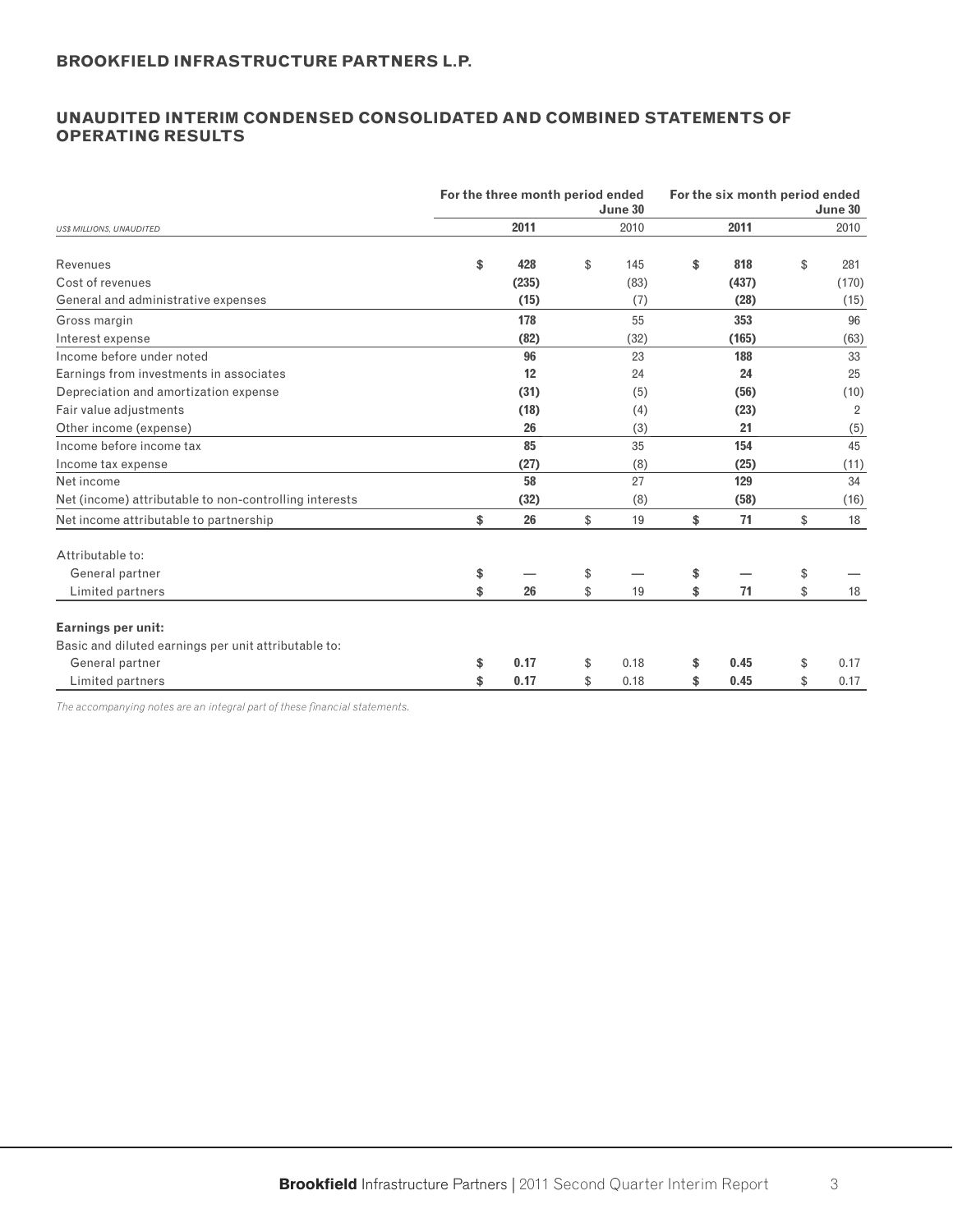#### **UNAUDITED INTERIM CONDENSED CONSOLIDATED AND COMBINED STATEMENTS OF COMPREHENSIVE INCOME**

|                                              | For the three month period ended |      | June 30 | For the six month period ended<br>June 30 |    |      |    |      |  |  |  |
|----------------------------------------------|----------------------------------|------|---------|-------------------------------------------|----|------|----|------|--|--|--|
| <b>US\$ MILLIONS, UNAUDITED</b>              |                                  | 2011 |         | 2010                                      |    | 2011 |    | 2010 |  |  |  |
| Net income for the period                    | \$                               | 58   | \$      | 27                                        | \$ | 129  | \$ | 34   |  |  |  |
| Other comprehensive income (loss)            |                                  |      |         |                                           |    |      |    |      |  |  |  |
| Revaluation of property, plant and equipment |                                  |      |         | (9)                                       |    |      |    | (2)  |  |  |  |
| Foreign currency translation                 |                                  | 92   |         | (93)                                      |    | 136  |    | (94) |  |  |  |
| Cash flow hedge                              |                                  | 13   |         |                                           |    | (5)  |    |      |  |  |  |
| Net investment hedge                         |                                  | (30) |         | 11                                        |    | (44) |    | 9    |  |  |  |
| Investments in associates                    |                                  | (5)  |         |                                           |    | (2)  |    |      |  |  |  |
|                                              |                                  | 70   |         | (84)                                      |    | 85   |    | (86) |  |  |  |
| Comprehensive income (loss)                  |                                  | 128  |         | (57)                                      |    | 214  |    | (52) |  |  |  |
| Attributable to:                             |                                  |      |         |                                           |    |      |    |      |  |  |  |
| Non-controlling interest                     |                                  | 50   |         | $\overline{2}$                            |    | 82   |    | 10   |  |  |  |
| General partner                              |                                  |      |         |                                           |    |      |    |      |  |  |  |
| Limited partners                             |                                  | 77   |         | (59)                                      |    | 131  | \$ | (62) |  |  |  |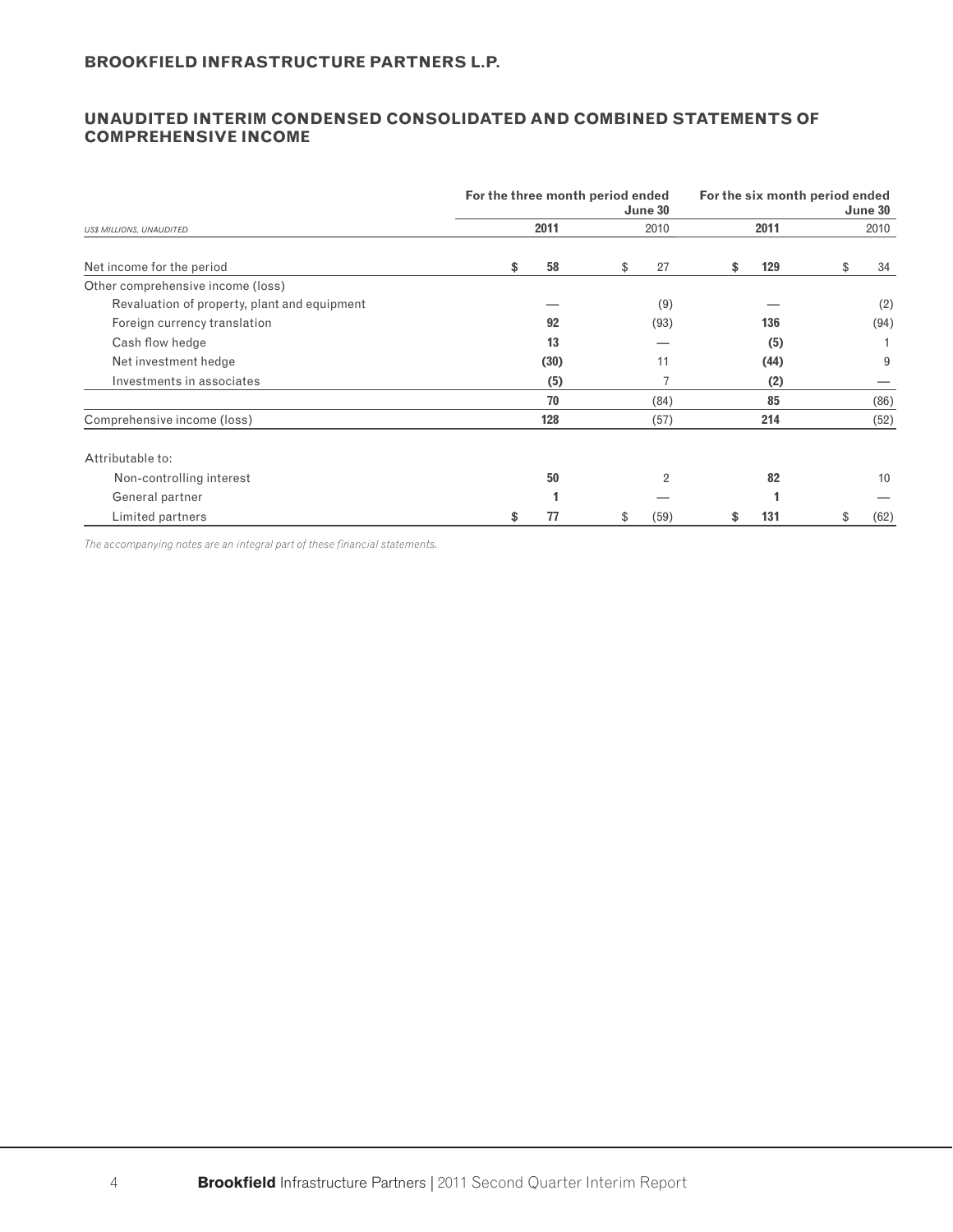## **UNAUDITED INTERIM CONDENSED CONSOLIDATED AND COMBINED STATEMENTS OF PARTNERSHIP CAPITAL**

|                                   |                      |     |                      |   |           |                      |                     | <b>Limited Partners</b>              |    |           |                       |     |                              |                 |     |          | <b>General Partner</b> |         |                                       |         |
|-----------------------------------|----------------------|-----|----------------------|---|-----------|----------------------|---------------------|--------------------------------------|----|-----------|-----------------------|-----|------------------------------|-----------------|-----|----------|------------------------|---------|---------------------------------------|---------|
|                                   |                      |     |                      |   |           |                      |                     | Reserves                             |    |           |                       |     | Investments in<br>Associates |                 |     |          |                        |         |                                       |         |
| <b>US\$ MILLIONS, UNAUDITED</b>   | Limited<br>partners' |     | General<br>partner's |   | Retained  | earnings Revaluation | Foreign             | Net<br>currency investment Cash flow |    |           | Other                 |     | Revaluation                  | Hedges<br>gains |     | Retained |                        | General | Non-<br>partner controlling partners' | Total   |
| THREE MONTHS ENDED JUNE 30        | capital              |     | capital              |   | (deficit) |                      | surplus translation | hedges                               |    | hedges    | reserves <sup>1</sup> |     | surplus                      | (losses)        |     | earnings |                        | OCI     | interest                              | capital |
| Balance as of March 31, 2011      | \$2,881              | S   | 19                   | S | 299       | 6                    | 188                 | (56)                                 | s  | $(2)$ \$  | 11                    | \$. | 32S                          | Δ               | \$. | 3        |                        | –       | \$1,622                               | \$5,007 |
| Net income                        |                      |     |                      |   | 26        |                      |                     |                                      |    |           |                       |     |                              |                 |     |          |                        |         | 32                                    | 58      |
| Other comprehensive income (loss) |                      |     |                      |   |           |                      | 81                  | (30)                                 |    | 6         |                       |     |                              | (6)             |     |          |                        |         | 18                                    | 70      |
| Partnership distributions         |                      |     |                      |   | (49)      |                      |                     |                                      |    |           |                       |     |                              |                 |     |          |                        |         |                                       | (49)    |
| Other items                       |                      |     |                      |   |           |                      |                     |                                      |    |           |                       |     |                              |                 |     |          |                        |         | (57)                                  | (57)    |
| Balance as of June 30, 2011       | \$2,881              | \$. | 19                   |   | 276       | 6                    | 269                 | (86)                                 | s. | - \$<br>4 |                       | \$  | 32S                          | (2)             | \$. | 3        | \$                     |         | \$1,615                               | \$5,029 |

*1. Other reserves relate to unrealized actuarial gains.*

|                                   |                      |                      |    |          |           |    |                      |         |      |                                      | <b>Limited Partners</b> |                       |                              |                 |   | General Partner |         |                                       |         |
|-----------------------------------|----------------------|----------------------|----|----------|-----------|----|----------------------|---------|------|--------------------------------------|-------------------------|-----------------------|------------------------------|-----------------|---|-----------------|---------|---------------------------------------|---------|
|                                   |                      |                      |    |          |           |    |                      |         |      | Reserves                             |                         |                       | Investments in<br>Associates |                 |   |                 |         |                                       |         |
| <b>US\$ MILLIONS, UNAUDITED</b>   | Limited<br>partners' | General<br>partner's |    | Retained |           |    | earnings Revaluation | Foreign |      | Net<br>currency investment Cash flow |                         | Other                 | Revaluation                  | Hedges<br>gains |   | Retained        | General | Non-<br>partner controlling partners' | Total   |
| THREE MONTHS ENDED JUNE 30        | capital              | capital              |    |          | (deficit) |    | surplus translation  |         |      | hedges                               | hedges                  | reserves <sup>1</sup> | surplus                      | (losses)        |   | earnings        | OCI     | interest                              | capital |
| Balance as of March 31, 2010      | \$1,807              | ж                    | 19 | 55       | (74)      |    | 8                    |         | 54   |                                      |                         | –                     | 21<br>-S                     | 3               | S | –               | (1)     | \$1,288                               | \$3,133 |
| Net income                        |                      |                      |    |          | 19        |    |                      |         |      |                                      |                         |                       |                              |                 |   |                 |         | 8                                     | 27      |
| Other comprehensive income (loss) |                      |                      |    |          |           |    | (3)                  |         | (93) | 11                                   | _                       |                       |                              | 6               |   |                 |         | (6)                                   | (84)    |
| Partnership distributions         |                      |                      |    |          | (29)      |    |                      |         |      |                                      |                         |                       |                              |                 |   |                 |         |                                       | (29)    |
| Balance as of June 30, 2010       | \$1,807              | S.                   | 19 | \$.      | (84)      | £. | -5                   |         | (39) | 18                                   |                         | –                     | 22S                          | 9               |   | —               | (1)     | \$1.290                               | \$3,047 |

*1. Other reserves relate to unrealized actuarial gains.*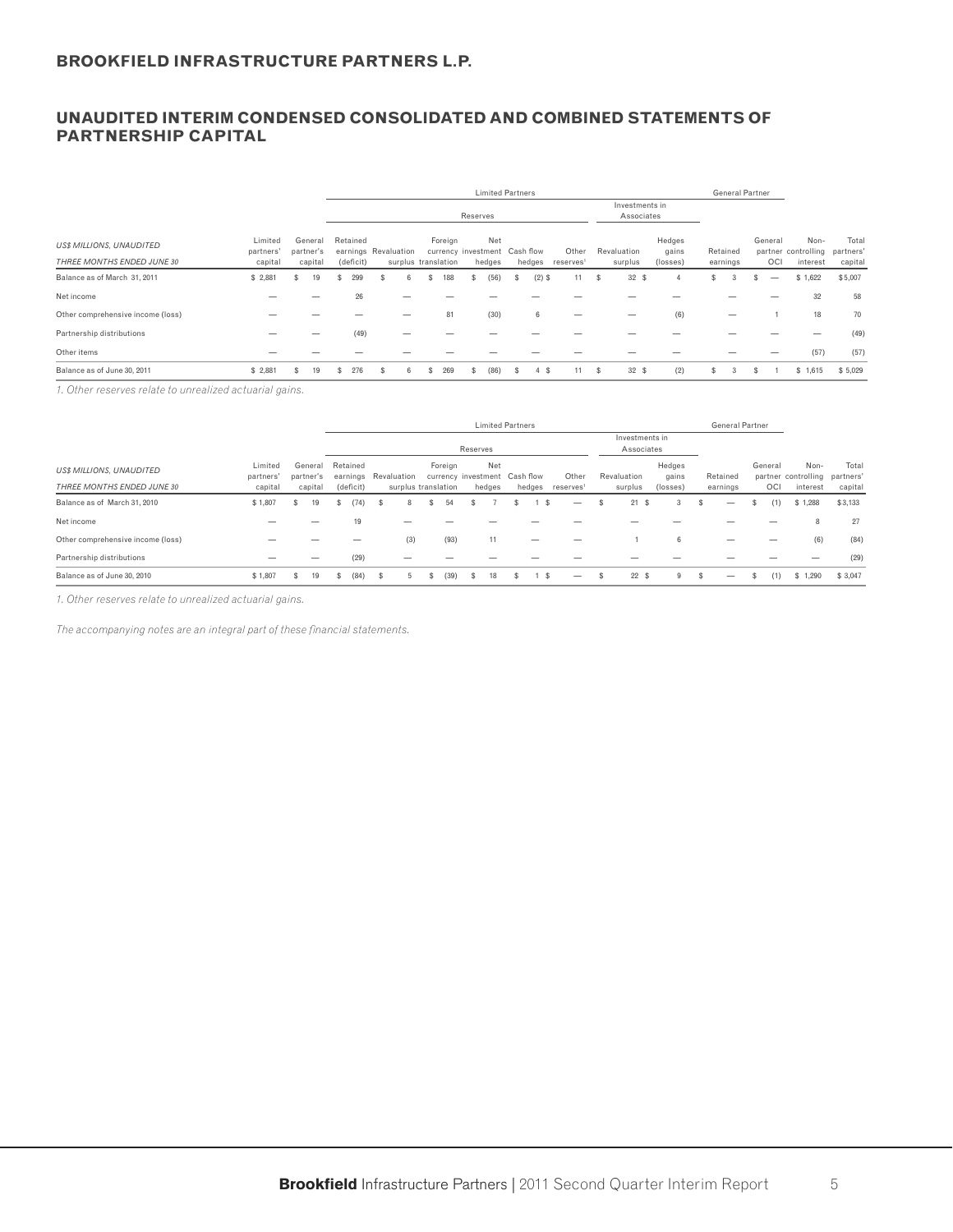#### **UNAUDITED INTERIM CONDENSED CONSOLIDATED AND COMBINED STATEMENTS OF CHANGES IN PARTNERSHIP CAPITAL**

|                                   |                      |    |                      |    |           |    |                      |   |         |          | <b>Limited Partners</b>              |   |        |   |                       |             |                              |                 |   | <b>General Partner</b> |   |         |                             |                    |
|-----------------------------------|----------------------|----|----------------------|----|-----------|----|----------------------|---|---------|----------|--------------------------------------|---|--------|---|-----------------------|-------------|------------------------------|-----------------|---|------------------------|---|---------|-----------------------------|--------------------|
|                                   |                      |    |                      |    |           |    |                      |   |         | Reserves |                                      |   |        |   |                       |             | Investments in<br>Associates |                 |   |                        |   |         |                             |                    |
| <b>US\$ MILLIONS, UNAUDITED</b>   | Limited<br>partners' |    | General<br>partner's |    | Retained  |    | earnings Revaluation |   | Foreign |          | Net<br>currency investment Cash flow |   |        |   | Other                 | Revaluation |                              | Hedges<br>gains |   | Retained               |   | General | Non-<br>partner controlling | Total<br>partners' |
| SIX MONTHS ENDED JUNE 30          | capital              |    | capital              |    | (deficit) |    | surplus translation  |   |         |          | hedges                               |   | hedges |   | reserves <sup>1</sup> |             | surplus                      | (losses)        |   | earnings               |   | OCI     | interest                    | capital            |
| Balance as of December 31, 2010   | \$2,881              | s  | 19                   | s  | 302       |    |                      | s | 155     |          | (42)                                 |   |        |   |                       |             | 32                           |                 |   |                        |   | -       | \$1,605                     | \$4,985            |
| Net income                        |                      |    |                      |    | 71        |    |                      |   |         |          |                                      |   |        |   |                       |             |                              |                 |   |                        |   |         | 58                          | 129                |
| Other comprehensive income (loss) |                      |    |                      |    |           |    |                      |   | 114     |          | (44)                                 |   | (7)    |   |                       |             |                              | (3)             |   |                        |   |         | 24                          | 85                 |
| Unit issuance, net repurchases    |                      |    |                      |    |           |    |                      |   |         |          |                                      |   |        |   |                       |             |                              |                 |   |                        |   |         |                             |                    |
| Partnership distributions         |                      |    |                      |    | (97)      |    |                      |   |         |          |                                      |   |        |   |                       |             |                              |                 |   | (1)                    |   |         |                             | (98)               |
| Other items                       |                      |    |                      |    |           |    |                      |   |         |          |                                      |   |        |   |                       |             |                              |                 |   |                        |   |         | (72)                        | (72)               |
| Balance as of June 30, 2011       | \$2,881              | \$ | 19                   | s. | 276       | s. | 6                    | s | 269     | ъ        | (86)                                 | s |        | S |                       | \$          | 32                           | \$<br>(2)       | S | 3                      | s |         | \$1,615                     | \$5,029            |

*1. Other reserves relate to unrealized actuarial gains.*

|                                   |                      |           |         |   |           |   |                      |   |                                          |          | <b>Limited Partners</b> |   |        |                          |   |                              |                 |     | <b>General Partner</b> |   |         |                                       |         |
|-----------------------------------|----------------------|-----------|---------|---|-----------|---|----------------------|---|------------------------------------------|----------|-------------------------|---|--------|--------------------------|---|------------------------------|-----------------|-----|------------------------|---|---------|---------------------------------------|---------|
|                                   |                      |           |         |   |           |   |                      |   |                                          | Reserves |                         |   |        |                          |   | Investments in<br>Associates |                 |     |                        |   |         |                                       |         |
| <b>US\$ MILLIONS, UNAUDITED</b>   | Limited<br>partners' | partner's | General |   | Retained  |   | earnings Revaluation |   | Foreign<br>currency investment Cash flow |          | Net                     |   |        | Other                    |   | Revaluation                  | Hedges<br>gains |     | Retained               |   | General | Non-<br>partner controlling partners' | Total   |
| <b>SIX MONTHS ENDED JUNE 30</b>   | capital              |           | capital |   | (deficit) |   |                      |   | surplus translation                      |          | hedges                  |   | hedges | reserves <sup>1</sup>    |   | surplus                      | (losses)        |     | earnings               |   | OCI     | interest                              | capital |
| Balance as of December 31, 2009   | \$1,807              |           | 19      | ъ | (44)      | ъ |                      |   | 50                                       |          |                         |   | £.     |                          |   | 22S                          | 9               | Э'n |                        |   | (1)     | \$1,281                               | \$3,158 |
| Net income                        |                      |           |         |   | 18        |   |                      |   |                                          |          |                         |   |        |                          |   |                              |                 |     |                        |   |         | 16                                    | 34      |
| Other comprehensive income (loss) |                      |           |         |   |           |   |                      |   | (89)                                     |          | 9                       |   |        |                          |   |                              |                 |     |                        |   |         | (6)                                   | (86)    |
| Partnership distributions         |                      |           |         |   | (58)      |   |                      |   |                                          |          |                         |   |        |                          |   |                              |                 |     |                        |   |         |                                       | (58)    |
| Other items                       |                      |           |         |   |           |   |                      |   |                                          |          |                         |   |        |                          |   |                              |                 |     |                        |   |         | (1)                                   | (1)     |
| Balance as of June 30, 2010       | \$1,807              | s         | 19      | s | (84)      | s |                      | э | (39)                                     | s        | 18                      | s | -S     | $\overline{\phantom{0}}$ | s | 22S                          | 9               | -S  | —                      | s | (1)     | \$1,290                               | \$3,047 |

*1. Other reserves relate to unrealized actuarial gains.*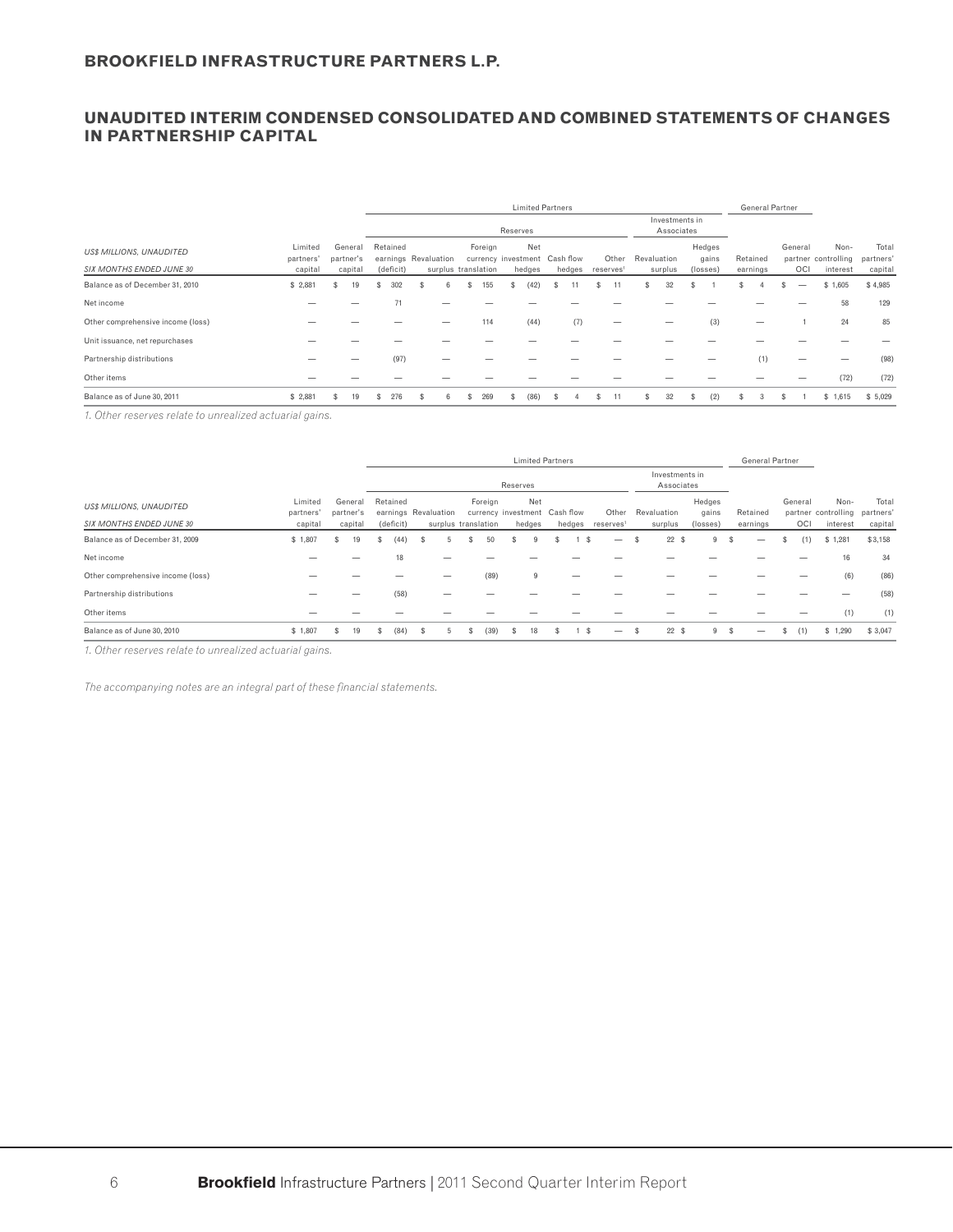# **UNAUDITED INTERIM CONDENSED CONSOLIDATED AND COMBINED STATEMENTS OF CASH FLOWS**

|                                                               | For the three month period ended | June 30  | For the six month period ended<br>June 30 |       |    |                |  |  |
|---------------------------------------------------------------|----------------------------------|----------|-------------------------------------------|-------|----|----------------|--|--|
| US\$ MILLIONS, UNAUDITED                                      | 2011                             | 2010     |                                           | 2011  |    | 2010           |  |  |
| <b>Operating Activities</b>                                   |                                  |          |                                           |       |    |                |  |  |
| Net income                                                    | \$<br>58                         | \$<br>27 | \$                                        | 129   | \$ | 34             |  |  |
| Adjusted for the following items:                             |                                  |          |                                           |       |    |                |  |  |
| Earnings from investments in associates, net of distributions | 4                                | 10       |                                           | (8)   |    | 9              |  |  |
| Depreciation and amortization expense                         | 31                               | 5        |                                           | 56    |    | 10             |  |  |
| Fair value adjustments                                        | 18                               | 4        |                                           | 23    |    | (2)            |  |  |
| Provision and other items                                     | (22)                             |          |                                           | (17)  |    | $\overline{2}$ |  |  |
| Deferred tax recovery                                         | 26                               | 8        |                                           | 23    |    | 9              |  |  |
| Impact of foreign exchange on cash                            | 9                                |          |                                           | 14    |    | (1)            |  |  |
| Change in non-cash working capital, net                       | 14                               | (17)     |                                           | 38    |    | (7)            |  |  |
| Cash from operating activities                                | 138                              | 37       |                                           | 258   |    | 54             |  |  |
|                                                               |                                  |          |                                           |       |    |                |  |  |
| <b>Investing Activities</b>                                   |                                  |          |                                           |       |    |                |  |  |
| Investments in or partial sale of operating assets            |                                  |          |                                           |       |    |                |  |  |
| Additional investments in associates, net of disposals        | (10)                             | (29)     |                                           | (13)  |    | (40)           |  |  |
| Partial sale of operating assets                              |                                  |          |                                           |       |    | 29             |  |  |
| Long lived asset                                              | (143)                            | (4)      |                                           | (215) |    | (7)            |  |  |
| Net settlement of foreign exchange contracts                  | (30)                             | 13       |                                           | (36)  |    | 13             |  |  |
| Cash (used by) investing activities                           | (183)                            | (20)     |                                           | (264) |    | (5)            |  |  |
| <b>Financing Activities</b>                                   |                                  |          |                                           |       |    |                |  |  |
| Distribution to unitholders                                   | (49)                             | (29)     |                                           | (98)  |    | (58)           |  |  |
| Corporate borrowings                                          | 114                              |          |                                           | 199   |    |                |  |  |
| Subsidiary borrowings                                         | 12                               | (2)      |                                           | 57    |    | (18)           |  |  |
| Distributions to non-controlling interest                     | (57)                             |          |                                           | (72)  |    |                |  |  |
| Cash from (used by) financing activities                      | 20                               | (31)     |                                           | 86    |    | (76)           |  |  |
|                                                               |                                  |          |                                           |       |    |                |  |  |
| <b>Cash and cash equivalents</b>                              |                                  |          |                                           |       |    |                |  |  |
| Change during the period                                      | (25)                             | (14)     |                                           | 80    |    | (27)           |  |  |
| Balance, beginning of period                                  | 259                              | 94       |                                           | 154   |    | 107            |  |  |
| Balance, end of period                                        | \$<br>234                        | \$<br>80 | \$                                        | 234   | \$ | 80             |  |  |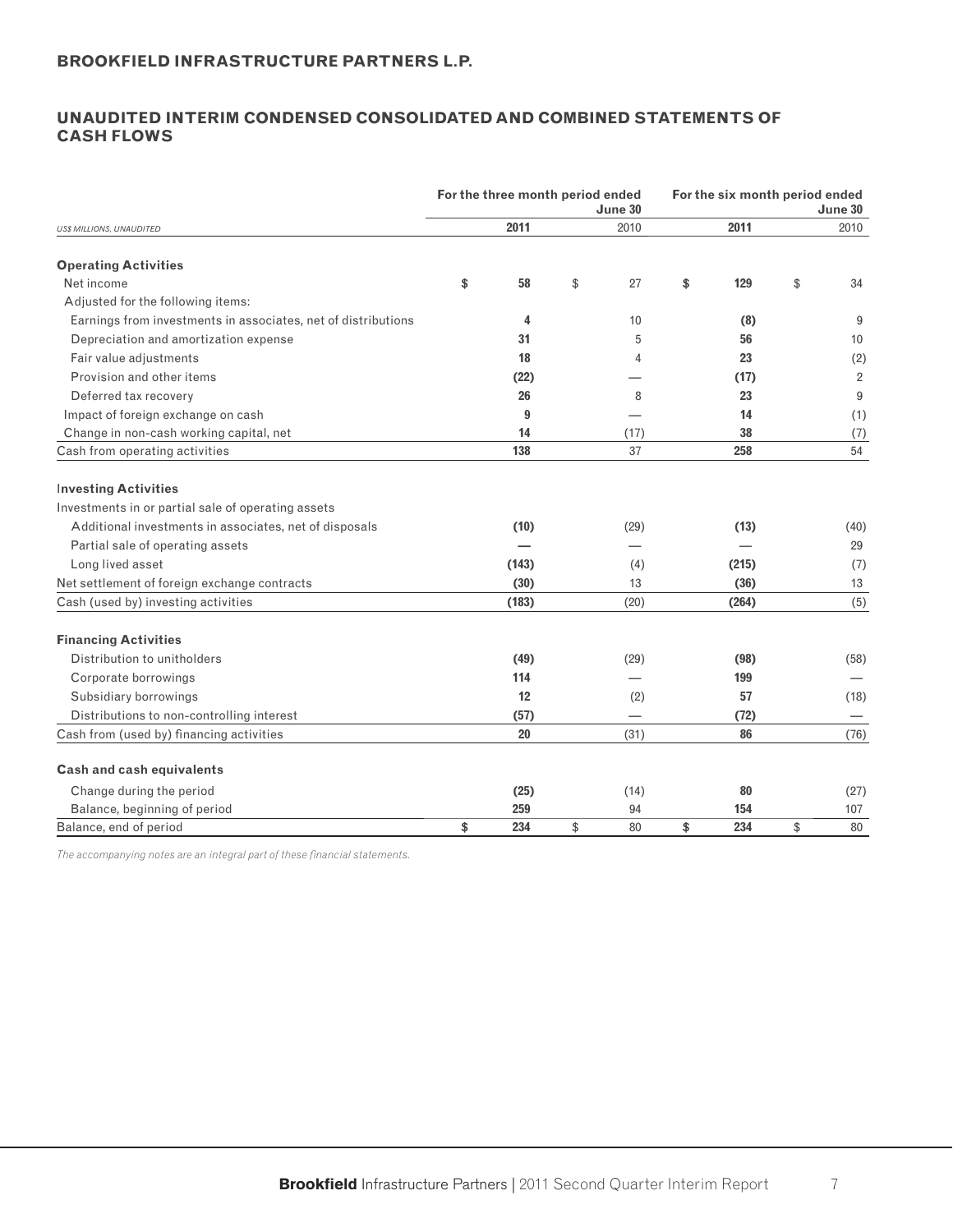# **NOTES TO INTERIM CONDENSED CONSOLIDATED AND COMBINED FINANCIAL STATEMENTS − UNAUDITED**

*FOR THE PERIOD FROM JANUARY 1, 2011 TO JUNE 30, 2011*

# **1. ORGANIZATION AND DESCRIPTION OF THE BUSINESS**

Brookfield Infrastructure Partners L.P. (the "partnership") owns and operates utility businesses, transport and energy businesses and timber assets in North and South America, Australasia, and Europe. The partnership was formed as a limited partnership established under the laws of Bermuda, pursuant to a limited partnership agreement dated May 17, 2007, as amended and restated. The partnership's limited partnership units are listed on the New York Stock Exchange and the Toronto Stock Exchange under the symbols "BIP" and "BIP.UN", respectively. The registered office is Canon's Court, 22 Victoria Street, Hamilton, Bermuda.

# **2. SUMMARY OF ACCOUNTING POLICIES**

#### *a) Statement of Compliance*

These interim condensed consolidated and combined financial statements of the partnership and its consolidated subsidiaries (together "Brookfield Infrastructure") have been prepared in accordance with International Accounting Standard 34 *Interim Financial Reporting* ("IAS 34") as issued by the International Accounting Standards Board ("IASB") and using the accounting policies Brookfield Infrastructure adopted in its consolidated and combined financial statements as of and for the year ended December 31, 2010. The accounting policies the partnership adopted in its financial statements as of and for the year ended December 31, 2010 are disclosed in Note 2 of Brookfield Infrastructure's annual consolidated and combined financial statements as of and for the year ended December 31, 2010, with which reference should be made to in reading these interim condensed consolidated and combined financial statements.

These interim condensed consolidated and combined financial statements were authorized for issuance by the Board of Directors of the partnership on August 2, 2011.

### *b*) Reorganization of Brookfield Infrastructure Interests

Effective December 31, 2010, the partnership entered into voting arrangements with various affiliates of Brookfield Asset Management ("Brookfield"), Brookfield Infrastructure's ultimate parent company, whereby the partnership effectively gained control of Holding LP. The partnership entered into similar arrangements in respect of Brookfield's indirect holdings in the U.S. and Canadian freehold timberlands, Australian coal terminal operation and UK port operation, subject to certain limitations. This reorganization does not represent a business combination under IFRS 3, Business Combinations (IFRS 3R), as all combining businesses are ultimately controlled by the same parties both before and after the voting arrangements were completed. IFRS 3R does not include specific measurement guidance for transfers of businesses or subsidiaries between entities under common control.

Accordingly, Brookfield Infrastructure has developed a policy to account for such transactions taking into consideration other guidance set out under the IFRS framework and pronouncements of other standard-setting bo+dies. As consistent with the annual consolidated and combined financial statements as of and for the year ended December 31, 2010, these interim condensed consolidated and combined financial statements of Brookfield Infrastructure are presented to reflect continuing control as follows:

- Assets and liabilities of Holding LP, and the partnership's interests in the U.S. and Canadian freehold timberlands, Australian coal terminal operation and its UK port operation are reflected at their carrying amounts as of the reorganization date. No adjustments were made to reflect fair values or to recognize any new assets or liabilities, including goodwill, as a result of the combination;
- In the partnership's consolidated and combined Statements of Financial Position, Statements of Operating Results and Statements of Cash Flows, the partnership's freehold timberlands, Australian coal terminal and UK port operation are presented as if these arrangements had been in place from the time Brookfield acquired control. For Brookfield Infrastructure's freehold timberlands and UK port operation, Brookfield acquired control prior to January 1, 2010, and for Brookfield Infrastructure's Australian coal terminal operation, Brookfield acquired control with the closing of the Prime merger on December 8, 2010; and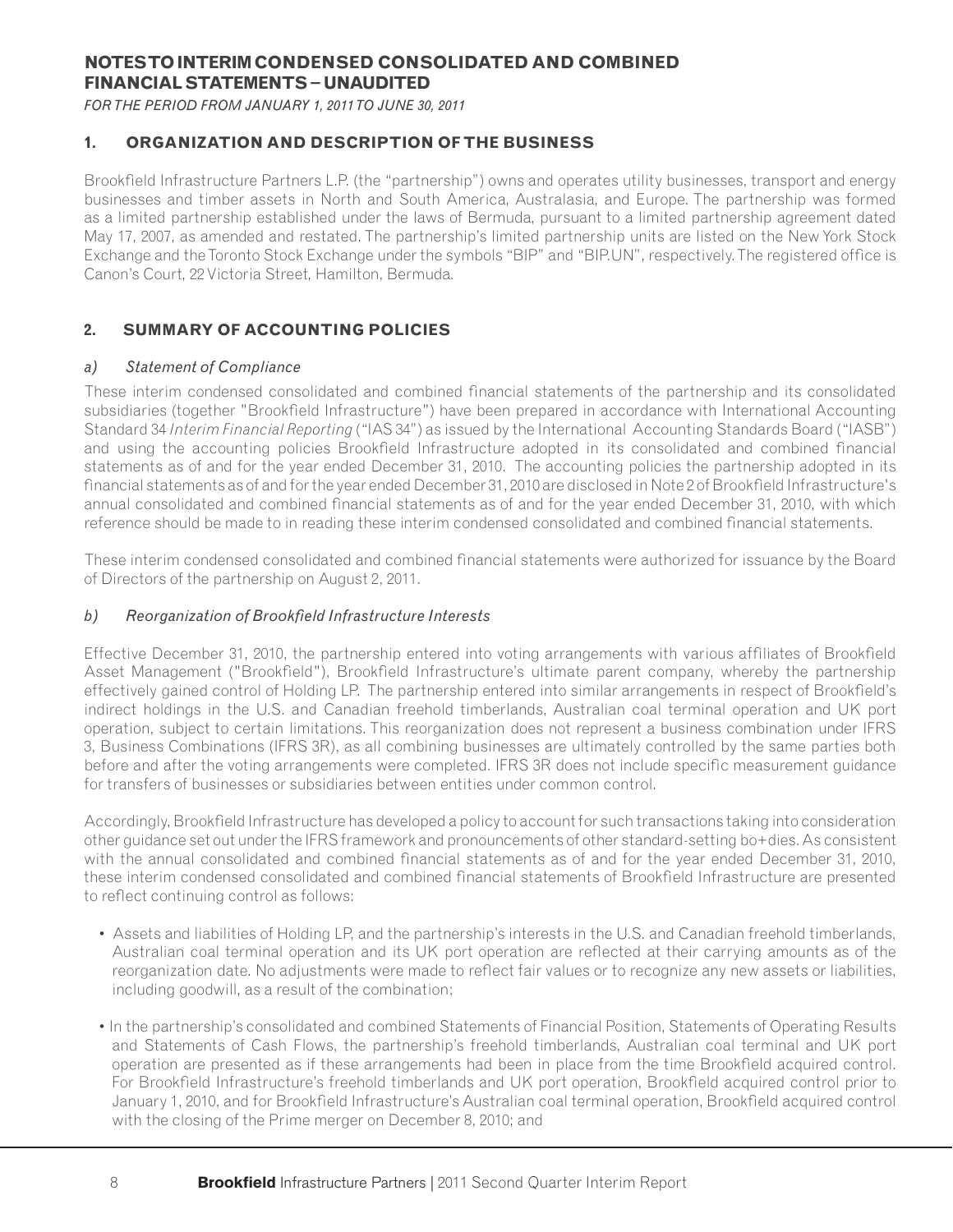• Holding LP has issued redeemable partnership units held by Brookfield, which may, at the request of the holder, require the Holding LP to redeem the units for cash consideration equal to the market price of the partnership's limited partnership units. This right is subject to the partnership's right of first refusal which entitled it, at its sole discretion, to elect to acquire any unit so presented to Holding LP in exchange for one of the partnership's units (subject to certain customary adjustments). As the partnership, at its sole discretion, has the right to settle the obligation with limited partnership units, the redeemable partnership units are classified as limited partnership units.

# *c) Future Changes in Accounting Policies*

# I. Financial Instruments

IFRS 9 *Financial Instruments* ("IFRS 9") was issued by the IASB on November 12, 2009 and will replace IAS 39, F*inancial Instruments: Recognition and Measurement* ("IAS 39"). IFRS 9 uses a single approach to determine whether a financial asset is measured at amortized cost or fair value, replacing the multiple rules in IAS 39. The approach in IFRS 9 is based on how an entity manages its financial instruments in the context of its business model and the contractual cash flow characteristics of the financial assets. The new standard also requires a single impairment method to be used, replacing the multiple impairment methods in IAS 39. IFRS 9 is effective for annual periods beginning on or after January 1, 2013. Brookfield Infrastructure is currently evaluating the impact of IFRS 9 on its consolidated financial statements.

# II. Consolidated Financial Statements, Joint Ventures and Disclosures

In May 2011, the IASB issued three standards: IFRS 10, *Consolidated Financial Statements* ("IFRS 10"), IFRS 11, *Joint*  Ventures ("IFRS 11"), IFRS 12, Disclosures of Involvement with Other Entities ("IFRS 12"), and amended two standards: IAS 27, *Separate Financial Statements* ("IAS 27"), and IAS 28, *Investments in Associates and Joint Ventures* ("IAS 28"). Each of the new and amended standards has an effective date for annual periods beginning on or after January 1, 2013, with earlier application permitted if all the respective standards are also early applied.

IFRS 10 replaces IAS 27 and SIC-12, *Consolidation Special Purpose Entities* ("SIC-12"). The consolidation requirements previously included in IAS 27 have been included in IFRS 10, whereas the amended IAS 27 sets standards to be applied in accounting for investments in subsidiaries, joint ventures, and associates when an entity elects, or is required by local regulations, to present separate (non-consolidated) financial statements. IFRS 10 uses control as the single basis for consolidation, irrespective of the nature of the investee, eliminating the risks and rewards approach included in SIC-12. An investor must possess the following three elements to conclude it controls an investee: power over the investee, exposure or rights to variable returns from involvement with the investee, and the ability to use power over the investee to affect the amount of the investor's returns. IFRS 10 requires continuous reassessment of changes in an investor's power over the investee and changes in the investor's exposure or rights to variable returns. Brookfield Infrastructure is currently evaluating the impact of IFRS 10 and the amendments to IAS 27 on its consolidated financial statements.

IFRS 11 supersedes IAS 31, *Interest in Joint Ventures and SIC-31, Joint Controlled Entities – Non- Monetary Contributions by Venturers.* IFRS 11 is applicable to all parties that have an interest in a joint arrangement. IFRS 11 establishes two types of joint arrangements: joint operations and joint ventures. In a joint operation, the parties to the joint arrangement have rights to the assets and obligations for the liabilities of the arrangement, and recognize their share of the assets, liabilities, revenues and expenses in accordance with applicable IFRSs. In a joint venture, the parties to the arrangement have rights to the net assets of the arrangement and account for their interest using the equity method of accounting under IAS 28, *Investments in Associates and Joint Venturers.* IAS 28 prescribes the accounting for investments in associates and sets out the requirements for the application of the equity method when accounting for investments in associates and joint ventures. Brookfield Infrastructure is currently evaluating the impact of IFRS 11 and the amendments to IAS 28 on its consolidated financial statements.

IFRS 12 integrates the disclosure requirements on interests in other entities and requires a parent company to disclose information about significant judgements and assumptions it has made in determining whether it has control, joint control, or significant influence over another entity and the type of joint arrangement when the arrangement has been structured through a separate vehicle. An entity should also provide these disclosures when changes in facts and circumstances affect the entity's conclusion during the reporting period. Entities are permitted to incorporate the disclosure requirements in IFRS 12 into their financial statements without early adopting IFRS 12. Brookfield Infrastructure is currently evaluating the impact of IFRS 12 on its consolidated financial statements.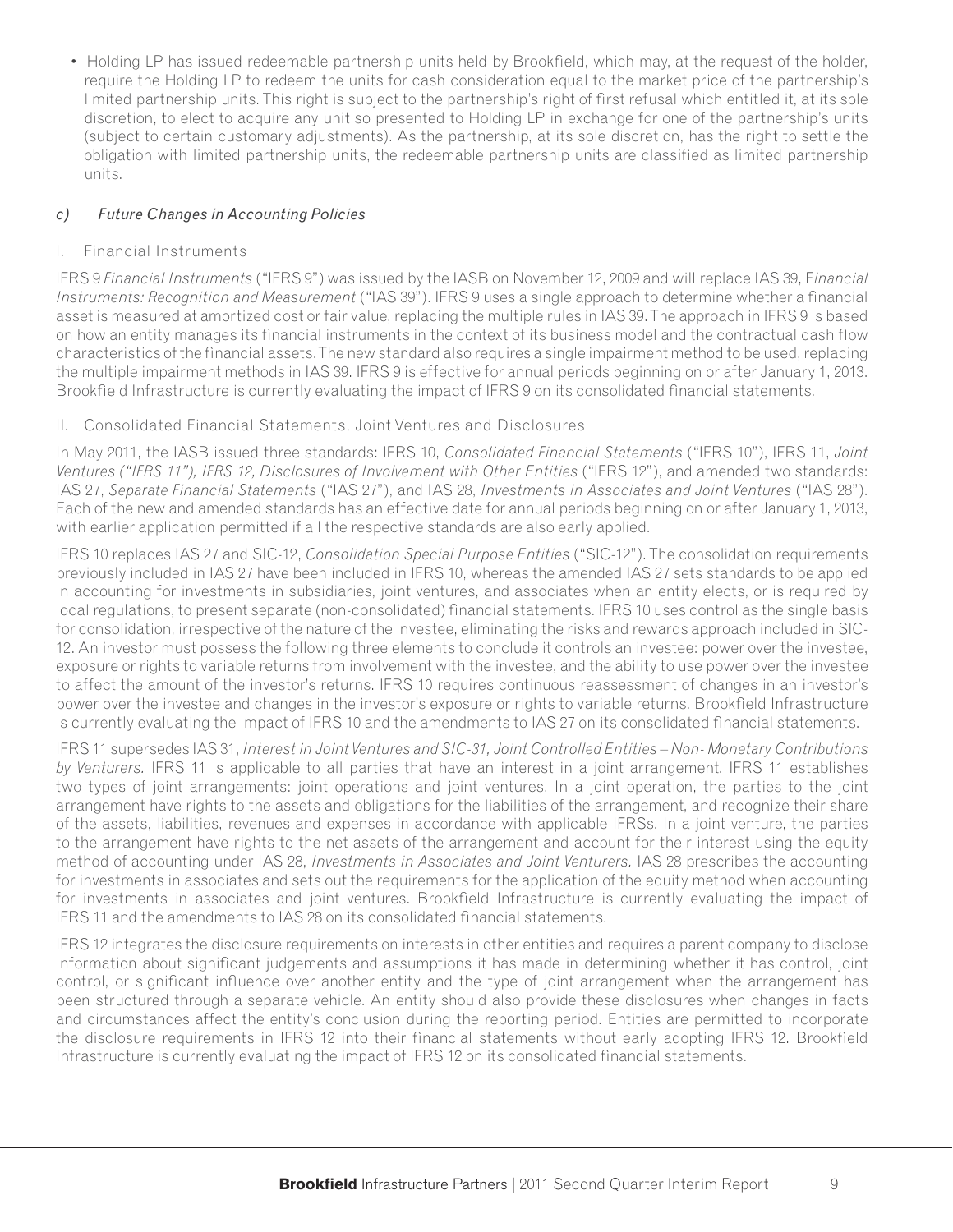#### **3. INVESTMENTS IN ASSOCIATES**

|                                                                                 | As of       |                                        |                |  |  |
|---------------------------------------------------------------------------------|-------------|----------------------------------------|----------------|--|--|
| <b>USS MILLIONS</b>                                                             |             | <b>June 30, 2011</b> December 31, 2010 |                |  |  |
| Non-current:                                                                    |             |                                        |                |  |  |
| Investments in associates                                                       | \$<br>1,110 |                                        | 1,069          |  |  |
| Reconciliation of movement in investments accounted for using the equity method |             |                                        |                |  |  |
| Balance at January 1                                                            | \$<br>1,069 | \$                                     | 1,087          |  |  |
| Share of income for the year - continuing operations                            | 24          |                                        | 52             |  |  |
| Share of reserves for the year - OCI                                            | (3)         |                                        | $\overline{2}$ |  |  |
| Foreign currency translation                                                    | 19          |                                        | 81             |  |  |
| <b>Distributions</b>                                                            | (16)        |                                        | (71)           |  |  |
| Additions (dispositions) $1, 2$                                                 | 17          |                                        | (82)           |  |  |
| <b>Ending balance</b>                                                           | \$<br>1.110 |                                        | 1,069          |  |  |

1. In December 2010, Brookfield Infrastructure acquired the remaining 60% of Prime, obtaining a controlling stake in the associate. Investments in associates were *derecognized and acquisition accounting in accordance with IFRS 3R was applied.*

2. As of June 30, 2011, Brookfield Infrastructure's interest in its European port operation is 60%; however its ownership was subject to a share equalization scheme that *will adjust the aggregate interest of the partners in the European port operation based on performance of the port operation in the years ended December 31, 2012 and*  2013. Subsequent to year end, an agreement was reached by all relevant parties subject to certain closing conditions, and as such, Brookfield Infrastructure's ownership *decreased to 40%.*

The following table represents the carrying value of the partnership's investments in associates:

|                                            |                      | As of             |       |  |  |  |  |  |  |
|--------------------------------------------|----------------------|-------------------|-------|--|--|--|--|--|--|
| <b>US\$ MILLIONS</b>                       | <b>June 30, 2011</b> | December 31, 2010 |       |  |  |  |  |  |  |
| North American gas transmission operation  | 398<br>Œ             |                   | 384   |  |  |  |  |  |  |
| Australasian energy distribution operation | 288                  |                   | 280   |  |  |  |  |  |  |
| South American transmission operation      | 234                  |                   | 236   |  |  |  |  |  |  |
| European port operation                    | 156                  |                   | 115   |  |  |  |  |  |  |
| Other associates                           | 34                   |                   | 54    |  |  |  |  |  |  |
|                                            | 1.110                |                   | 1.069 |  |  |  |  |  |  |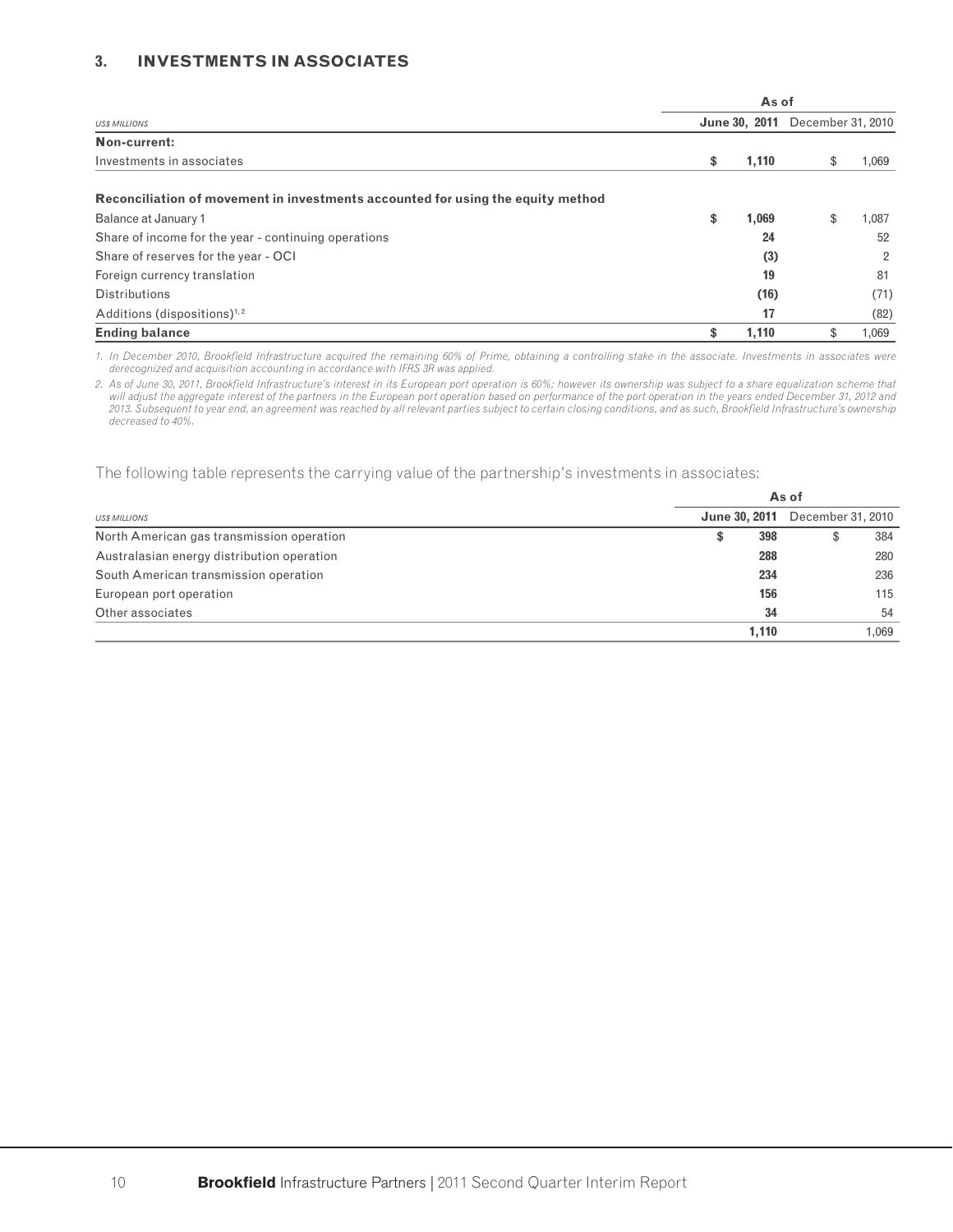# **SUMMARISED FINANCIAL INFORMATION OF ASSOCIATE ENTITIES**

The following table summarizes the aggregate balances for investments in associates:

|                            |                                        | As of |         |  |  |  |  |  |
|----------------------------|----------------------------------------|-------|---------|--|--|--|--|--|
| <b>US\$ MILLIONS</b>       | <b>June 30, 2011</b> December 31, 2010 |       |         |  |  |  |  |  |
| <b>Financial position:</b> |                                        |       |         |  |  |  |  |  |
| Total assets               | \$16,368                               |       | 12,500  |  |  |  |  |  |
| Total liabilities          | (12, 503)                              |       | (8,692) |  |  |  |  |  |
| Net assets                 | 3,865<br>SS.                           |       | 3,808   |  |  |  |  |  |

|                                                         |      | Three months ended June 30 |      |
|---------------------------------------------------------|------|----------------------------|------|
| <b>USS MILLIONS</b>                                     | 2011 |                            | 2010 |
| <b>Financial performance:</b>                           |      |                            |      |
| Total revenue                                           | 594  |                            | 473  |
| Total income for the period                             | 21   |                            | 69   |
| Brookfield Infrastructure's share of associates' income | 12   |                            | 24   |

|                                                         | Six months ended June 30 |      |
|---------------------------------------------------------|--------------------------|------|
| <b>US\$ MILLIONS</b>                                    | 2011                     | 2010 |
| <b>Financial performance:</b>                           |                          |      |
| Total revenue                                           | \$ 1,141                 | 909  |
| Total income for the period                             | 74                       | 87   |
| Brookfield Infrastructure's share of associates' income | 24                       | 25   |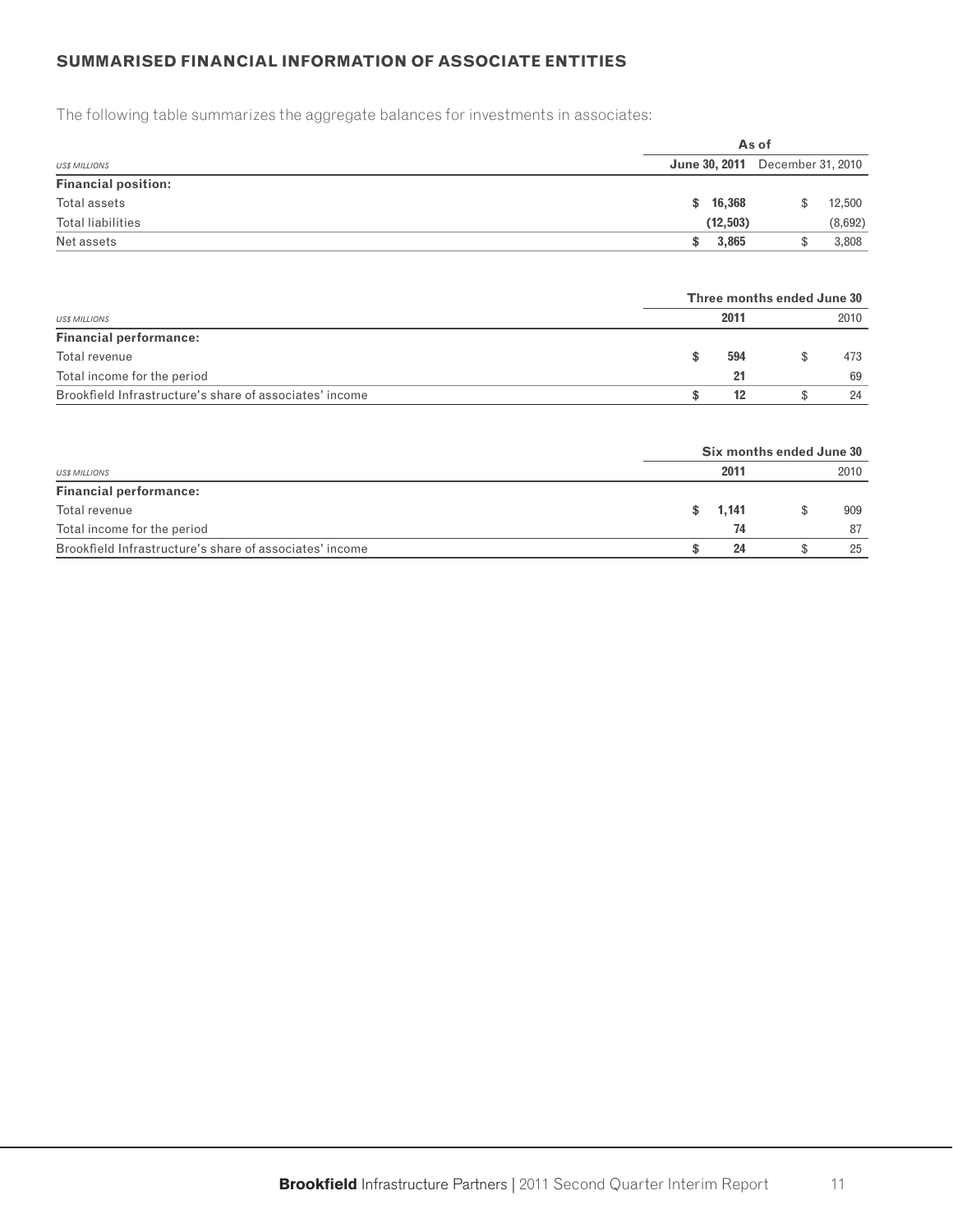# **4. PROPERTY, PLANT AND EQUIPMENT**

|                                            |                       | Transport &          | <b>Timberland</b> |                     |
|--------------------------------------------|-----------------------|----------------------|-------------------|---------------------|
| <b>US\$ MILLIONS</b>                       | <b>Utility Assets</b> | <b>Energy Assets</b> | <b>Assets</b>     | <b>Total Assets</b> |
| <b>Gross carrying amount:</b>              |                       |                      |                   |                     |
| <b>Balance at January 1, 2010</b>          | \$<br>221             | \$<br>299            | \$<br>685         | \$<br>1,205         |
| Additions                                  | 12                    | 26                   | 6                 | 44                  |
| Transfer from investment properties        |                       |                      | (1)               | (1)                 |
| Acquisitions through business combinations | 513                   | 1,418                |                   | 1,931               |
| Fair value adjustment                      |                       |                      | (139)             | (139)               |
| Net foreign currency exchange differences  |                       | 33                   | 8                 | 41                  |
| Other                                      |                       | (33)                 | 1                 | (32)                |
| <b>Balances at December 31, 2010</b>       | 746                   | 1,743                | 560               | 3,049               |
| Additions                                  | 25                    | 177                  | 2                 | 204                 |
| Net foreign currency exchange differences  | 38                    | 96                   | 5                 | 139                 |
| <b>Balances at June 30, 2011</b>           | \$<br>809             | \$<br>2,016          | \$<br>567         | \$<br>3,392         |
| <b>Accumulated depreciation:</b>           |                       |                      |                   |                     |
| <b>Balance at January 1, 2010</b>          | \$<br>(17)            | \$<br>(2)            | \$<br>(5)         | \$<br>(24)          |
| Depreciation expense                       | (8)                   | (15)                 |                   | (23)                |
| Net foreign currency exchange differences  | (6)                   | (1)                  |                   | (7)                 |
| <b>Balance at December 31, 2010</b>        | (31)                  | (18)                 | (5)               | (54)                |
| Depreciation expense                       | (13)                  | (30)                 | (1)               | (44)                |
| Net foreign currency exchange differences  | (2)                   | (1)                  |                   | (3)                 |
| Balance at June 30, 2011                   | \$<br>(46)            | \$<br>(49)           | \$<br>(6)         | \$<br>(101)         |
| Net book value:                            |                       |                      |                   |                     |
| <b>December 31, 2010</b>                   | \$<br>715             | \$<br>1,725          | \$<br>555         | \$<br>2,995         |
| June 30, 2011                              | \$<br>763             | \$<br>1,967          | \$<br>561         | \$<br>3,291         |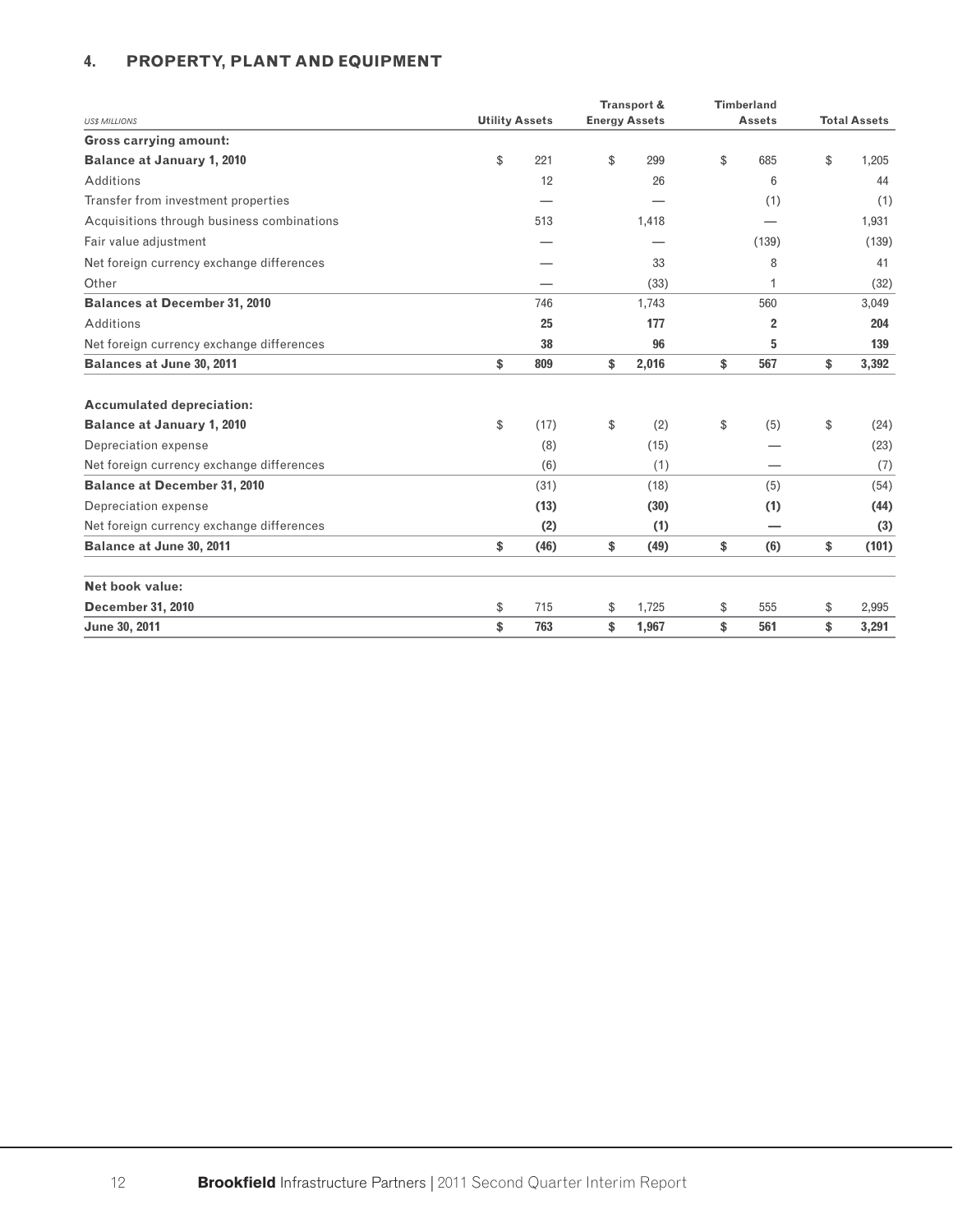# **5. STANDING TIMBER**

| <b>USS MILLIONS</b>                 | Total       |
|-------------------------------------|-------------|
| <b>Gross carrying amount:</b>       |             |
| <b>Balance at January 1, 2010</b>   | \$<br>2,425 |
| Additions                           | 5           |
| <b>Disposals</b>                    | (9)         |
| Gain arising from growth            | 142         |
| Decrease resulting from harvest     | (128)       |
| Fair value adjustment               | 139         |
| Net foreign exchange differences    | 3           |
| Other                               |             |
| <b>Balance at December 31, 2010</b> | 2,578       |
| Gain arising from growth            | 95          |
| Decrease resulting from harvest     | (118)       |
| Other                               | 3           |
| Balance at June 30, 2011            | \$<br>2,558 |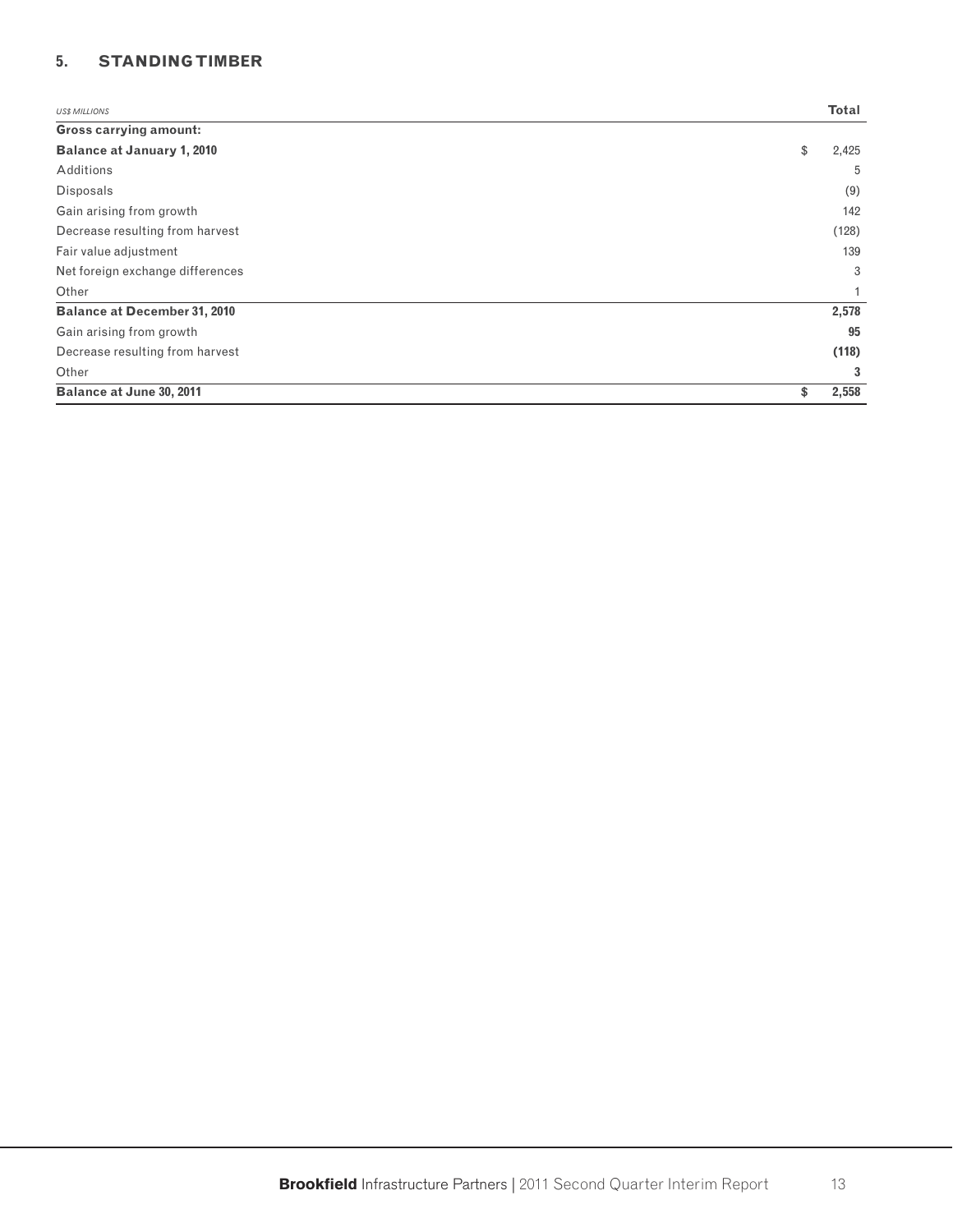# **6. INTANGIBLE ASSETS**

| <b>US\$ MILLIONS</b>                                                                                         | Conservancy rights <sup>1</sup> |      | <b>Concession arrangements<sup>2</sup></b> |       | Total       |
|--------------------------------------------------------------------------------------------------------------|---------------------------------|------|--------------------------------------------|-------|-------------|
| <b>Gross carrying amount:</b>                                                                                |                                 |      |                                            |       |             |
| <b>Balance at January 1, 2010</b>                                                                            | \$                              | 306  | \$                                         |       | \$<br>306   |
| Acquisitions through a business combination                                                                  |                                 |      |                                            | 2,490 | 2,490       |
| Other                                                                                                        |                                 | 39   |                                            |       | 39          |
| Net foreign exchange differences                                                                             |                                 | (13) |                                            | 85    | 72          |
| <b>Balance at December 31, 2010</b>                                                                          |                                 | 332  |                                            | 2,575 | 2,907       |
| Additions                                                                                                    |                                 |      |                                            | 11    | 11          |
| Net foreign exchange differences                                                                             |                                 | 9    |                                            | 123   | 132         |
| Balance at June 30, 2011                                                                                     | \$                              | 341  | \$                                         | 2,709 | \$<br>3,050 |
| <b>Accumulated amortization and impairment:</b><br><b>Balance at January 1, 2010</b><br>Amortization expense | \$                              |      | \$                                         | (4)   | \$<br>(4)   |
| <b>Balance at December 31, 2010</b>                                                                          |                                 |      |                                            | (4)   | (4)         |
| Amortization expense                                                                                         |                                 |      |                                            | (12)  | (12)        |
| Balance at June 30, 2011                                                                                     | \$                              | -    | \$                                         | (16)  | \$<br>(16)  |
| Net book value:                                                                                              |                                 |      |                                            |       |             |
| <b>December 31, 2010</b>                                                                                     | \$                              | 332  | \$                                         | 2,571 | \$<br>2,903 |
| June 30, 2011                                                                                                | \$                              | 341  | \$                                         | 2,693 | \$<br>3,034 |

*1 The conservancy right was acquired as part of the acquisition of its UK port operations in 2009 and was recorded at its fair value. The conservancy asset recognized is not amortized as it is a right in perpetuity with an indefi nite life, but is subject to an annual impairment review.*

2 Concession arrangements consist of the service concession arrangement at Brookfield Infrastructure's Australian coal terminal operation. The service concession is *awarded by Governmental authorities in that jurisdiction and it allows for the use and operations of the Australian coal terminal. The terms and conditions of access to*  the Australian coal terminal's services, including tariffs that can be charged to the users, are regulated by the QCA. Brookfield Infrastructure's Australian coal terminal *operation has Standard Access Agreements with the users of the terminal which entails 100% take or pay contracts at a designated tariff rate based on the asset value, and therefore revenue is not impacted by actual throughput. The concession arrangement has an expiration date of 2051 and with an option to extend the arrangement. These arrangements are being amortized over their useful life, with the expense recognized in the Statements of Operating Results.*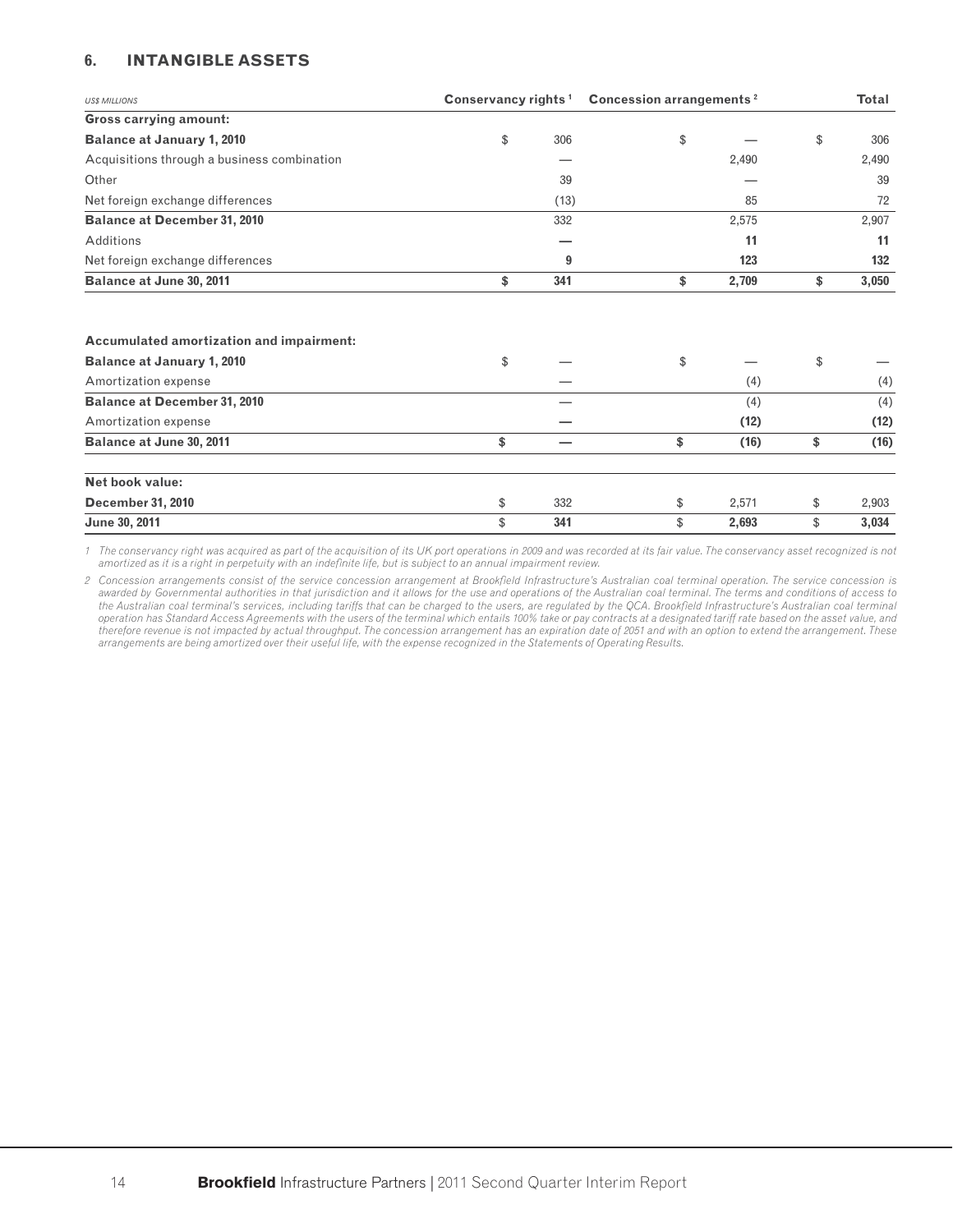#### **7. SEGMENTED INFORMATION**

IFRS 8 *Operating Segments*, requires operating segments to be determined based on internal reports that are regularly reviewed by the Executive Management and the Board of Directors for the purpose of allocating resources to the segment and to assessing its performance. Key measures used by the Chief Operating Decision Maker in assessing performance and in making resource allocation decisions are funds from operations ("FFO") and earnings before interest, tax, depreciation and amortization ("EBITDA"), measures not defined by IFRS, which enable the determination of cash return on the equity deployed. FFO is calculated as net income excluding the impact of depreciation and amortization, fair value adjustments, unrealized gains or losses on derivative instruments, deferred taxes, interest charges and fair value adjustments on redeemable partnership units and other non-cash items. EBITDA is calculated as FFO excluding the impact of interest and taxes.

|                                                                           |                | <b>Utilities</b> |                            |    |                | <b>Transport and Energy</b> |    |                            |    |                | Timber                                |       |           |      |                    |
|---------------------------------------------------------------------------|----------------|------------------|----------------------------|----|----------------|-----------------------------|----|----------------------------|----|----------------|---------------------------------------|-------|-----------|------|--------------------|
| FOR THE THREE MONTH PERIOD ENDED<br>JUNE 30, 2011<br><b>US\$ MILLIONS</b> | $100\%$        | Infrastructure's | <b>Brookfield</b><br>Share |    | 100%           | Infrastructure's            |    | <b>Brookfield</b><br>Share |    | 100%           | <b>Brookfield</b><br>Infrastructure's | Share | Corporate |      | Total <sup>1</sup> |
|                                                                           |                |                  |                            |    |                |                             |    |                            |    |                |                                       |       |           |      |                    |
| Revenues                                                                  | \$<br>321      |                  | \$<br>164                  | \$ | 484            |                             | \$ | 239                        | \$ | 155            | \$                                    | 47    |           |      |                    |
| Costs attributed to revenues                                              | (106)          |                  | (62)                       |    | (329)          |                             |    | (161)                      |    | (94)           |                                       | (27)  |           | (15) |                    |
| <b>EBITDA</b>                                                             | 215            |                  | 102                        |    | 155            |                             |    | 78                         |    | 61             |                                       | 20    |           | (15) |                    |
| Other income                                                              | 3              |                  |                            |    | $\overline{2}$ |                             |    | _                          |    | 4              |                                       |       |           | 5    |                    |
| Interest expense                                                          | (70)           |                  | (37)                       |    | (84)           |                             |    | (38)                       |    | (21)           |                                       | (7)   |           | (6)  |                    |
| Cash taxes                                                                | (3)            |                  |                            |    | (2)            |                             |    | (1)                        |    | (1)            |                                       | (1)   |           |      |                    |
| <b>FFO</b>                                                                | 145            |                  | 66                         |    | 71             |                             |    | 39                         |    | 43             |                                       | 13    |           | (16) |                    |
| Depreciation and amortization                                             | (55)           |                  | (25)                       |    | (57)           |                             |    | (28)                       |    |                |                                       |       |           |      |                    |
| Fair value adjustments                                                    |                |                  |                            |    |                |                             |    | —                          |    | (18)           |                                       | (6)   |           |      |                    |
| Unrealized gains (losses) on derivative instruments                       | $\overline{2}$ |                  |                            |    | (4)            |                             |    | (1)                        |    |                |                                       |       |           |      |                    |
| Deferred taxes and other items                                            | (56)           |                  | (21)                       |    | 29             |                             |    | 2                          |    | $\overline{2}$ |                                       |       |           | 2    |                    |
| Net income (loss) attributable<br>to partnership                          | \$<br>36       |                  | \$<br>21                   | S  | 39             |                             | S  | 12                         | æ. | 27             | \$.                                   |       | S         | (14) | \$<br>26           |

|                                                                         |    |       | Utilities                                      |                |      |       | <b>Transport and Energy</b>                    |       |      |       | Timber                                |       |           |      |                    |
|-------------------------------------------------------------------------|----|-------|------------------------------------------------|----------------|------|-------|------------------------------------------------|-------|------|-------|---------------------------------------|-------|-----------|------|--------------------|
| FOR THE SIX MONTH PERIOD ENDED<br>JUNE 30, 2011<br><b>US\$ MILLIONS</b> |    | 100%  | <b>Brookfield</b><br>Infrastructure's<br>Share |                | 100% |       | <b>Brookfield</b><br>Infrastructure's<br>Share |       | 100% |       | <b>Brookfield</b><br>Infrastructure's | Share | Corporate |      | Total <sup>1</sup> |
| Revenues                                                                | \$ | 601   | \$                                             | 304            | \$   | 958   | \$                                             | 486   | \$   | 264   | \$                                    | 83    |           |      |                    |
| Costs attributed to revenues                                            |    | (187) |                                                | (105)          |      | (635) |                                                | (324) |      | (150) |                                       | (46)  |           | (28) |                    |
| <b>EBITDA</b>                                                           |    | 414   |                                                | 199            |      | 323   |                                                | 162   |      | 114   |                                       | 37    |           | (28) |                    |
| Other income                                                            |    | 5     |                                                | $\overline{2}$ |      | 3     |                                                |       |      | 5     |                                       |       |           | 5    |                    |
| Interest expense                                                        |    | (143) |                                                | (75)           |      | (168) |                                                | (77)  |      | (42)  |                                       | (14)  |           | (11) |                    |
| Cash taxes                                                              |    | (2)   |                                                |                |      | (3)   |                                                | (1)   |      | (2)   |                                       | (1)   |           |      |                    |
| <b>FFO</b>                                                              |    | 274   |                                                | 127            |      | 155   |                                                | 84    |      | 75    |                                       | 23    |           | (34) |                    |
| Depreciation and amortization                                           |    | (103) |                                                | (45)           |      | (115) |                                                | (56)  |      |       |                                       |       |           |      |                    |
| Fair value adjustments                                                  |    |       |                                                |                |      |       |                                                |       |      | (23)  |                                       | (8)   |           |      |                    |
| Unrealized losses on derivative instruments                             |    | (14)  |                                                | (2)            |      | (3)   |                                                | (1)   |      |       |                                       |       |           |      |                    |
| Deferred taxes and other items                                          |    | (65)  |                                                | (29)           |      | 50    |                                                | 15    |      | (5)   |                                       | (2)   |           | (1)  |                    |
| Net income (loss) attributable<br>to partnership                        | S  | 92    | \$                                             | 51             | \$.  | 87    | \$                                             | 42    | S    | 47    | \$                                    | 13    | \$        | (35) | \$71               |

1. The above tables present Brookfield Infrastructure's results from operations on a proportionate basis. As Brookfield Infrastructure has a number of investments that are accounted for using the equity method of accounting, a significant portion of Brookfield Infrastructure's operating results are presented in one line on the Statements of *Operating Results. The above tables present the detailed components making up net income for investments accounted for using the consolidation and equity methods in a more fulsome manner. Accordingly, with the exception of net income, the totals of each line item in the above table will not agree to the Statements of Operating Results.*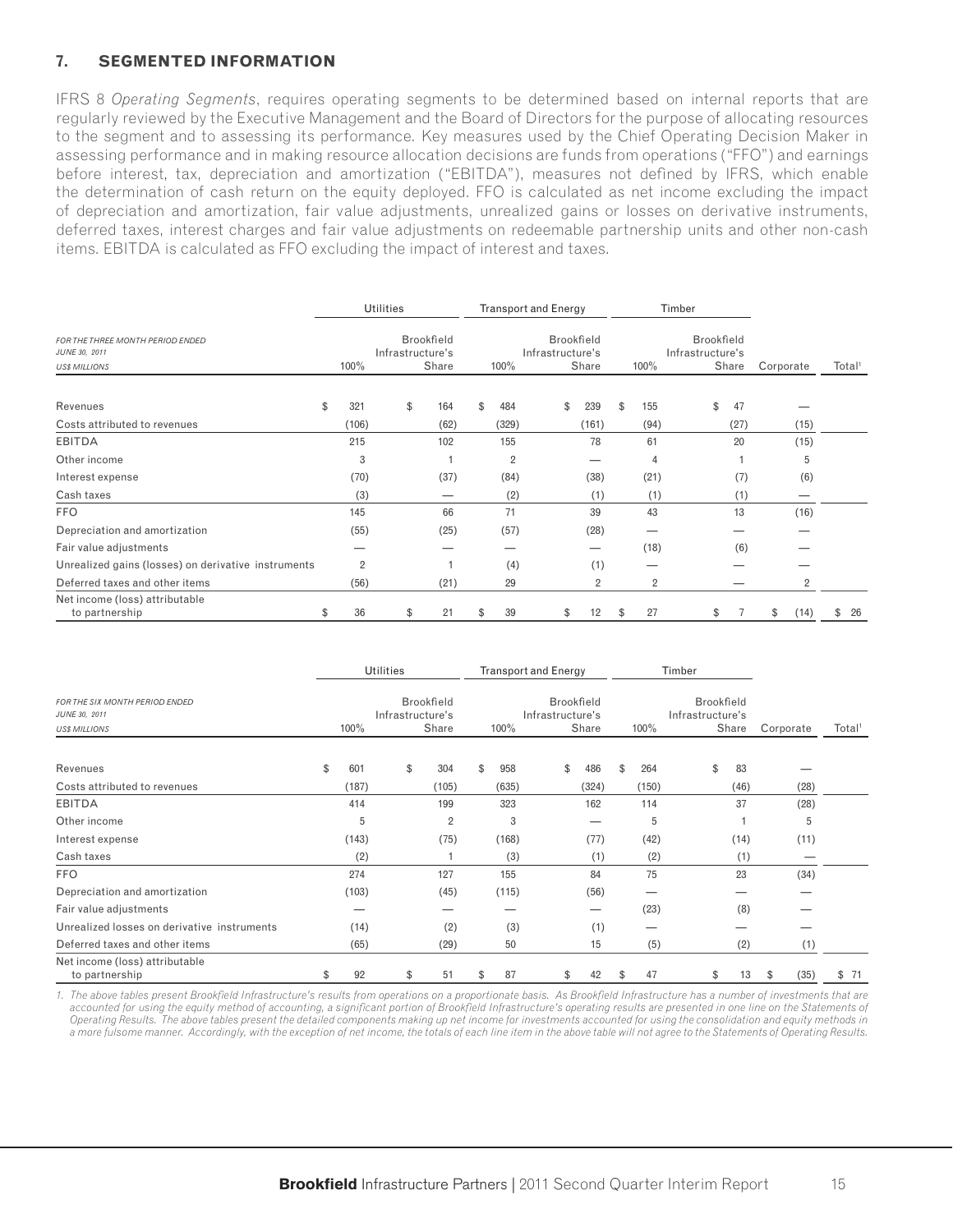|                                                     |           | <b>Utilities</b> |                   |           | <b>Transport and Energy</b> |                   |          | Timber                                |      |                 |                          |                    |
|-----------------------------------------------------|-----------|------------------|-------------------|-----------|-----------------------------|-------------------|----------|---------------------------------------|------|-----------------|--------------------------|--------------------|
| FOR THE THREE-MONTH PERIOD ENDED<br>JUNE 30, 2010   |           | Infrastructure's | <b>Brookfield</b> |           | Infrastructure's            | <b>Brookfield</b> |          | <b>Brookfield</b><br>Infrastructure's |      |                 |                          |                    |
| <b>US\$ MILLIONS</b>                                | 100%      |                  | Share             | 100%      |                             | Share             | 100%     |                                       |      | Share Corporate |                          | Total <sup>1</sup> |
| Revenues                                            | \$<br>214 |                  | \$<br>77          | \$<br>304 | \$                          | 126               | \$<br>94 | \$                                    | 31   | \$              |                          |                    |
| Cost attributed to revenues                         | (65)      |                  | (26)              | (203)     |                             | (86)              | (52)     |                                       | (17) |                 | (10)                     |                    |
| <b>EBITDA</b>                                       | 149       |                  | 51                | 101       |                             | 40                | 42       |                                       | 14   |                 | (10)                     |                    |
| Other income (expenses)                             |           |                  | —                 |           |                             |                   | (1)      |                                       | (1)  |                 |                          |                    |
| Interest expense                                    | (49)      |                  | (18)              | (45)      |                             | (18)              | (21)     |                                       | (7)  |                 | (2)                      |                    |
| Cash taxes                                          | (1)       |                  | (1)               | 12        |                             | 4                 |          |                                       |      |                 | $\overline{\phantom{a}}$ |                    |
| <b>FFO</b>                                          | 99        |                  | 32                | 69        |                             | 26                | 20       |                                       | 6    |                 | (12)                     |                    |
| Depreciation and amortization                       | (38)      |                  | (14)              | (42)      |                             | (17)              |          |                                       |      |                 |                          |                    |
| Fair value adjustments                              |           |                  |                   |           |                             |                   | (4)      |                                       | (2)  |                 |                          |                    |
| Unrealized gains (losses) on derivative instruments |           |                  |                   |           |                             |                   |          |                                       |      |                 | (5)                      |                    |
| Deferred taxes and other items                      | (4)       |                  | (1)               | (16)      |                             | (6)               | (5)      |                                       | (1)  |                 | 12                       |                    |
| Net income (loss) attributable to partnership       | \$<br>58  |                  | \$<br>18          | 11<br>\$  | \$                          | 3                 | \$<br>11 | \$                                    | 3    | \$              | (5)                      | \$<br>19           |

|                                                                                |           | <b>Utilities</b> |                            |          | <b>Transport and Energy</b> |                            |            |                | Timber |                                  |                        |      |                    |
|--------------------------------------------------------------------------------|-----------|------------------|----------------------------|----------|-----------------------------|----------------------------|------------|----------------|--------|----------------------------------|------------------------|------|--------------------|
| <b>FOR THE SIX-MONTH PERIOD ENDED</b><br>JUNE 30, 2010<br><b>US\$ MILLIONS</b> | 100%      | Infrastructure's | <b>Brookfield</b><br>Share | 100%     | Infrastructure's            | <b>Brookfield</b><br>Share |            | 100%           |        | <b>Brookfield</b><br>Infrastruc- | ture's Share Corporate |      | Total <sup>1</sup> |
|                                                                                |           |                  |                            |          |                             |                            |            |                |        |                                  |                        |      |                    |
| Revenues                                                                       | \$<br>405 |                  | \$<br>150                  | \$668    | \$                          | 250                        | $^{\circ}$ | 174            |        | \$<br>54                         | \$                     |      |                    |
| Cost attributed to revenues                                                    | (123)     |                  | (51)                       | (406)    |                             | (164)                      |            | (104)          |        | (32)                             |                        | (19) |                    |
| <b>EBITDA</b>                                                                  | 282       |                  | 99                         | 262      |                             | 86                         |            | 70             |        | 22                               |                        | (19) |                    |
| Other income (expenses)                                                        |           |                  |                            |          |                             |                            |            | (2)            |        |                                  |                        |      |                    |
| Interest expense                                                               | (100)     |                  | (39)                       | (110)    |                             | (36)                       |            | (42)           |        | (14)                             |                        | (5)  |                    |
| Cash taxes                                                                     | (2)       |                  | (1)                        | 5        |                             | 2                          |            | (1)            |        |                                  |                        |      |                    |
| <b>FFO</b>                                                                     | 180       |                  | 59                         | 158      |                             | 52                         |            | 25             |        | 9                                |                        | (24) |                    |
| Depreciation and amortization                                                  | (78)      |                  | (28)                       | (93)     |                             | (34)                       |            |                |        |                                  |                        |      |                    |
| Fair value adjustments                                                         |           |                  |                            |          |                             |                            |            | $\overline{2}$ |        |                                  |                        |      |                    |
| Unrealized gains (losses) on derivative instruments                            | (6)       |                  |                            |          |                             |                            |            |                |        |                                  |                        | (4)  |                    |
| Deferred taxes and other items                                                 | _         |                  | (2)                        | (18)     |                             | (6)                        |            | (8)            |        | (3)                              |                        | (1)  |                    |
| Net income (loss) attributable to partnership                                  | \$<br>96  |                  | \$<br>29                   | \$<br>47 | \$                          | 12                         | \$         | 19             |        | \$<br>6                          | \$                     | (29) | \$<br>18           |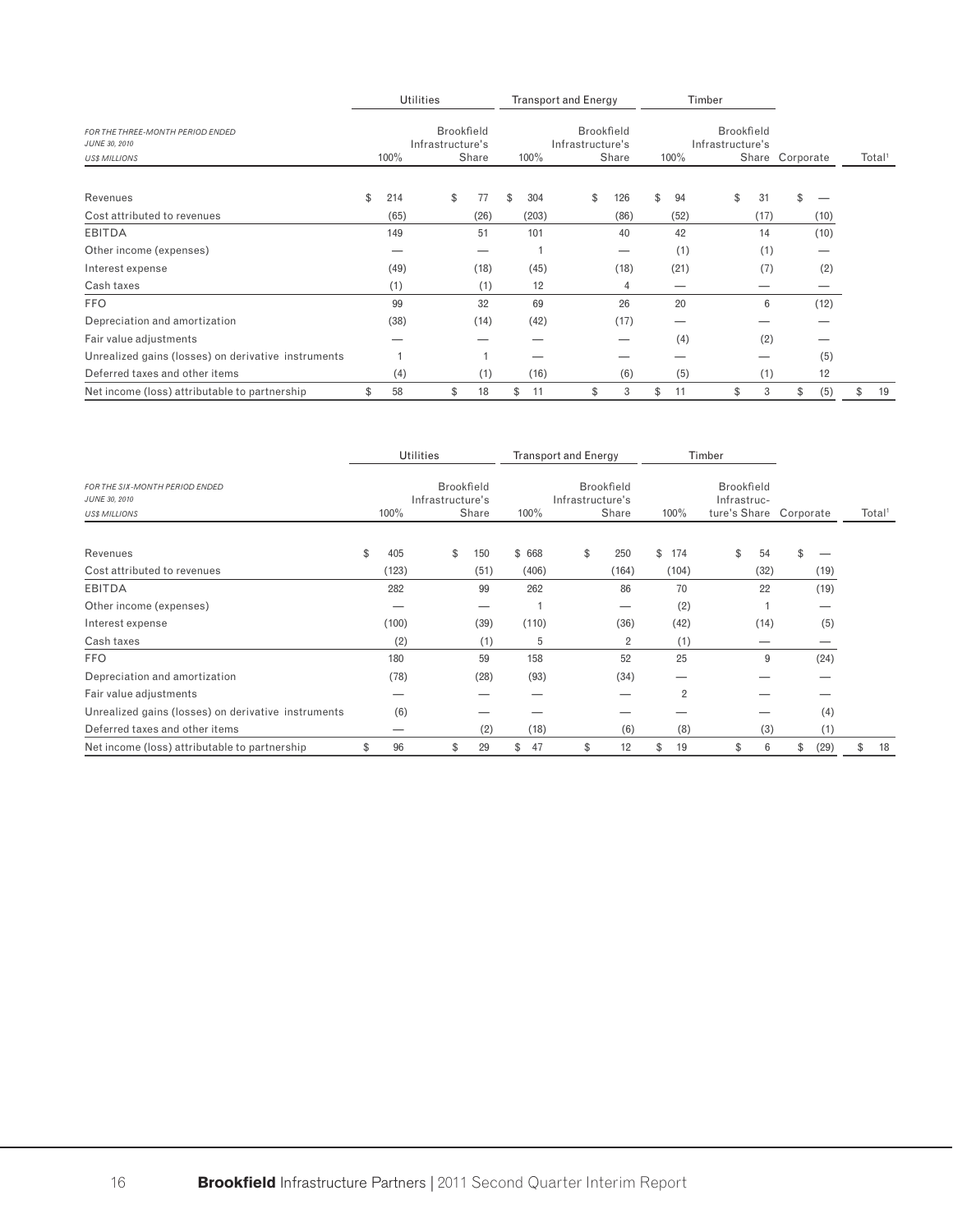## **8. PARTNERSHIP CAPITAL**

|                            | <b>General Partnership units</b> |              | <b>Limited Partnership units</b> |              | <b>Total</b> |              |
|----------------------------|----------------------------------|--------------|----------------------------------|--------------|--------------|--------------|
|                            |                                  | As of        | As of                            |              | As of        |              |
|                            | June 30.                         | December 31. | June 30,                         | December 31. | June 30.     | December 31, |
| <b>USS MILLIONS</b>        | 2011                             | 2010         | 2011                             | 2010         | 2011         | 2010         |
| <b>Authorized to issue</b> |                                  |              |                                  |              |              |              |
| On issue at January 1      | 1.1                              | 1.1          | 156.3                            | 105.6        | 157.4        | 106.7        |
| Issued for cash            |                                  |              |                                  | 50.7         |              | 50.7         |
| Shares repurchased         |                                  |              |                                  |              |              |              |
| <b>Ending balance</b>      |                                  | 1.1          | 156.3                            | 156.3        | 157.4        | 157.4        |

The weighted average number of general partnership units outstanding for the period ended June 30, 2011 was 1.1 million (June 30, 2010: 1.1 million). The weighted average number of limited partnership units outstanding for the period ended June 30, 2011 was 156.3 million (June 30, 2010: 105.6 million).

|                        | <b>General Partnership units</b> |              | <b>Limited Partnership units</b> |              | <b>Total</b> |                       |  |  |  |  |
|------------------------|----------------------------------|--------------|----------------------------------|--------------|--------------|-----------------------|--|--|--|--|
|                        | As of                            |              | As of                            |              |              | As of                 |  |  |  |  |
|                        | June 30,                         | December 31. | June 30,                         | December 31. |              | June 30, December 31, |  |  |  |  |
| <b>US\$ MILLIONS</b>   | 2011                             | 2010         | 2011                             | 2010         | 2011         | 2010                  |  |  |  |  |
| <b>Opening balance</b> | 19                               | 19           | 2.881                            | 1.807        | 2.900        | 1,826                 |  |  |  |  |
| Share issuance         |                                  |              |                                  | 1.074        |              | 1.074                 |  |  |  |  |
| <b>Ending balance</b>  | 19                               | 19           | 2.881                            | 2.881        | 2.900        | 2,900                 |  |  |  |  |

# **9. SUBSEQUENT EVENTS**

Subsequent to period end, a wholly-owned subsidiary of Prime Infrastructure ("Prime") completed the disposal of the AET&D group, which had earlier been acquired indirectly as part of the merger with Prime. On acquisition, Brookfield Infrastructure classified the AET&D assets as held for sale with a nil equity value. As previously disclosed, in conjunction with the Prime re-capitalization in November 2009, Prime had effectively granted to former holders of certain exchangeable preferred shares the right to receive any residual proceeds from the disposal of the AET&D assets (after satisfaction of existing debt and payment of all costs, expenses and other obligations.) Accordingly, no proceeds from this sale are expected to accrue to Brookfield Infrastructure.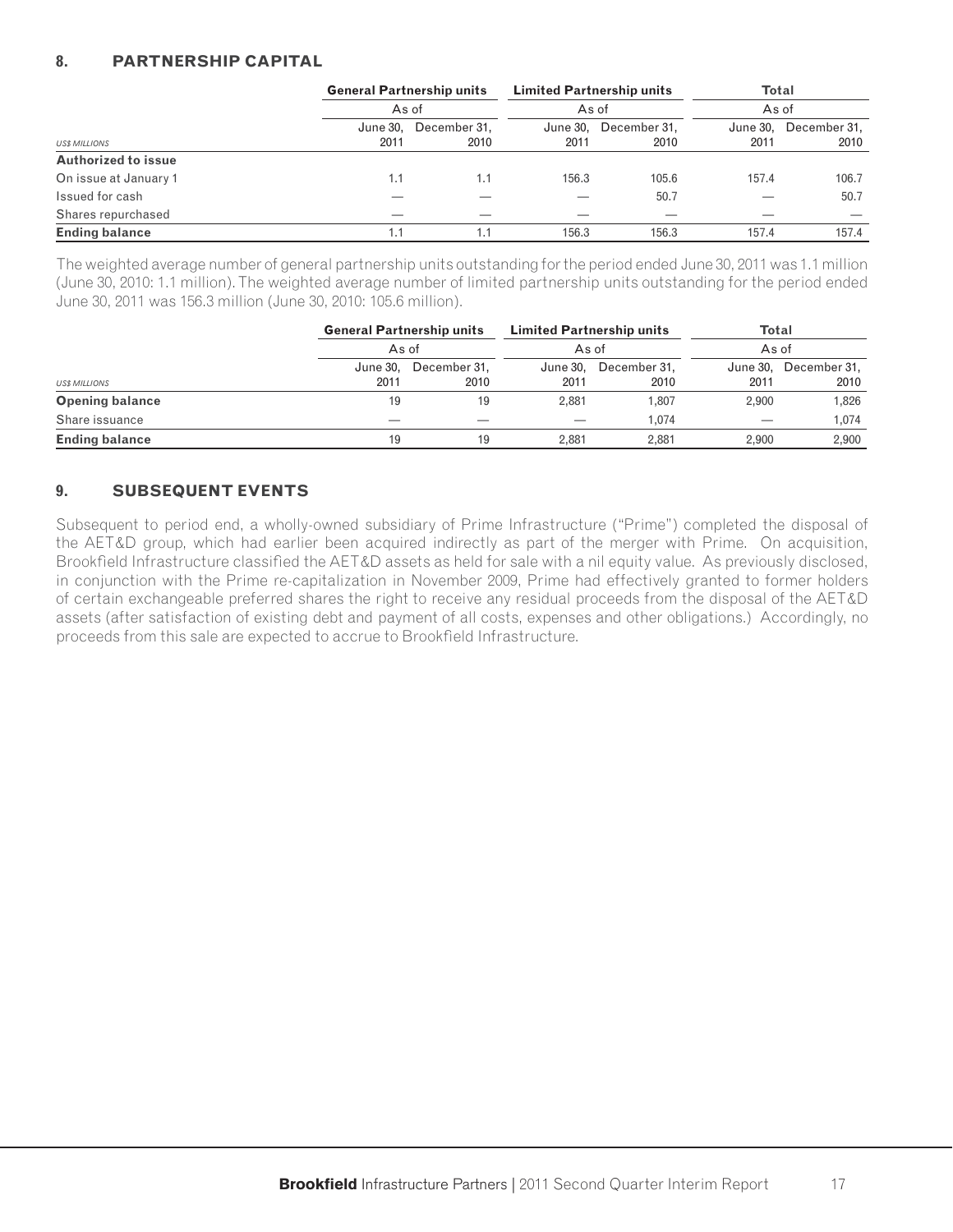# **MANGEMENT'S DISCUSSION AND ANALYSIS**

*FOR THE QUARTER ENDED JUNE 30, 2011*

# **INTRODUCTION**

This Management's Discussion and Analysis (MD&A) should be read in conjunction with Brookfield Infrastructure Partners L.P.'s (the Partnership and together with its subsidiary and operating entities "Brookfield Infrastructure") most recently issued Form 20-F. Additional information, including Brookfield Infrastructure's Form 20-F, is available on its website at *www.brookfieldinfrastructure.com*, on SEDAR's website at *www.sedar.com* and on EDGAR's website at *www.sec.gov/edgar.shtml.*

#### **Business Overview**

Brookfield Infrastructure owns and operates high quality, long-life assets that generate stable cash flows, require relatively minimal maintenance capital expenditures and, by virtue of barriers to entry and other characteristics, tend to appreciate in value over time. Our current operations consist of utility businesses, transport and energy businesses and timber assets in North and South America, Australasia, and Europe. Our vision is to be a leading owner and operator of high quality infrastructure assets that produce an attractive risk-adjusted total return for our unitholders. To accomplish this objective, we will seek to leverage Brookfield Asset Management Inc's ("Brookfield") best-in-class operating platforms to acquire targeted assets and actively manage them to extract additional value following our initial investment. An integral part of our strategy is to participate with institutional investors in Brookfield-sponsored partnerships that target acquisitions that suit our profile. We will focus on consortiums and partnerships in which Brookfield has sufficient influence or control to deploy an operations-oriented approach.

#### **Performance Targets and Key Measures**

Our objective is to earn a total return of 12% to 15% per annum on the infrastructure assets that we own, measured over the long-term. This return will be generated from the in-place cash flow of our operations plus growth. We endeavor to manage our operations to generate increasing funds from operations (FFO) per unit. If we are successful in doing so, we will be able to increase distributions to unitholders. Additionally, the increase in our FFO per unit should result in capital appreciation. Thus, for our business as a whole, our key performance measure is AFFO yield, defined as FFO less maintenance capital expenditures (adjusted funds from operations or AFFO) divided by Invested Capital (see page 38 for more detail), which measures the sustainable return on capital that we have deployed. We also measure the growth of FFO per unit, which we believe is a proxy for our ability to increase distributions. In addition, we have performance measures that track the key value drivers for each of our operating platforms. See Operating Platforms for more detail.

#### **Distribution Policy**

Our objective is to pay a distribution that is sustainable on a long-term basis while retaining within our operations sufficient liquidity to fund recurring growth capital expenditures and general purposes. We currently believe that a payout of 60% to 70% of our FFO is appropriate.

Two years ago, we established a policy of reviewing our distribution rate annually at the February meeting of our Board of Directors. However, in light of the strength of our financial performance during the first half of 2011, our Board of Directors has approved a 13% increase to our distribution to \$0.35 per unit payable on September 30, 2011. We intend to review our distribution again in the first quarter of 2012 in the normal course and will continue to target a distribution that will result in a payout ratio of 60-70% of FFO.

#### **Basis of Presentation**

These condensed consolidated and combined financial statements are prepared in accordance with International Financial Reporting Standards ("IFRS"), as issued by the International Accounting Standards Board ("IASB"). The condensed consolidated and combined financial statements include the accounts of Brookfield Infrastructure and the entities over which it has control. Brookfield Infrastructure accounts for investments over which it exercises significant influence, however does not control, using the equity method. Certain prior year amounts have been reclassified or restated to conform to the current year's presentation.

For each operating platform – utilities, transport and energy, and timber – this MD&A outlines Brookfield Infrastructure's proportionate share of results in order to demonstrate the impact of key value drivers of each of these operating platforms on the partnership's overall performance.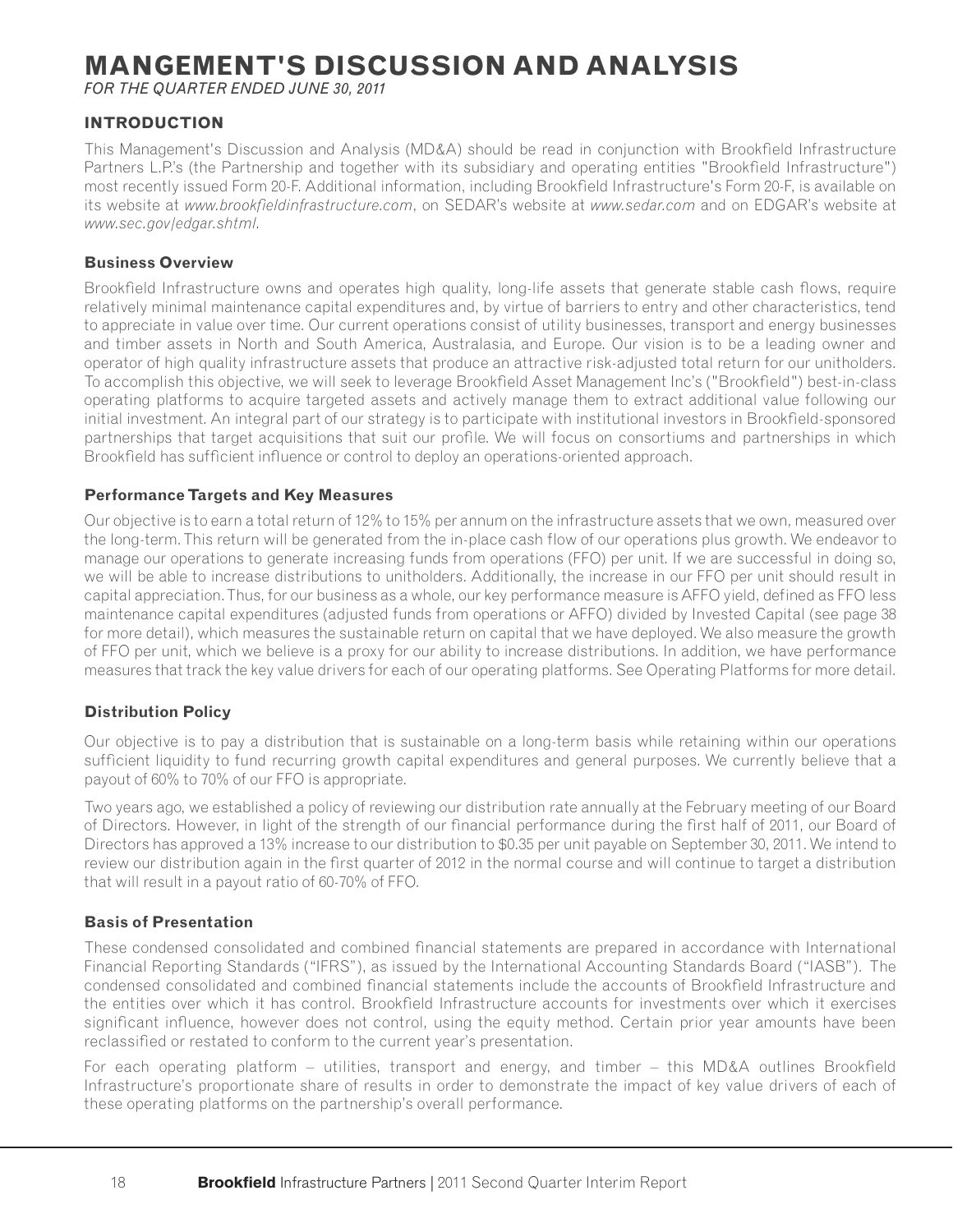## **OUR OPERATIONS**

Our business is comprised of high quality, long-life assets that provide essential products and services for the global economy. We have a stable cash flow profile with approximately 80% of our EBITDA supported by regulated or contractual revenues. While each of our businesses has high barriers to entry and strong competitive positions, we generate cash flows under a number of different revenue frameworks. As a result, we group our businesses into operating platforms based on the similarities in their underlying economic drivers in order to assist our unitholders in evaluating our performance and assessing our value.

Our operating platforms are summarized below:

| <b>Operating Platform</b>   | <b>Asset Type</b>          | <b>Location</b>                |  |
|-----------------------------|----------------------------|--------------------------------|--|
| <b>Utilities</b>            |                            |                                |  |
|                             | Electricity Transmission   | North & South America          |  |
|                             | Energy Distribution        | Australasia and Europe         |  |
|                             | Coal Terminal Operations   | Australasia                    |  |
| <b>Transport and Energy</b> |                            |                                |  |
|                             | Railroad                   | Australasia                    |  |
|                             | <b>Energy Transmission</b> | <b>Primarily North America</b> |  |
|                             | Ports                      | Europe                         |  |
| <b>Timber</b>               |                            |                                |  |
|                             | Freehold Timberlands       | North America                  |  |

Our utilities platform is comprised of regulated businesses which earn a return on their asset base, as well as businesses with long-term contracts designed to generate a return on capital over the life of the contract. Our transport and energy platform provides transportation, storage and handling services for energy, freight and bulk commodities for which we are paid an access fee. Profitability is based on the volume of services that we provide and the price achieved for these services. Our timber platform is comprised of freehold timberlands that provide inputs for a number of essential products for the global economy on a sustainable basis, including structural lumber.

#### **OVERVIEW OF PERFORMANCE**

In this section we review our consolidated and combined performance and financial position for the three and six month periods ended June 30, 2011. Further details on the key drivers of our operations and financial position are contained within the review of Operating Platforms.

To measure performance, we focus on net income as well as funds from operations (FFO) and adjusted funds from operations (AFFO). We define FFO as net income excluding the impact of depreciation, depletion and amortization, deferred taxes and other non-cash items and AFFO as FFO less maintenance capex, as detailed in the Reconciliation of IFRS Financial Measures section of this MD&A. FFO is a measure of operating performance, and AFFO is a measure of the sustainable cash flow of our business. Since they are not calculated in accordance with, and do not have any standardized meanings prescribed by IFRS, FFO and AFFO are unlikely to be comparable to similar measures presented by other issuers, and FFO and AFFO have limitations as analytical tools. See the Reconciliation of non-IFRS Financial Measures section for a more fulsome discussion, including a reconciliation to the most directly comparable IFRS measures.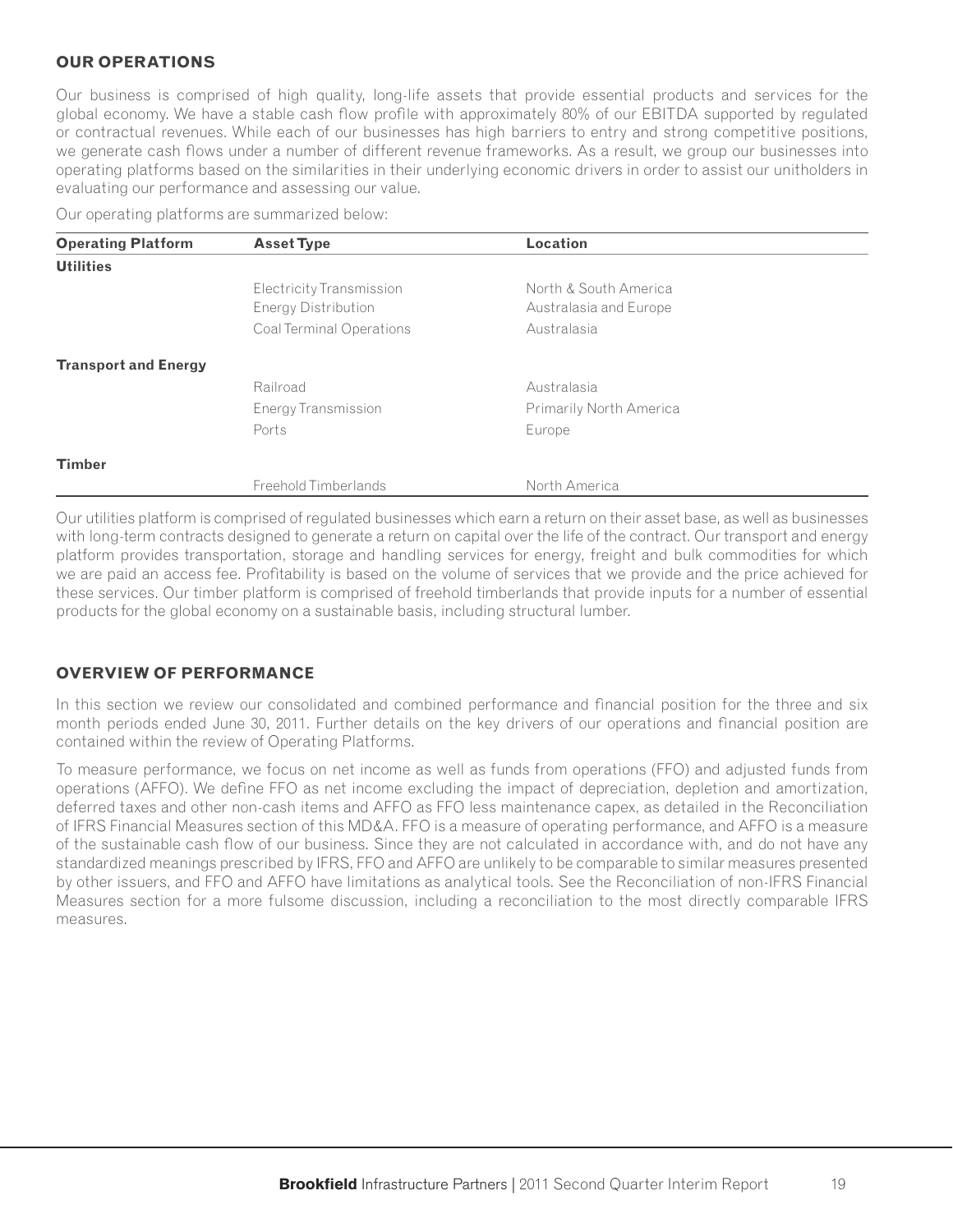#### **Results of Operations**

The following table summarizes the financial results of Brookfield Infrastructure.

| MILLIONS, EXCEPT PER UNIT INFORMATION, UNAUDITED   |   | Three months ended June 30 |          | Six months ended June 30 |            |    |         |  |  |
|----------------------------------------------------|---|----------------------------|----------|--------------------------|------------|----|---------|--|--|
| <b>Key Metrics</b>                                 |   | 2011                       | 2010     |                          | 2011       |    | 2010    |  |  |
| Funds from operations (FFO)                        | S | 102                        | \$<br>52 | \$.                      | <b>200</b> | \$ | 96      |  |  |
| Per unit FFO                                       |   | 0.65                       | 0.49     |                          | 1.27       |    | 0.90    |  |  |
| Payout ratio <sup>1</sup>                          |   | 48%                        | 56%      |                          | 49%        |    | 61%     |  |  |
| Growth of per unit FFO                             |   | 33%                        | 133%     |                          | 41%        |    | $102\%$ |  |  |
| Adjusted funds from operations (AFFO) <sup>2</sup> |   | 82                         | 42       |                          | 153        |    | 78      |  |  |
| AFFO yield <sup>3</sup>                            |   | 11%                        | $9\%$    |                          | 10%        |    | $9\%$   |  |  |

1. Payout ratio is defined as distributions to unitholders divided by FFO.

2. AFFO is defined as FFO less maintenance capital expenditures.

*3. AFFO yield is defi ned as AFFO divided by average invested capital.* 

For the three-month period ended June 30, 2011, we recorded FFO of \$102 million, or \$0.65 per unit, versus \$52 million, or \$0.49 per unit, in the comparable period last year. This 33% increase in our per unit FFO was largely attributable to accretion from the merger with Prime Infrastructure (Prime) and strong results from our utilities and timber operations, partially offset by below average returns in our transport and energy operations. On an invested capital base of \$2,948 million, we generated an AFFO yield of 11%. Our distribution of \$0.31 per unit implied a payout of 48% of our FFO for the quarter, which is well below our targeted range of 60% to 70%.

| MILLIONS, EXCEPT PER UNIT INFORMATION, UNAUDITED | Three months ended June 30 |      | Six months ended June 30 |    |       |    |       |  |
|--------------------------------------------------|----------------------------|------|--------------------------|----|-------|----|-------|--|
| <b>Summary Income Statement</b>                  | 2011                       | 2010 |                          |    | 2011  |    | 2010  |  |
| Revenues                                         | \$<br>428                  | \$   | 145                      | \$ | 818   | \$ | 281   |  |
| Cost of revenues                                 | (235)                      |      | (83)                     |    | (437) |    | (170) |  |
| General and administrative expenses              | (15)                       |      | (7)                      |    | (28)  |    | (15)  |  |
| Gross margin                                     | 178                        |      | 55                       |    | 353   |    | 96    |  |
| Interest expense – corporate borrowings          | (2)                        |      | (1)                      |    | (4)   |    | (3)   |  |
| Interest expense – non-recourse borrowings       | (80)                       |      | (31)                     |    | (161) |    | (60)  |  |
| Earnings from investments in associates          | 12                         |      | 24                       |    | 24    |    | 25    |  |
| Net income                                       | 26                         |      | 19                       |    | 71    |    | 18    |  |
| Net income per unit                              | 0.17                       |      | 0.18                     |    | 0.45  |    | 0.17  |  |

For the three months ended June 30, 2011, we earned net income of \$26 million, compared to \$19 million in the same period of the prior year. The increase from the prior period is primarily related to increased earnings as a result of the Prime merger and strong contributions from our utilities and timber operations, which were partially offset by mark-tomarket gains on Prime corporate level hedges that were recorded in the prior year.

| <b>MILLIONS, UNAUDITED</b>   |    | As of  |                                        |        |  |  |  |  |  |  |
|------------------------------|----|--------|----------------------------------------|--------|--|--|--|--|--|--|
| <b>Summary Balance Sheet</b> |    |        | <b>June 30, 2011</b> December 31, 2010 |        |  |  |  |  |  |  |
| Cash and cash equivalents    | \$ | 234    | \$                                     | 154    |  |  |  |  |  |  |
| Total assets                 |    | 13,882 |                                        | 13,109 |  |  |  |  |  |  |
| Corporate borrowings         |    | 217    |                                        | 18     |  |  |  |  |  |  |
| Non-recourse borrowings      |    | 4,752  |                                        | 4,575  |  |  |  |  |  |  |
| Non-controlling interest     |    | 1,615  |                                        | 1,605  |  |  |  |  |  |  |
| Partnership capital          |    | 3.414  |                                        | 3,380  |  |  |  |  |  |  |

As of June 30, 2011, we had \$13,882 million in assets and \$3,414 million in partnership capital compared to \$13,109 million in assets and \$3,380 million in partnership capital at December 31, 2010, representing a book value per unit of \$21.69 and \$21.47 for the periods ended June 30, 2011 and December 31, 2010, respectively.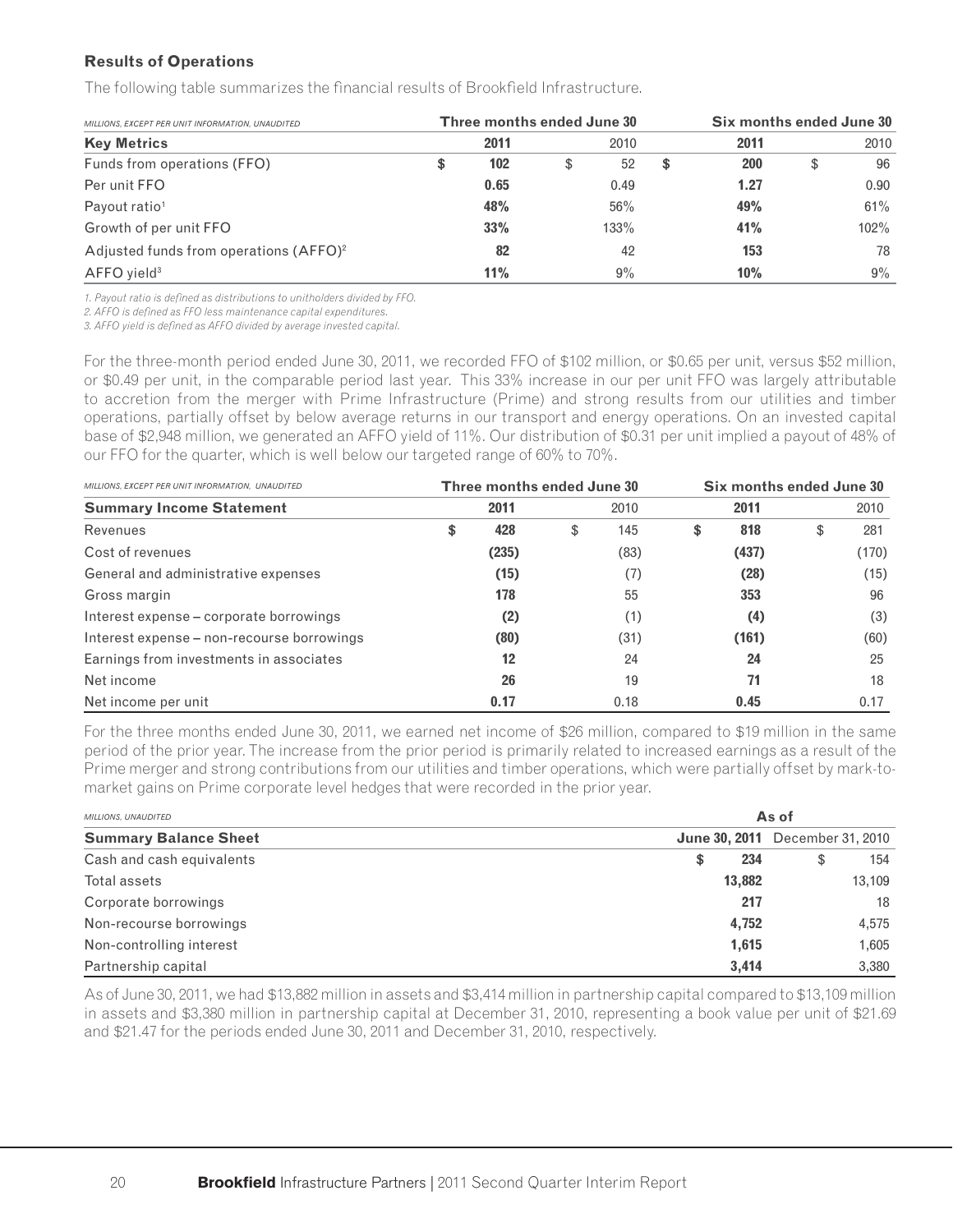Corporate borrowings increased to \$217 million at quarter end compared to \$18 million at year end, as we drew on our line to fund investments in our businesses. Our consolidated and combined balance sheet as of June 30, 2011 reflects \$4,752 million of non-recourse borrowings compared to \$4,575 million as of December 31, 2010. For the quarter, our consolidated net debt to capitalization ratio was 49%.

# **SELECTED INCOME STATEMENT AND BALANCE SHEET INFORMATION**

The following tables present selected income statement and balance sheet information by operating platform on a proportionate basis:

| <b>Income Statement</b>     | Three months ended June 30 |      |    |                 |    | Six months ended June 30 |    |      |  |  |
|-----------------------------|----------------------------|------|----|-----------------|----|--------------------------|----|------|--|--|
| MILLIONS, UNAUDITED         |                            | 2011 |    |                 |    | 2011                     |    | 2010 |  |  |
| Net income by segment       |                            |      |    |                 |    |                          |    |      |  |  |
| <b>Utilities</b>            | \$                         | 21   | \$ | 18              | \$ | 51                       | \$ | 29   |  |  |
| Transport and energy        |                            | 12   |    | 3               |    | 42                       |    | 12   |  |  |
| Timber                      |                            | 7    |    | 3               |    | 13                       |    | 6    |  |  |
| Corporate and other         |                            | (14) |    | (5)             |    | (35)                     |    | (29) |  |  |
| Net income                  | \$                         | 26   | \$ | 19              | \$ | 71                       | \$ | 18   |  |  |
| <b>EBITDA</b> by segment    |                            |      |    |                 |    |                          |    |      |  |  |
| <b>Utilities</b>            | \$                         | 102  | \$ | 51              | \$ | 199                      | \$ | 99   |  |  |
| Transport and energy        |                            | 78   |    | 40              |    | 162                      |    | 86   |  |  |
| Timber                      |                            | 20   |    | 14              |    | 37                       |    | 22   |  |  |
| Corporate and other         |                            | (15) |    | (10)            |    | (28)                     |    | (19) |  |  |
| EBITDA                      | \$                         | 185  | \$ | 95              | \$ | 370                      | \$ | 188  |  |  |
| FFO by segment              |                            |      |    |                 |    |                          |    |      |  |  |
| <b>Utilities</b>            | \$                         | 66   | \$ | 32              | \$ | 127                      | \$ | 59   |  |  |
| Transport and energy        |                            | 39   |    | 26              |    | 84                       |    | 52   |  |  |
| Timber                      |                            | 13   |    | $6\phantom{1}6$ |    | 23                       |    | 9    |  |  |
| Corporate and other         |                            | (16) |    | (12)            |    | (34)                     |    | (24) |  |  |
| Funds from operations (FFO) | \$                         | 102  | \$ | 52              | \$ | 200                      | \$ | 96   |  |  |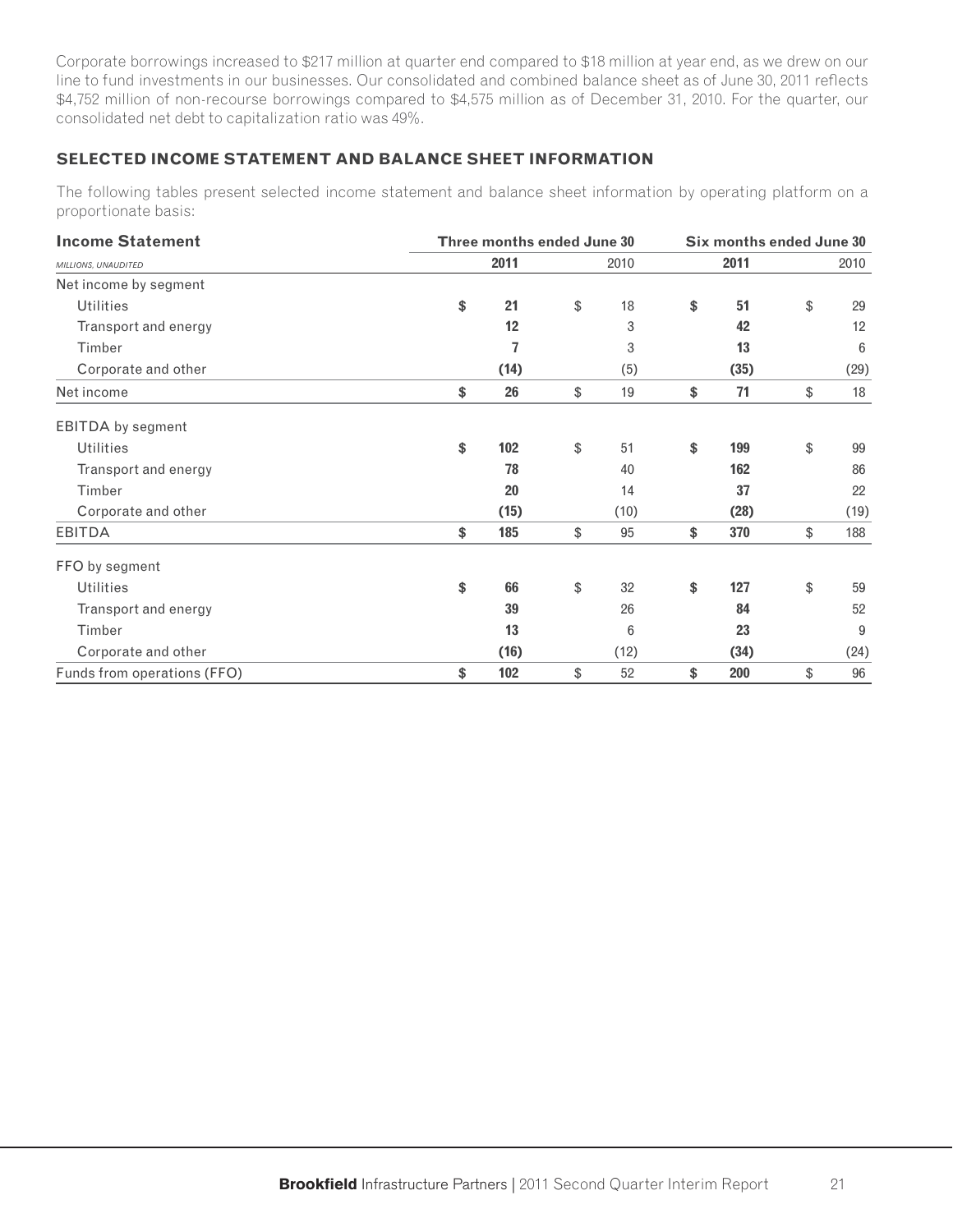## **Balance Sheet**

| MILLIONS, UNAUDITED            |             | June 30, 2011 December 31, 2010 |  |  |
|--------------------------------|-------------|---------------------------------|--|--|
| Total assets by segment        |             |                                 |  |  |
| <b>Utilities</b>               | \$<br>3,873 | \$<br>3,695                     |  |  |
| Transport and energy           | 3,606       | 3,396                           |  |  |
| Timber                         | 1,049       | 1,062                           |  |  |
| Corporate and other            | 79          | 79                              |  |  |
| Total assets                   | \$<br>8,607 | \$<br>8,232                     |  |  |
| Net debt by segment            |             |                                 |  |  |
| <b>Utilities</b>               | \$<br>2,492 | \$<br>2,325                     |  |  |
| Transport and energy           | 1,922       | 1,945                           |  |  |
| Timber                         | 453         | 460                             |  |  |
| Corporate and other            | 326         | 122                             |  |  |
| Total net debt                 | \$<br>5,193 | \$<br>4,852                     |  |  |
| Partnership capital by segment |             |                                 |  |  |
| <b>Utilities</b>               | \$<br>1,381 | \$<br>1,370                     |  |  |
| Transport and energy           | 1,684       | 1,451                           |  |  |
| Timber                         | 596         | 602                             |  |  |
| Corporate and other            | (247)       | (43)                            |  |  |
| Total partnership capital      | 3,414<br>\$ | \$<br>3,380                     |  |  |

# **OPERATING PLATFORMS**

In this section, we review the results of our principal operating platforms: utilities, transport and energy, and timber.

#### **Utilities Operations**

Our utilities platform is comprised of regulated businesses which earn a return on their asset base, as well as businesses with long-term contracts designed to generate a return on capital over the life of the contract. In this segment, we own and operate assets that earn a return on a regulated or notionally stipulated asset base which we refer to as rate base. The rate base increases in accordance with capital that we invest to upgrade and expand our systems. Depending on the jurisdiction, our rate base may also increase by inflation and maintenance capital expenditures and decrease by regulatory depreciation. The return that we earn is typically determined by a regulator or contract for prescribed periods of time. Thereafter, it may be subject to customary reviews based upon established criteria. Due to the regulatory diversity we have within our utilities platform, we mitigate exposure to any single regulatory regime. In addition, due to the regulatory frameworks and economies of scale of our utilities businesses, we often have significant competitive advantages in competing for projects to expand our rate base. These competitive advantages often enable us to invest capital at attractive returns. Accordingly, we expect this segment to produce stable revenue and margins that should increase with investment of additional capital and inflation. Virtually all of our utility platform's EBITDA is supported by regulated or contractual revenues.

Our objectives for our utilities platform are to invest capital in the expansion of our rate base, and to provide safe and reliable service for our customers on a cost efficient basis. If we do so, we will be in a position to earn an appropriate return on our rate base. Our performance can be measured by the growth in our rate base, our return on rate base, as well as our AFFO yield.

Our utilities platform is comprised of the following:

*Coal Terminal Operations*

- Operate one of the world's largest coal export terminals, located in Queensland, Australia, with 85 mtpa of coal handling capacity
- Account for 20% of global seaborne metallurgical coal exports and 8% of global seaborne coal exports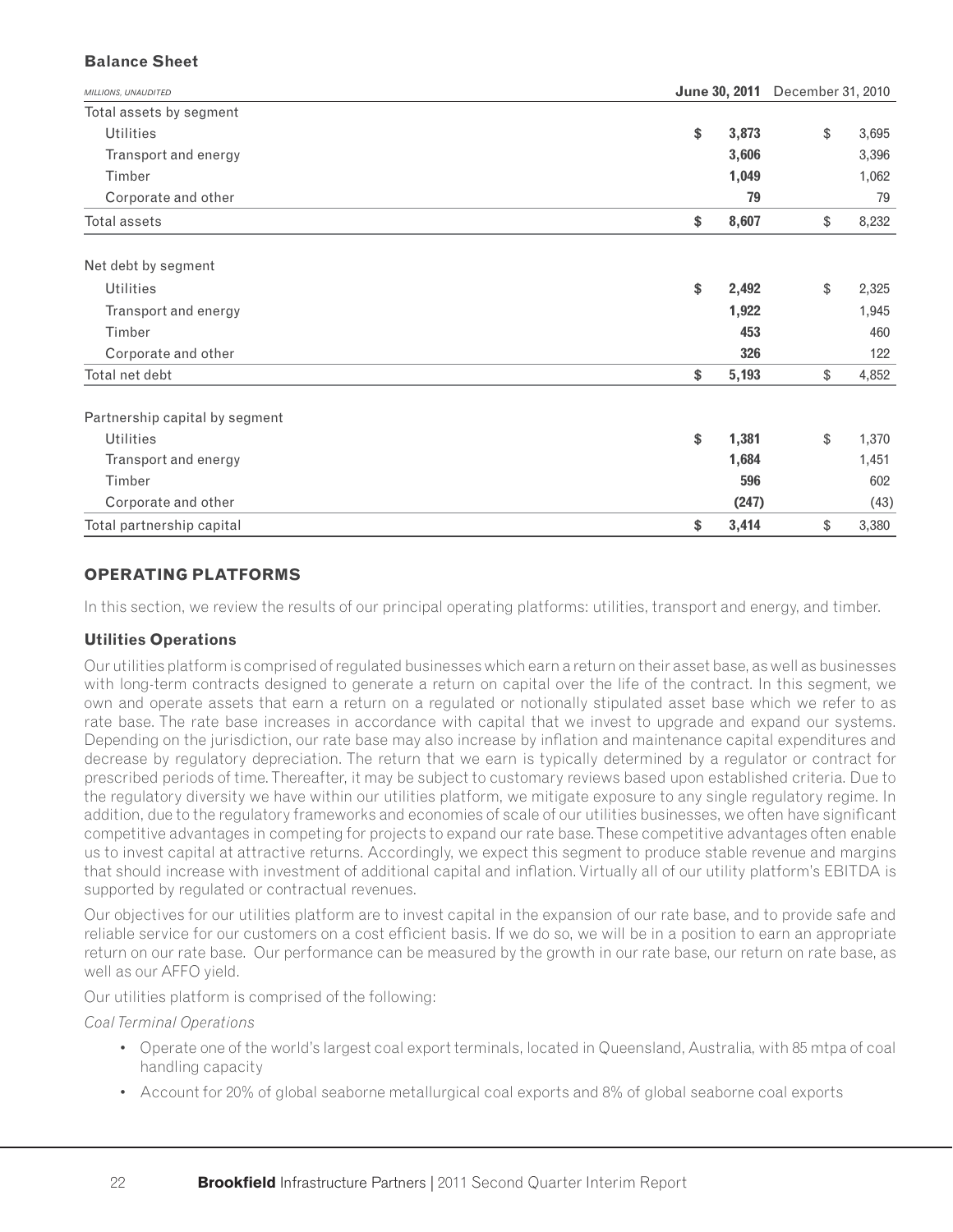## *Electricity Transmission*

- Operate 8,750 kilometers of transmission lines in North and South America
- Transmit electricity to 98% of the population of Chile

#### *Energy Distribution*

- Operate 864,000 electricity and natural gas connections
- One of the largest independent operators of utility connections in the U.K. and one of the largest distributors of energy in New Zealand

# *Results of Operations*

The following table presents the roll-forward of our rate base and selected key metrics:

|                                   | Three months ended June 30 |       |    |       |    | Six months ended June 30 |    |       |  |  |  |
|-----------------------------------|----------------------------|-------|----|-------|----|--------------------------|----|-------|--|--|--|
| MILLIONS, UNAUDITED               |                            | 2011  |    | 2010  |    | 2011                     |    | 2010  |  |  |  |
| Rate base, start of period        |                            | 3,252 | \$ | 1,939 | \$ | 3.182                    | \$ | 1,891 |  |  |  |
| Capital expenditures commissioned |                            | 48    |    | 20    |    | 83                       |    | 35    |  |  |  |
| Inflation and other indexation    |                            | 26    |    | 9     |    | 67                       |    | 41    |  |  |  |
| Regulatory depreciation           |                            | (26)  |    | (12)  |    | (46)                     |    | (28)  |  |  |  |
| Foreign exchange                  |                            | 174   |    | (140) |    | 188                      |    | (123) |  |  |  |
| Rate base, end of period          |                            | 3.474 | S  | 1.816 | S  | 3.474                    | \$ | 1.816 |  |  |  |

|                                       |    | Three months ended June 30 |   | Six months ended June 30 |    |      |    |        |  |
|---------------------------------------|----|----------------------------|---|--------------------------|----|------|----|--------|--|
| <b>MILLIONS, UNAUDITED</b>            |    | 2011                       |   | 2010                     |    | 2011 |    | 2010   |  |
| Funds from operations (FFO)           | \$ | 66                         | S | 32                       | \$ | 127  | \$ | 59     |  |
| Maintenance capital                   |    | (8)                        |   | (3)                      |    | (14) |    | (5)    |  |
| Adjusted funds from operations (AFFO) | S  | 58                         | S | 29                       | S  | 113  | \$ | 54     |  |
| Return on rate base <sup>1,3</sup>    |    | 11%                        |   | $11\%$                   |    | 11%  |    | $11\%$ |  |
| $AFFO$ yield <sup>2,3</sup>           |    | 15%                        |   | 13%                      |    | 14%  |    | $12\%$ |  |

*1 Return on rate base is EBITDA divided by average rate base.*

*2 AFFO yield is AFFO divided by average invested capital.*

*3 Return on rate base and AFFO yield excludes impact of developer contributions at our European energy distribution operation.*

For the quarter ended June 30, 2011, our utilities platform generated FFO of \$66 million, compared to \$32 million in the same period of the prior year. The increase in FFO is attributable to the Prime merger and strong performances from our Australian coal terminal, electricity transmission operations and U.K. distribution business. In the period, our maintenance capital expenditures were \$8 million, higher than the average quarterly sustainable level of \$6 million, due to timing of certain projects. After deducting maintenance capital expenditures, our AFFO yield was 15% on an invested capital base of \$1,329 million, excluding the impact of developer contributions received by our U.K. distribution operation.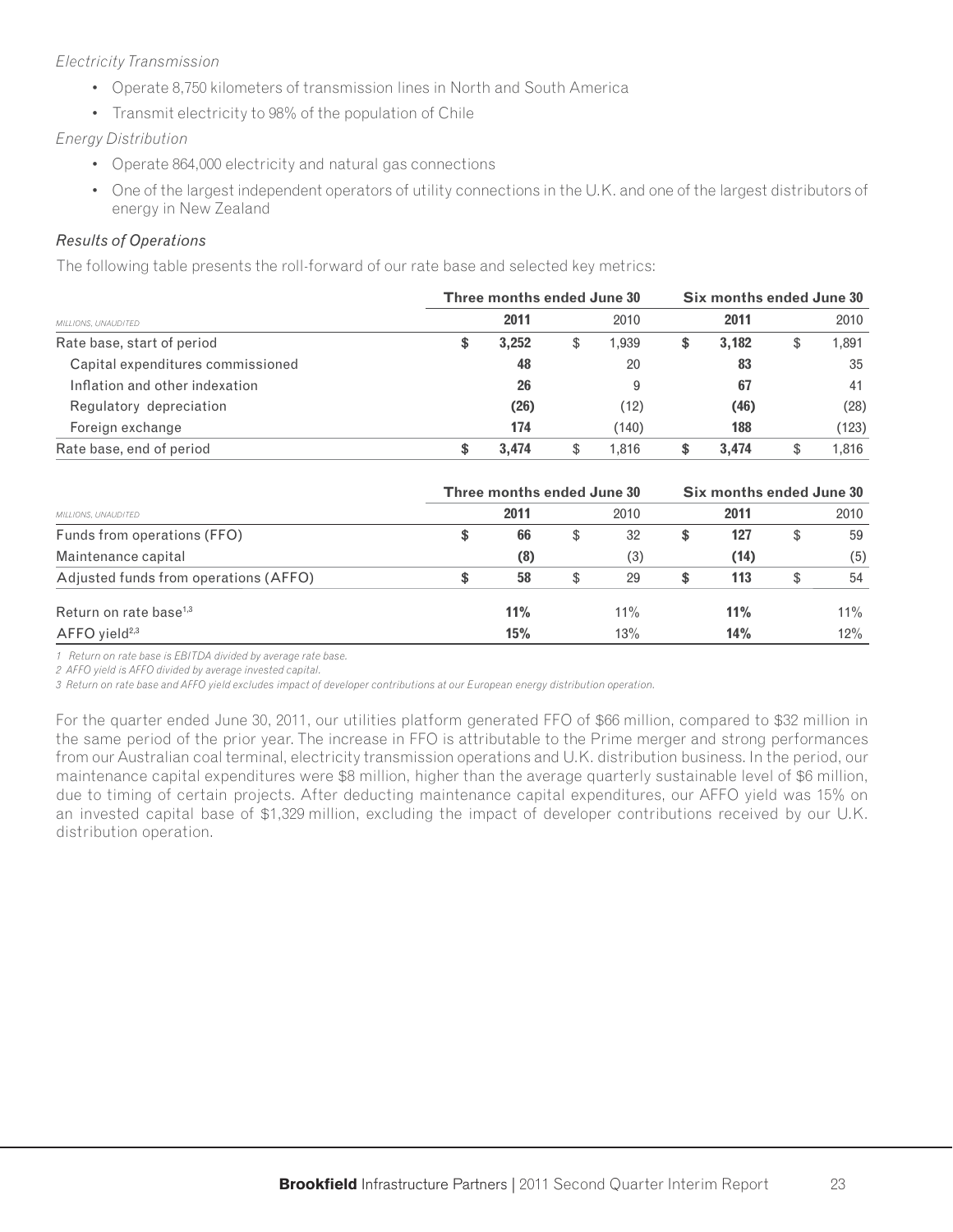The following table presents our utilities platform's proportionate share of financial results:

|                                | Three months ended June 30 | Six months ended June 30 |    |       |    |      |  |
|--------------------------------|----------------------------|--------------------------|----|-------|----|------|--|
| MILLIONS, UNAUDITED            | 2011                       | 2010                     |    | 2011  |    | 2010 |  |
| Revenue                        | \$<br>154                  | \$<br>77                 | \$ | 280   | \$ | 150  |  |
| Costs attributed to revenues   | (61)                       | (26)                     |    | (104) |    | (51) |  |
| Developer contributions        | 9                          |                          |    | 23    |    |      |  |
| EBITDA                         | 102                        | 51                       |    | 199   |    | 99   |  |
| Other income                   |                            |                          |    | 2     |    |      |  |
| Interest expense               | (37)                       | (18)                     |    | (75)  |    | (39) |  |
| Cash taxes                     |                            | (1)                      |    |       |    | (1)  |  |
| Funds from operations (FFO)    | 66                         | 32                       |    | 127   |    | 59   |  |
| Depreciation and amortization  | (25)                       | (14)                     |    | (45)  |    | (28) |  |
| Deferred taxes and other items | (20)                       |                          |    | (31)  |    | (2)  |  |
| Net income                     | \$<br>21                   | \$<br>18                 | \$ | 51    | \$ | 29   |  |

For the quarter ended June 30, 2011, our utilities platform generated EBITDA and FFO of \$102 million and \$66 million, respectively, compared to \$51 million and \$32 million in the comparable period of 2010. The increase was primarily due to the Prime merger.

The following table presents our proportionate EBITDA and FFO for each operation in this platform:

|                                 | <b>EBITDA</b> |                           |    |         |    |                                     |    | <b>FFO</b> |    |      |    |         |    |                  |    |         |
|---------------------------------|---------------|---------------------------|----|---------|----|-------------------------------------|----|------------|----|------|----|---------|----|------------------|----|---------|
| MILLIONS, UNAUDITED             |               | <b>Three months ended</b> |    | June 30 |    | Six months ended Three months ended |    | June 30    |    |      |    | June 30 |    | Six months ended |    | June 30 |
| For the quarter ended June 30   |               | 2011                      |    | 2010    |    | 2011                                |    | 2010       |    | 2011 |    | 2010    |    | 2011             |    | 2010    |
| <b>CoalTerminal Operations</b>  |               |                           |    |         |    |                                     |    |            |    |      |    |         |    |                  |    |         |
| Australasia                     | \$            | 44                        | \$ | 20      | \$ | 84                                  | \$ | 42         | \$ | 24   | \$ | 11      | \$ | 45               | \$ | 24      |
| <b>Electricity Transmission</b> |               |                           |    |         |    |                                     |    |            |    |      |    |         |    |                  |    |         |
| South America                   |               | 15                        |    | 12      |    | 29                                  |    | 24         |    | 12   |    | 10      |    | 23               |    | 18      |
| North America                   |               | 7                         |    | 7       |    | 13                                  |    | 13         |    | 5    |    | 4       |    | 9                |    | 8       |
| <b>Energy Distribution</b>      |               |                           |    |         |    |                                     |    |            |    |      |    |         |    |                  |    |         |
| Europe                          |               | 17                        |    | 5       |    | 39                                  |    | 8          |    | 13   |    | 3       |    | 30               |    | 4       |
| Australasia                     |               | 19                        |    | ⇁       |    | 34                                  |    | 12         |    | 12   |    | 4       |    | 20               |    | 5       |
| Total                           | \$            | 102                       | \$ | 51      | \$ | 199                                 | \$ | 99         | \$ | 66   | \$ | 32      |    | 127              | \$ | 59      |

Our Australian coal terminal, South American electricity transmission operation and U.K. distribution business were responsible for 75% and 74%, respectively, of EBITDA and FFO in our utilities platform for the quarter ended June 30, 2011.

Our Australian coal terminal reported EBITDA and FFO of \$44 million and \$24 million, respectively, for the quarter versus \$20 million and \$11 million in the comparative period. Adjusting for the change in ownership due to the Prime merger, our Australian coal terminal's FFO increased by 41% primarily as a result of the higher weighted average cost of capital in our recently finalized access undertaking, as well as the strengthening of the Australian dollar.

Our South American transmission operations' EBITDA and FFO were \$15 million and \$12 million, respectively, for the quarter versus \$12 million and \$10 million, respectively, in the comparable period. The increases in EBITDA and FFO were mainly attributable to revenue indexation and growth capital expenditures.

Our U.K. distribution business earned EBITDA and FFO of \$17 million and \$13 million, respectively, in the quarter versus \$5 million and \$3 million, respectively, in the comparative period. Adjusting for the change of ownership due to the Prime merger, the increases in EBITDA and FFO were predominantly attributable to greater developer contributions. Our U.K. distribution business receives an upfront payment from developers in conjunction with the installation of gas and electricity connections for new homes. As a result of improved home building activity, our U.K. distribution business installed a total of 13,600 electricity and gas connections in the current quarter compared with 9,400 in the prior year quarter, increasing our total number of connections to 460,600. Furthermore, we receive greater developer contributions for electricity connections. During the quarter, electricity connections were 26% of total compared with 19% in the prior year.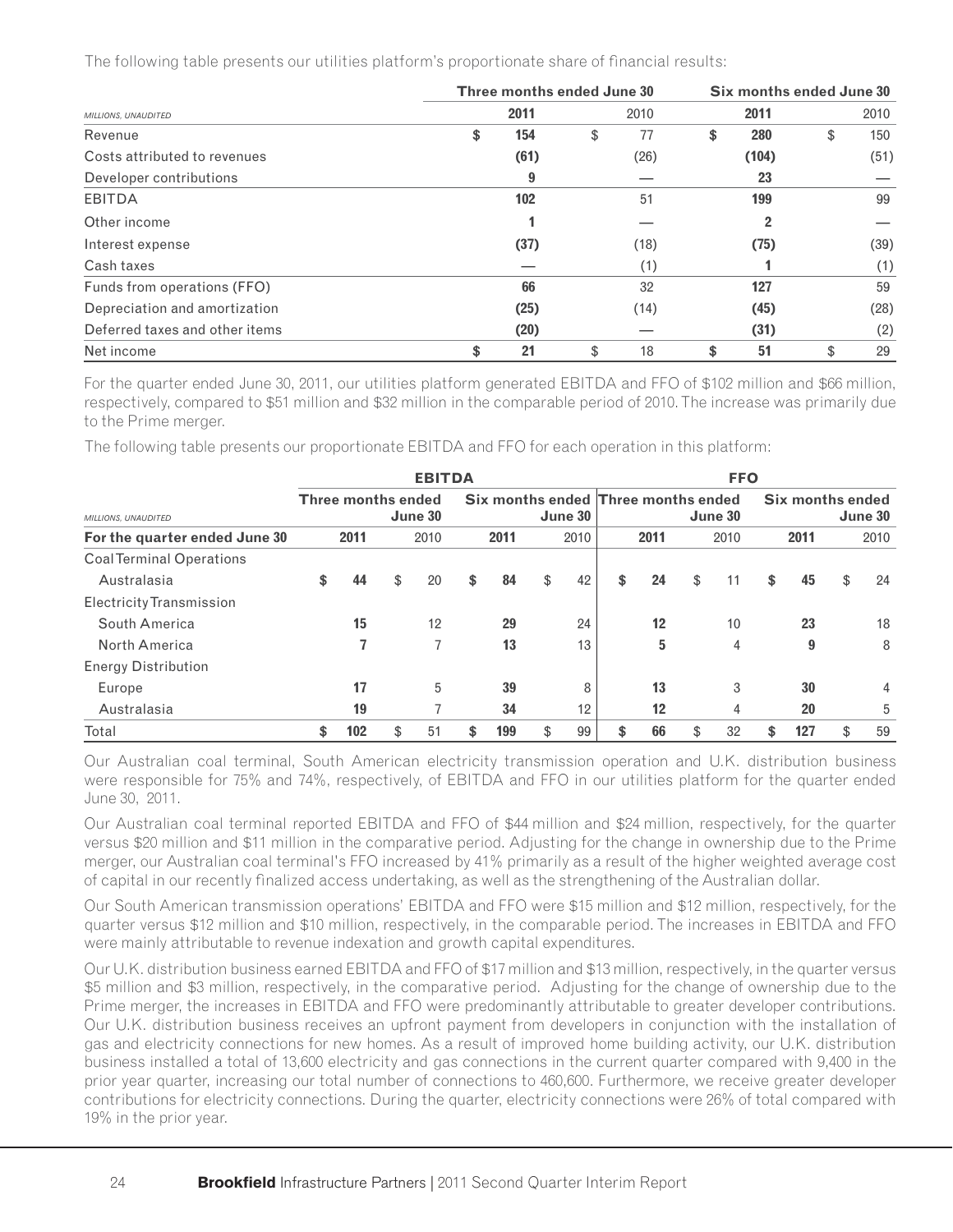Non-cash expenses are primarily comprised of depreciation and amortization, non-cash inflation indexation on our Chilean peso denominated debt and unrealized mark-to-market losses on derivative contracts which are a part of our net investment hedging program. Depreciation and amortization increased to \$25 million for the quarter ended June 30, 2011, compared to \$14 million in the same period of the prior year, primarily due to the Prime merger.

#### *Business Development and Outlook*

Within our utility operations, we have numerous opportunities to upgrade and expand our rate base. While we are required to make certain capital expenditures to maintain safety and reliability, we will direct discretionary capital to those businesses that provide the highest risk-adjusted returns. In our utility platform, we expect to earn a return on the equity that we invest which is consistent with our existing AFFO yield within this platform.

Our capital project backlog is comprised of investments that will increase our rate base. It is defined as projects that have been awarded to us, as well as projects that have been filed with the regulator with scheduled expenditures within the next two years, for which we have not yet invested capital.

The following table presents the roll-forward of our capital project backlog at June 30, 2011:

| <b>MILLIONS, UNAUDITED</b>                | <b>Three months ended</b><br>June 30 | Six months ended<br>June 30 |      |  |
|-------------------------------------------|--------------------------------------|-----------------------------|------|--|
| Capital project backlog, start of period  | 291<br>\$                            |                             | 310  |  |
| Additional capital project mandates       | 62                                   |                             | 75   |  |
| Less capital expenditures                 | (50)                                 |                             | (85) |  |
| Foreign exchange and other                | 12                                   |                             | 15   |  |
| Capital project backlog, end of period    | 315<br>\$                            |                             | 315  |  |
| Construction work in progress             | 51                                   |                             | 51   |  |
| Total capital to be commissioned into RAB | 366                                  |                             | 366  |  |

We finished the period with a capital expenditure backlog of \$315 million, an increase of \$24 million compared with March 31, 2011. The increase is largely attributable to capital project mandates that were awarded to us that were in excess of capital expenditures. The largest new mandate is the replacement of a stacking and reclaiming machine at our Australian coal terminal, which has an estimated net capital cost of A\$35 million. In addition, our construction work in progress was \$51 million at quarter end. This represents capital that we have invested that will begin earning a return upon commencement of service, at which point such capital will be added to our rate base. In total, we finished the quarter with \$366 million of capital to be commissioned in the rate base.

During the quarter, we signed the engineering, procurement and construction (EPC) contract to build our Texas transmission project. After quarter end, we closed the construction financing for this project with a syndicate of lenders. We are now actively acquiring the rights of way for land to build transmission towers, and we anticipate commercial operation of the project in the beginning of 2013. Our share of this investment is approximately \$80 million.

Following the successful refinancing of our Australian coal terminal in the U.S. private placement market during the first quarter, we tapped into this market again to refinance NZ\$245 million of debt at our New Zealand utility. The offering of nine-year, twelve-year and fifteen-year bonds was substantially oversubscribed, enabling us to negotiate favorable terms. We concurrently swapped the bonds into NZD on a matched-maturity basis, resulting in local market interest rates that ranged from 8.7% to 8.8% for the three tranches.

# **Transport and Energy Operations**

Our transport and energy platform is comprised of open access systems that provide transportation, storage and handling of energy, freight and bulk commodities. This operating platform is comprised of businesses with price ceilings as a result of regulation, such as our energy transmission and rail operations, as well as unregulated businesses, such as our ports. Transport and energy businesses typically have high barriers to entry and in many instances have very few substitutes in their local markets. While these businesses have greater sensitivity to market prices and volume than our utilities platform, revenues are generally stable and, in many cases, are supported by long-term contracts or customer relationships. Our transport and energy platform is expected to benefit from increases in demand for commodities as well as increases in the global movement of goods. Furthermore, the diversification within our transport and energy platform mitigates the impact of fluctuations in demand from any particular sector, commodity or customer. Approximately 70% of our transport and energy platform's EBITDA is supported by long-term contractual revenues.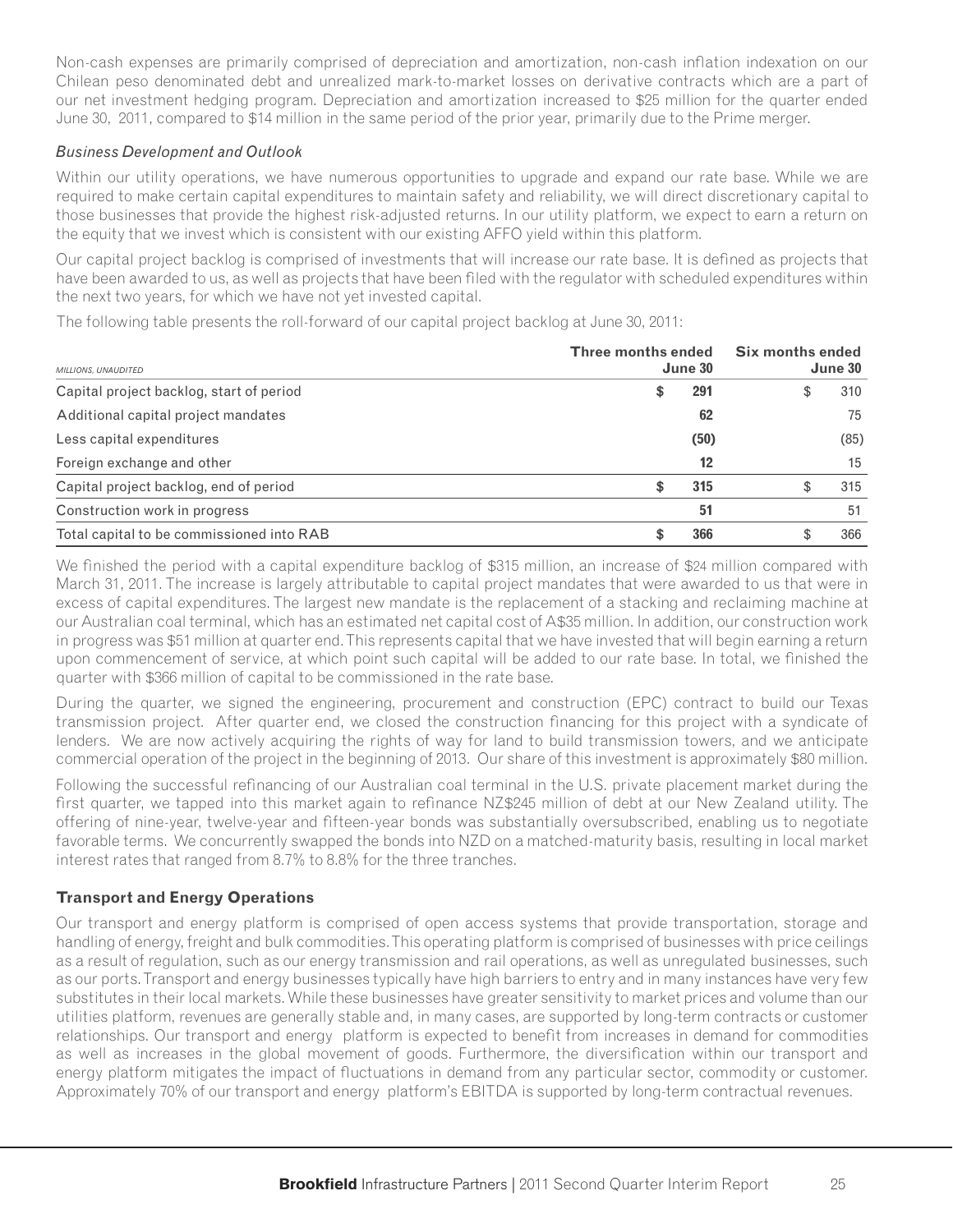Our objectives for our transport and energy platform are to provide safe and reliable services to our customers and to satisfy their growth requirements by increasing the utilization of our assets and expanding our capacity in a capital efficient manner. If we do so, we will be able to charge an appropriate price for our services, and we will be able to earn an attractive return on the capital that we have deployed as well as the capital that we will invest to increase the capacity of our operations. Our performance can be measured by our revenue growth, EBITDA margin as well as our AFFO yield.

Our transport and energy platform is comprised of the following:

*Rail Operations*

- Operate 5,100 kilometers of tracks
- Sole rail network in Southwestern Western Australia

### *Energy Transmission*

- Operate 15,500 kilometers of natural gas transmission lines primarily in the U.S.
- Serve 60% of the Chicago/Northern Indiana natural gas market
- Operate 7% of U.S. natural gas storage capacity

### *Ports Operations*

- Handle 85 million tonnes of goods annually
- Operate 20 ports across the U.K., Europe and China

### *Results of Operations*

The following table presents the key metrics of our transport and energy platform:

|                                       |      | Three months ended June 30 | Six months ended June 30 |      |    |      |    |      |
|---------------------------------------|------|----------------------------|--------------------------|------|----|------|----|------|
| MILLIONS, UNAUDITED                   | 2011 |                            |                          | 2010 |    | 2011 |    | 2010 |
| Growth capital expenditures           | \$   | 103                        | \$                       | 3    | \$ | 154  | \$ | 6    |
| EBITDA margin <sup>1</sup>            |      | 33%                        |                          | 32%  |    | 33%  |    | 34%  |
| Funds from operations (FFO)           | \$   | 39                         | \$                       | 26   | \$ | 84   | \$ | 52   |
| Maintenance capital                   |      | (11)                       |                          | (7)  |    | (31) |    | (13) |
| Adjusted funds from operations (AFFO) | \$   | 28                         | \$                       | 19   | \$ | 53   | \$ | 39   |
| $AFFO$ yield <sup>2</sup>             |      | 8%                         |                          | 15%  |    | 8%   |    | 15%  |

*1 EBITDA margin is EBITDA divided by revenues.*

*2 AFFO yield is AFFO divided by average invested capital.*

Our transport and energy platform earned FFO of \$39 million for the quarter ended June 30, 2011. After deducting maintenance capital expenditures, we generated an AFFO yield of 8% on an invested capital base of \$1,377 million, compared with 15% in the same period in the prior year. The decline in AFFO yield is primarily the result of reduction in FFO at both our North American gas transmission business and Australian railroad and an increase in invested capital due to the Prime merger and investments in our Australian railroad and U.K. port that have not yet begun to generate cashflow. Maintenance capital expenditures were \$11 million, which was less than the average quarterly sustainable level of \$15 million due to fewer maintenance projects at our Australian railroad during the quarter.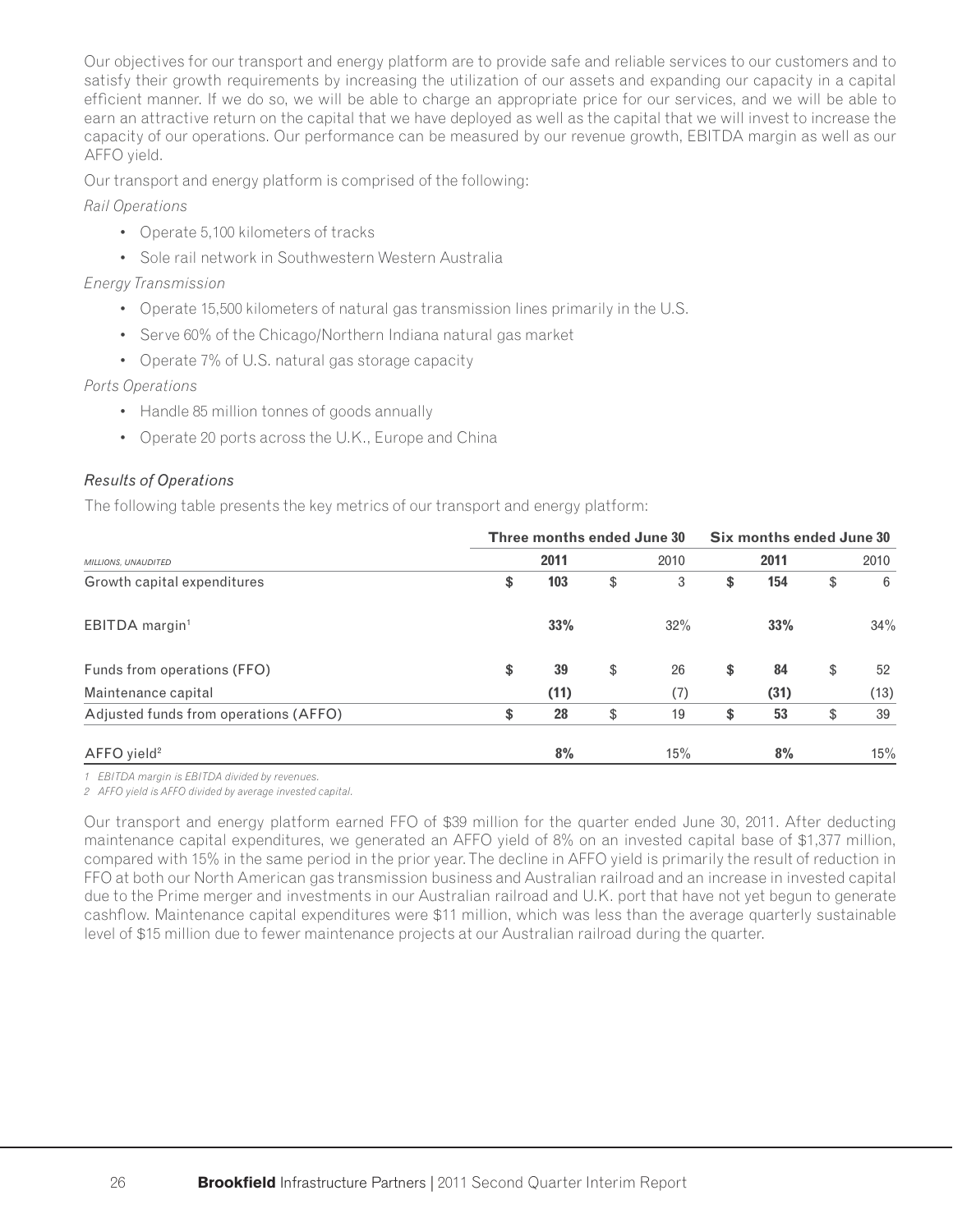The following table presents our transport and energy platform's proportionate share of financial results:

|                                          | Three months ended June 30 |    | Six months ended June 30 |    |       |    |       |  |
|------------------------------------------|----------------------------|----|--------------------------|----|-------|----|-------|--|
| MILLIONS, UNAUDITED                      | 2011                       |    | 2010                     |    | 2011  |    | 2010  |  |
| Revenues                                 | \$<br>239                  | \$ | 126                      | \$ | 486   | \$ | 250   |  |
| Cost attributed to revenues              | (161)                      |    | (86)                     |    | (324) |    | (164) |  |
| EBITDA                                   | 78                         |    | 40                       |    | 162   |    | 86    |  |
| Interest expense                         | (38)                       |    | (18)                     |    | (77)  |    | (36)  |  |
| Cash taxes                               | (1)                        |    | 4                        |    | (1)   |    | 2     |  |
| Funds from operations (FFO)              | 39                         |    | 26                       |    | 84    |    | 52    |  |
| Depreciation, depletion and amortization | (28)                       |    | (17)                     |    | (56)  |    | (34)  |  |
| Deferred taxes and other items           |                            |    | (6)                      |    | 14    |    | (6)   |  |
| Net income                               | \$<br>12                   | \$ | 3                        | S  | 42    | \$ | 12    |  |

For the quarter ended June 30, 2011, our transport and energy platform generated higher EBITDA and FFO of \$78 million and \$39 million, respectively, compared to \$40 million and \$26 million, respectively, in the same period of 2010. The increase was primarily due to the Prime merger.

The following table presents proportionate EBITDA and FFO for each business in this operating platform:

|                               | <b>EBITDA</b>                 |      |    |      |    |         |    |                |                                                |      |    |                | <b>FFO</b>                  |      |    |      |  |  |
|-------------------------------|-------------------------------|------|----|------|----|---------|----|----------------|------------------------------------------------|------|----|----------------|-----------------------------|------|----|------|--|--|
| MILLIONS, UNAUDITED           | Three months ended<br>June 30 |      |    |      |    | June 30 |    |                | Six months ended Three months ended<br>June 30 |      |    |                | Six months ended<br>June 30 |      |    |      |  |  |
| For the quarter ended June 30 |                               | 2011 |    | 2010 |    | 2011    |    | 2010           |                                                | 2011 |    | 2010           |                             | 2011 |    | 2010 |  |  |
| Rail road                     |                               |      |    |      |    |         |    |                |                                                |      |    |                |                             |      |    |      |  |  |
| Australasia                   | \$                            | 24   | \$ | 11   | \$ | 48      | \$ | 22             | \$                                             | 14   | \$ | 7              | \$                          | 27   | \$ | 15   |  |  |
| <b>Energy Transmission</b>    |                               |      |    |      |    |         |    |                |                                                |      |    |                |                             |      |    |      |  |  |
| North America                 |                               | 28   |    | 14   |    | 60      |    | 31             |                                                | 11   |    | 12             |                             | 26   |    | 21   |  |  |
| Other                         |                               | 8    |    | 3    |    | 18      |    | $\overline{7}$ |                                                | 6    |    | 2              |                             | 15   |    | 5    |  |  |
| Ports                         |                               |      |    |      |    |         |    |                |                                                |      |    |                |                             |      |    |      |  |  |
| U.K.                          |                               | 9    |    |      |    | 19      |    | 15             |                                                | 4    |    | 3              |                             | 9    |    |      |  |  |
| Europe                        |                               | 9    |    | 5    |    | 17      |    | 11             |                                                | 4    |    | $\overline{2}$ |                             |      |    | 4    |  |  |
| Total                         | \$                            | 78   | \$ | 40   | \$ | 162     | \$ | 86             | \$                                             | 39   | \$ | 26             | \$                          | 84   | \$ | 52   |  |  |

Our Australian railroad, North American gas transmission business and U.K. port operations were responsible for 78% and 74%, respectively, of EBITDA and FFO in our transport and energy platform for the quarter ended June 30, 2011.

For the quarter, our Australian railroad reported EBITDA and FFO of \$24 million and \$14 million, respectively, for the quarter, versus \$11 million and \$7 million in the same period of the prior year. Adjusting for the change in ownership due to the Prime merger, FFO was 22% lower than the prior year due to weak grain volumes attributable to the drought in Western Australia. While still early in the growing season, we expect grain volumes next season to return to historical levels. In addition, higher interest rates contributed to the decline as low-cost debt matured and was refinanced at market rates during the period. These factors were partially offset by lower operating costs as a result of implementation of various cost reduction programs.

For the quarter, our North American gas transmission business reported EBITDA and FFO of \$28 million and \$11 million, respectively, versus \$14 million and \$12 million, respectively, in the prior year. Adjusting for the change in ownership due to the Prime merger, FFO declined by 63% primarily due to the implementation of the FERC rate settlement in July 2010, softening market conditions which negatively impacted the value of certain products such as sales of retained natural gas, market sensitive transportation capacity and line pack services, and a significant one-time cash tax refund recognized in the prior period. As of the second quarter, the rate settlement with FERC and the softness in the natural gas market were largely factored into the results of our North American gas transmission business. Over time, we expect the profitability of this business to recover as industry fundamentals improve.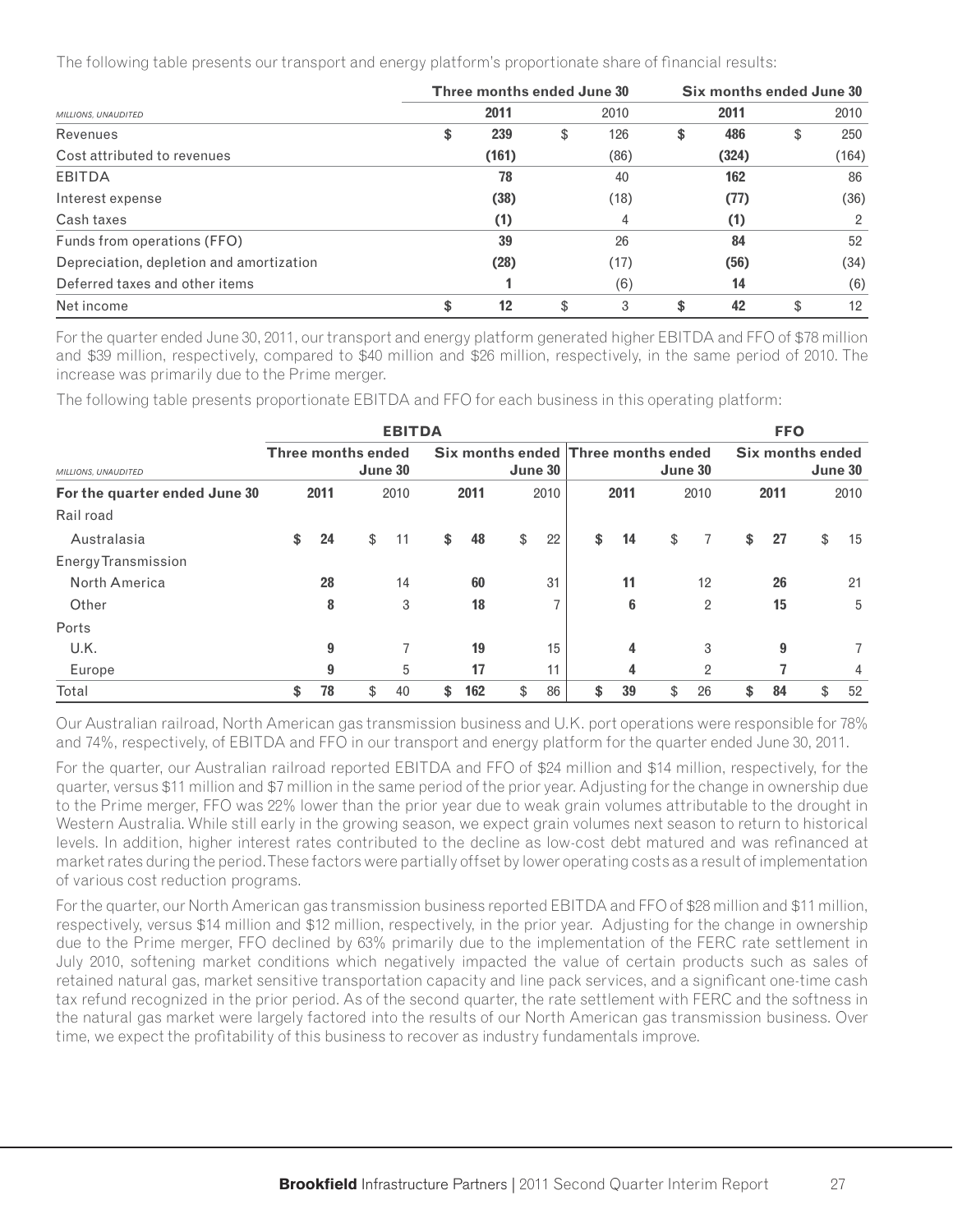Our U.K. ports operation reported EBITDA and FFO of \$9 million and \$4 million, respectively, for the quarter versus \$7 million and \$3 million in the comparable period. We benefitted in the quarter from a \$2 million minimum volume guarantee payment from one of our customers, which was partially offset by higher financing costs during the current period. We also continue to benefit from volume growth in our Teesport container operations, offset by lower margins due to inefficiencies arising from operating at full capacity.

### *Business Development and Outlook*

In our transport and energy platform, we strive to increase the amount of goods that we can transport or handle in a capital efficient manner. Due to the economies of scale or strategic locations of our networks, we are often able to earn very attractive returns when we invest capital to expand our facilities to serve our customers' growth requirements.

The following table presents our proportionate share of growth capital expenditures that we anticipate investing during the next 24 months:

| MILLIONS, UNAUDITED              |     |
|----------------------------------|-----|
| Australian railroad              | 537 |
| U.K. port operations             | 19  |
| Growth capital projects          | 556 |
| Construction work in progress    | 195 |
| Total capital to be commissioned | 751 |

During the quarter, we made significant progress advancing the growth plan at our Australian railroad. The growth plan is comprised of six customer initiated projects which we anticipate will account for 24 million tons of additional volume on our railroad by the end of 2014. In addition to the expansion capital we anticipate spending capital to upgrade certain sections of the network to improve capacity. This capital expenditure is not related to a specific expansion task but will be done to strategically position our railroad business to capture future anticipated tonnage from adjacent mining projects that are in pre-feasibility stage. We expect to generate very attractive returns on this incremental capital, reflecting the significant historical investment that has been made in our rail system.

Prior to this quarter we signed long term Commercial Track Access Agreements (CTAAs) with two of our customers. Our main focus for the quarter was to advance negotiations with the remaining four customers. In that regard, we recently signed a third CTAA with our largest customer, Karara Mining Limited (KML). This 15-year contract is subject to a financing condition in our favor, which we expect to be in a position to satisfy within 60 days. We have also agreed to commercial terms with our customers for the remaining three projects. We expect to finalize documentation of CTAAs during the third or fourth quarters.

#### Rail Project Summary:

| Project                               | <b>Commercial Status</b> | <b>Projected Volume</b> | <b>Expected Start Date</b> |
|---------------------------------------|--------------------------|-------------------------|----------------------------|
| Extension Hill iron ore project       | Signed CTAA              | 3.0 mtpa                | Late 2011                  |
| KML iron ore project                  | Signed CTAA              | $10.0$ mtpa             | 2012                       |
| Worsley aluminum expansion            | Agreed terms             | 2.0 mtpa                | 2012                       |
| Koolyanobbing iron ore mine expansion | Agreed terms             | 2.2 mtpa                | 2012                       |
| Yilgarn iron ore project              | Agreed terms             | 4.4 mtpa                | 2012                       |
| Collie urea project                   | Signed CTAA              | 2.0 mtpa                | 2014                       |

Once all of the CTAAs have been executed, the cash flow profile of our railroad will be fundamentally transformed. Approximately 90% of new volumes under the CTAA's are subject to take-or-pay provisions and revenues are indexed to inflation. Looking at our business as a whole, we will have approximately 60% of our revenue covered by minimum takeor-pay arrangements versus 0% when we acquired the business back in 2009. In the next three years as the projects achieve commercial operation, minimum take-or-pay revenues will total approximately A\$65 million in 2012, increasing to approximately A\$160 million in 2013 and A\$170 million in 2014. Due to the operating leverage of our business, we expect that the minimum take-or-pay revenues will generate approximately A\$150 million of incremental EBITDA by 2014. To the extent that volumes exceed minimum take-or-pay levels, we will generate incremental EBITDA above this level. With the signing of the KML contract, we have fully contracted approximately 75% of our projected incremental revenues.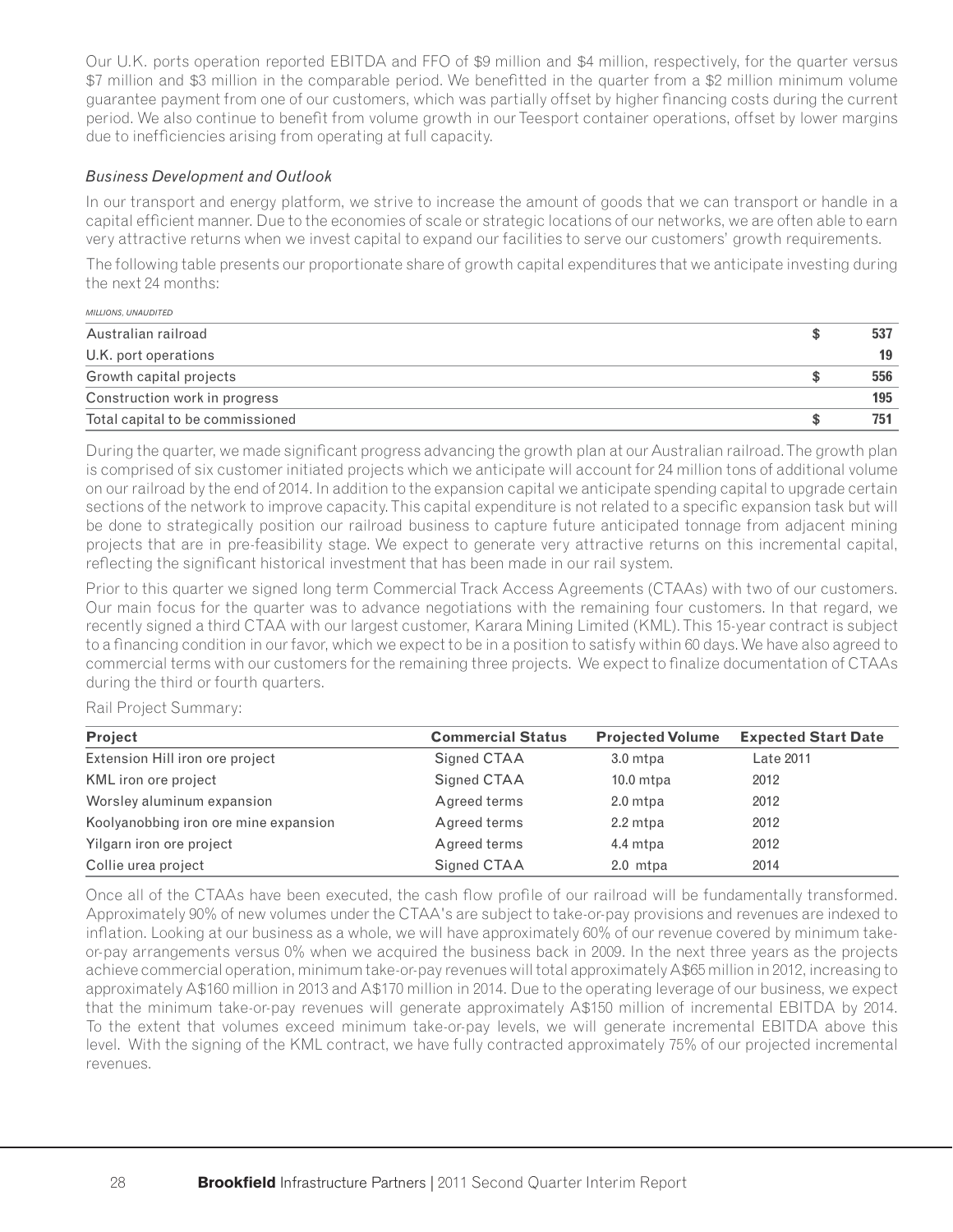The remaining capital costs for this expansion and network upgrade program are forecast to be approximately A\$500 million over the next two years. To finance this program, we are in the process of increasing the availability of our capital expenditure debt facility at our railroad operation to approximately A\$430 million providing a further A\$400 million of non-recourse debt capacity. The balance of the capital required for our expansion projects will be funded from our corporate line of credit. In order to mitigate our capital at risk, we have also obtained security in the form of letters of credit for early termination of the contracts. Of our total capital commitments, we expect to receive letters of credit supporting approximately 50%.

In June of 2011, we successfully completed a €62 million refinancing of one our European port operations' 2011 maturities. The deal was comprised of €57 million of term debt and a €3 million revolving credit facility both maturing in 2016. The interest rate on the financing is 5.2% compared with 7.1% previously.

On the liability management front, we took advantage of the historically low interest rate environment by locking in interest rates on 40% of our proportionate share of 2012 maturities at our North American gas transmission operations. We executed forward rate agreements with a weighted average treasury rate of 3.1%.

#### **Timber**

Our timber platform consists of 419,000 acres of high-quality, freehold timberlands located in the coastal region of British Columbia, Canada and the Pacific Northwest region of the U.S. Our timberlands are predominantly comprised of premium Douglas-fir, hemlock and cedar species suitable for high-value structural and appearance applications in domestic and export markets. In addition, our land holdings include approximately 12,000 acres of higher and better use (HBU) lands, which may have greater value if used for real estate development or conservation.

The following table presents our proportionate share of selected statistics of our timberlands as of June 30, 2011:

|                                                      | As of |                                        |  |  |  |  |  |  |
|------------------------------------------------------|-------|----------------------------------------|--|--|--|--|--|--|
| <b>UNAUDITED</b>                                     |       | <b>June 30, 2011</b> December 31, 2010 |  |  |  |  |  |  |
| Timberlands (000's acres)                            | 419   | 419                                    |  |  |  |  |  |  |
| HBU lands (000's acres)                              | 12    | $12 \overline{ }$                      |  |  |  |  |  |  |
| Long-run sustainable yield (millions $m3$ per annum) | 1.6   | 1.6                                    |  |  |  |  |  |  |
| Deferred harvest volume (millions m <sup>3</sup> )   | 2.8   | 2.9                                    |  |  |  |  |  |  |

Our timberlands have an estimated merchantable inventory of 29.5 million  $m<sup>3</sup>$  of timber, which includes a deferred harvest volume of 2.8 million m<sup>3</sup>. This deferred harvest volume is in addition to harvest volumes that reflect annual timber growth as determined through our long-run sustainable yield (LRSY). As markets have improved, we have been ramping-up our harvest levels to monetize this deferred harvest volume.

One of the key attributes of our timber platform is its operating flexibility which allows us to optimize our harvest mix and harvest levels as well as the markets to which we sell in order to maximize value. We plan our annual harvest to produce the products that offer the most attractive margins in the context of current market conditions and freight costs to access those markets. When log prices are attractive, we increase harvest levels to monetize the value of our inventory. When log prices are weak, we grow inventory on the stump to enhance value through capital appreciation. Our objective for our timber platform is to maximize the total return on the capital that we invest in this business. Our performance can be measured by our harvest levels, EBITDA margin and AFFO yield.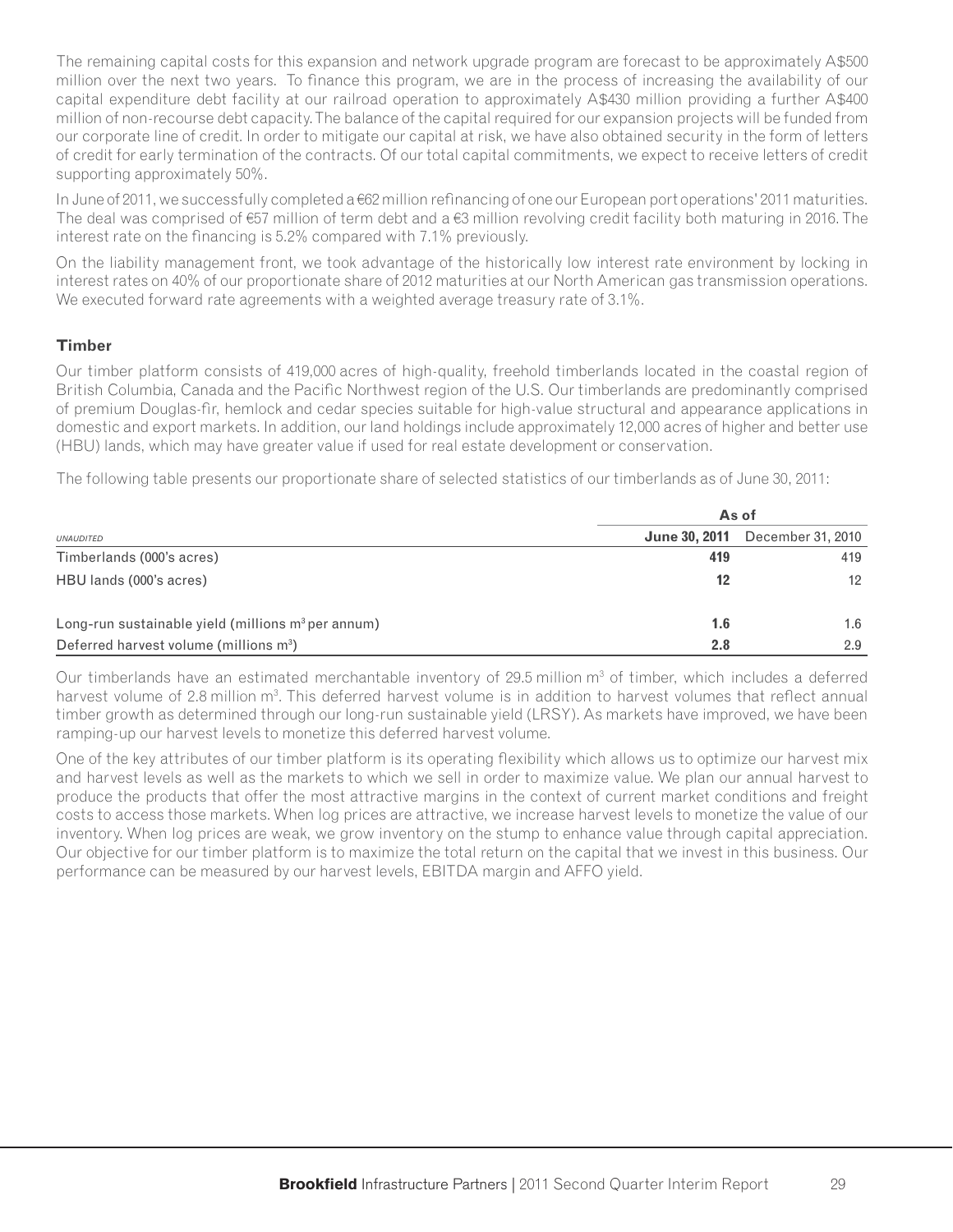## *Results of Operations*

The following table presents select key metrics of our timber platform:

|                                             |    | Three months ended June 30 |      |            | Six months ended June 30 |      |     |       |  |  |
|---------------------------------------------|----|----------------------------|------|------------|--------------------------|------|-----|-------|--|--|
| MILLIONS, UNAUDITED, UNLESS OTHERWISE NOTED |    | 2011                       | 2010 |            |                          | 2011 |     | 2010  |  |  |
| Harvest $(000's m3)$                        |    |                            | 346  | 851<br>45% |                          |      | 652 |       |  |  |
| EBITDA margin <sup>1</sup>                  |    | 43%                        | 45%  |            |                          |      | 41% |       |  |  |
| Funds from operation (FFO)                  | \$ | 13                         | \$   | 6          | \$                       | 23   | \$  | -9    |  |  |
| Maintenance capital                         |    | (1)                        |      |            |                          | (2)  |     |       |  |  |
| Adjusted funds from operations (AFFO)       | \$ | 12                         | \$   | 6          | S                        | 21   | \$  | 9     |  |  |
| $AFFO$ yield <sup>2</sup>                   |    | 10%                        |      | 5%         |                          | 9%   |     | $4\%$ |  |  |

*1 EBITDA divided by revenue, excluding HBU and other revenue.*

*2 AFFO divided by average invested capital.*

Driven by the continued strength in the export market, our timber platform generated FFO of \$13 million for the quarter, which was a substantial improvement over the prior year. On average, realized export prices increased by 12% and realized domestic prices rose by 9%, versus the second quarter of 2010. In response, we increased our harvest levels by 32%, versus the comparable period last year. Our EBITDA margin remained relatively flat as costs from operating in higher cost areas, higher fuel costs and the strength of the Canadian dollar offset price improvements. For the quarter, our AFFO yield increased to 10% primarily as a result of increased harvest levels.

The following table summarizes our proportionate share of harvest, sales and sale price realizations by species for our timber operations:

|                     |                                           | Three months ended June 30, 2011                                                | Three months ended June 30, 2010 |                                           |                                                     |     |     |                          |    |    |     |
|---------------------|-------------------------------------------|---------------------------------------------------------------------------------|----------------------------------|-------------------------------------------|-----------------------------------------------------|-----|-----|--------------------------|----|----|-----|
| <b>UNAUDITED</b>    | <b>Harvest</b><br>(000's m <sup>3</sup> ) | <b>Sales</b><br>Revenue<br>$(000's m3)$ Revenue/m <sup>3</sup><br>(\$ millions) |                                  | <b>Harvest</b><br>(000's m <sup>3</sup> ) | <b>Sales</b><br>$(000's m3)$ Revenue/m <sup>3</sup> |     |     | Revenue<br>(\$ millions) |    |    |     |
| Douglas-fir         | 260                                       | 287                                                                             | \$                               | 101                                       | \$<br>29                                            | 173 | 199 | \$                       | 90 | \$ | 18  |
| Whitewood           | 116                                       | 116                                                                             |                                  | 95                                        | 11                                                  | 97  | 99  |                          | 71 |    |     |
| Other species       | 79                                        | 82                                                                              |                                  | 73                                        | 6                                                   | 76  | 77  |                          | 65 |    | 5   |
|                     | 455                                       | 485                                                                             | \$                               | 95                                        | \$<br>46                                            | 346 | 375 | \$                       | 80 | \$ | 30  |
| HBU and other sales |                                           |                                                                                 |                                  |                                           |                                                     |     |     |                          |    |    |     |
| Total               |                                           |                                                                                 |                                  |                                           | \$<br>47                                            |     |     |                          |    | \$ | -31 |

|                     |                                                                                                                              | Six months ended June 30, 2011 |                                                                                                  |    |    |    |                                 |     |    | Six months ended June 30, 2010 |    |     |  |  |  |
|---------------------|------------------------------------------------------------------------------------------------------------------------------|--------------------------------|--------------------------------------------------------------------------------------------------|----|----|----|---------------------------------|-----|----|--------------------------------|----|-----|--|--|--|
| <b>UNAUDITED</b>    | <b>Harvest</b><br><b>Sales</b><br>Revenue<br>(000's m <sup>3</sup> )<br>$(000's m3)$ Revenue/m <sup>3</sup><br>(\$ millions) |                                | <b>Harvest</b><br><b>Sales</b><br>$(000's m3)$ Revenue/m <sup>3</sup><br>(000's m <sup>3</sup> ) |    |    |    | <b>Revenue</b><br>(\$ millions) |     |    |                                |    |     |  |  |  |
| Douglas-fir         | 521                                                                                                                          | 534                            | \$                                                                                               | 99 | \$ | 53 | 332                             | 345 | \$ | -87                            | \$ | -30 |  |  |  |
| Whitewood           | 186                                                                                                                          | 195                            |                                                                                                  | 92 |    | 18 | 180                             | 194 |    | 67                             |    | 13  |  |  |  |
| Other species       | 144                                                                                                                          | 150                            |                                                                                                  | 73 |    | 11 | 140                             | 147 |    | 68                             |    | 10  |  |  |  |
|                     | 851                                                                                                                          | 879                            | \$                                                                                               | 93 | \$ | 82 | 652                             | 686 | \$ | 77                             | \$ | 53  |  |  |  |
| HBU and other sales |                                                                                                                              |                                |                                                                                                  |    |    |    |                                 |     |    |                                |    |     |  |  |  |
| Total               |                                                                                                                              |                                |                                                                                                  |    | \$ | 83 |                                 |     |    |                                |    | 54  |  |  |  |

From a macroeconomic perspective, seasonally adjusted, annualized U.S. housing starts remained depressed at 576,000. This level is approximately 40% of long-term trend levels. Despite relatively weak demand from new housing starts, prices for timber increased on a quarter-over-quarter basis, as demand from off-shore consumers for high quality logs forced domestic consumers in the Pacific Northwest region to increase prices in order to attract deliveries.

Indicative prices for Douglas-fir and whitewood in the U.S. market finished the second quarter approximately 21% and 34%, respectively, above five-year trend levels. Prices for Douglas-fir sold to China and Korea were approximately 13% above domestic prices, and prices for whitewood sold to these same markets were approximately 28% higher than domestic prices, prior to transportation costs.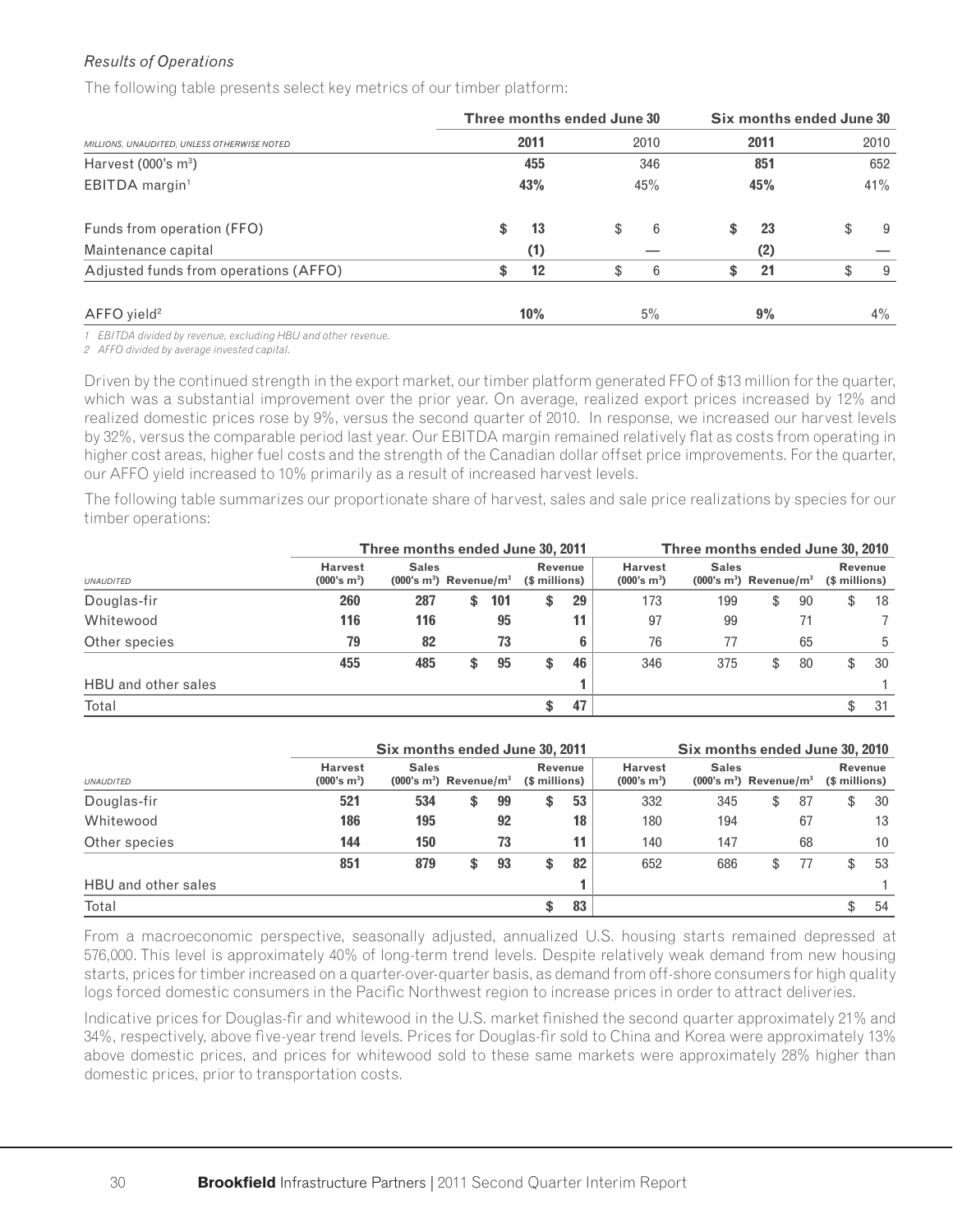To capitalize on this strong market environment we increased the harvest of our higher margin Douglas-fi r while continuing to harvest significant volumes of whitewood for export to the Korean and Chinese markets. Sales volume of Douglas-fir and whitewood were 44% and 17%, respectively, above the comparable quarter in 2010. Sales volumes of other species were unchanged. During the quarter, we increased our proportion of timber shipped to off-shore markets to 53% of shipments, compared to 49% in the comparable quarter of 2010.

|                                | Three months ended June 30 |    | Six months ended June 30 |    |      |    |      |  |
|--------------------------------|----------------------------|----|--------------------------|----|------|----|------|--|
| MILLIONS, UNAUDITED            | 2011                       |    | 2010                     |    | 2011 |    | 2010 |  |
| Revenue                        | \$<br>47                   | \$ | 31                       | \$ | 83   | \$ | 54   |  |
| Cost attributed to revenues    | (27)                       |    | (17)                     |    | (46) |    | (32) |  |
| EBITDA                         | 20                         |    | 14                       |    | 37   |    | 22   |  |
| Other income                   |                            |    | (1)                      |    |      |    |      |  |
| Interest expense               | (7)                        |    | (7)                      |    | (14) |    | (14) |  |
| Cash taxes                     | (1)                        |    |                          |    | (1)  |    |      |  |
| Funds from operations (FFO)    | 13                         |    | 6                        |    | 23   |    | 9    |  |
| Fair value adjustments         | (6)                        |    | (2)                      |    | (8)  |    |      |  |
| Deferred taxes and other items |                            |    | (1)                      |    | (2)  |    | (3)  |  |
| Net income                     | \$                         | \$ | 3                        | \$ | 13   | \$ | 6    |  |

The following table presents our timber platform's proportionate share of financial results.

For the three months ended June 30, 2011, our timber operations' EBITDA and FFO totaled \$20 million and \$13 million, respectively, compared with \$14 million and \$6 million in the comparable period.

Our quarterly performance reflects a 19% improvement in average realized log prices and a 29% increase in sales volume. Harvest and delivery costs per unit increased 13% compared to 2010, due to the combination of operating in higher cost areas, higher fuel costs and the impact of foreign exchange on operating costs in our Canadian operations.

Our share of revenue from HBU land and other sales was \$1 million for the period, consistent with the comparable period in 2010.

For the period ended June 30, 2011, we recorded a negative fair value adjustment of \$6 million compared to a \$2 million negative adjustment in the prior year. The increase is primarily due to higher harvest volumes in the current period.

#### *Business Development*

We expect a slight softening of market prices through the third quarter as off-shore demand, particularly from China, softens due to normal seasonal factors and high inventory levels at ports. However, prices are expected to firm-up again during the fourth quarter.

Over the mid-to-long term, we expect that our timber operations will be positively impacted by a number of fundamental factors affecting the supply of timber in the markets that we serve:

- The mountain pine beetle infestation, which is having a significant impact on the supply of timber from the interior of British Columbia, Alberta and the U.S.;
- Ongoing demand from Asian markets and the rapidly expanding bio-fuel industry; and
- Continuing withdrawals of timberlands for conservation and alternate uses.

On the liability management front, we took advantage of the historically low interest rate environment by locking interest rates on 40% of our proportionate share of 2013 maturities within our timber operations. We executed our forward rate agreements at a weighted average treasury rate of 4.0%.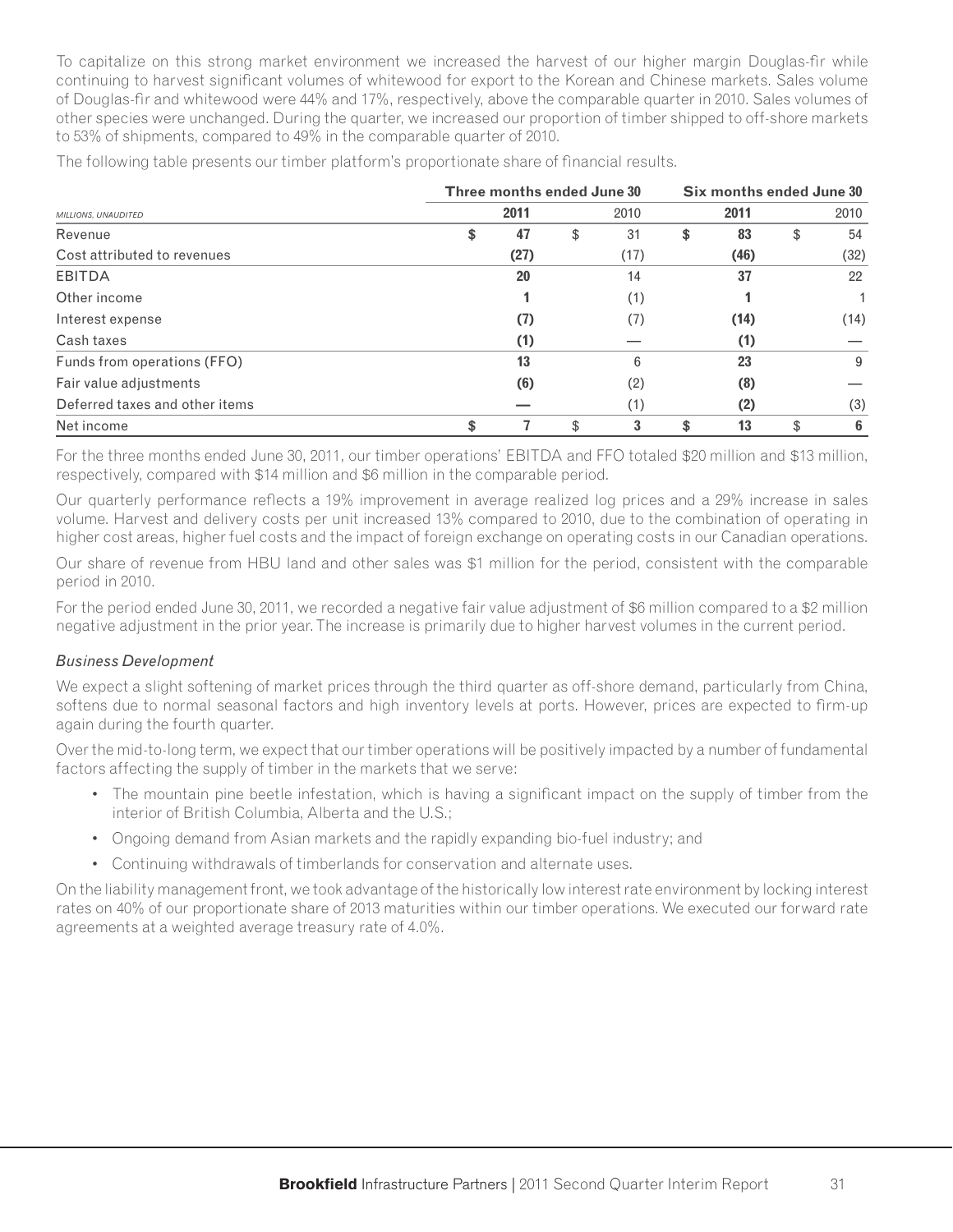# **CORPORATE AND OTHER**

The following table presents the components of Corporate and Other, on a proportionate basis, for the three and six months ended June 30, 2011 and 2010:

|                                  | Three months ended June 30 |           | Six months ended June 30 |      |    |      |  |  |
|----------------------------------|----------------------------|-----------|--------------------------|------|----|------|--|--|
| MILLIONS, UNAUDITED              | 2011                       | 2010      |                          | 2011 |    | 2010 |  |  |
| General and administrative costs | \$<br>(2)                  | \$<br>(6) | \$                       | (5)  | \$ | (9)  |  |  |
| Base management fee              | (13)                       | (5)       |                          | (24) |    | (11) |  |  |
| Other income                     | 5                          |           |                          | 6    |    |      |  |  |
| Financing costs                  | (6)                        | (2)       |                          | (11) |    | (5)  |  |  |
| Funds from operations (FFO)      | (16)                       | (12)      |                          | (34) |    | (24) |  |  |
| Deferred taxes and other         |                            |           |                          | (1)  |    | (5)  |  |  |
| Corporate and other              | \$<br>(14)                 | \$<br>(5) |                          | (35) | \$ | (29) |  |  |

For the quarter, general and administrative costs were lower than the prior year as the prior year included our proportionate share of Prime's general and administrative expenses. Following the merger, a substantial amount of these services are provided under the Master Services Agreement. As a result, a substantial amount of these costs have been absorbed by Brookfield. We currently anticipate that our corporate and administrative costs, excluding the base management fee, will be in the range of \$9 million to \$11 million per year.

Pursuant to our Master Services Agreement, we pay a quarterly base management fee to Brookfield based on our market value, plus recourse debt net of cash. For the quarter ending June 30, 2011, this fee increased over the prior year quarter due to the \$1.1 billion equity issuance associated with the Prime merger and the increased trading price of our partnership units.

Financing costs include interest expense, standby fees on our committed credit facility, dividends paid on our preferred shares less ancillary interest earned on cash balances. These costs exclude non-cash amortization of financing costs of \$1 million for the three months ended June 30, 2011. Financing costs for the quarter were higher than the comparable period, primarily due to the increased size of our committed credit facility, increased average corporate debt balance and interest on Prime's corporate bonds.

# **Other Investments**

In addition to our investments in utilities, transport and energy and timberlands, we hold certain other investments which in total comprise less than 2% of our invested capital. Other investments include the results from a 30% interest in a U.S. hydro facility and interests in public private partnerships (PPPs). During the period, we disposed of our interest in the U.S. hydro facility and two of our investments in PPPs for total proceeds of \$26 million. We realized a \$4 million gain on the sales, which is recorded in other income.

During the period we invested \$5 million in two additional public private partnership projects. These are in early construction phase.

The PPPs differ from our other infrastructure assets. PPPs have finite concessions of between 25 to 30 years, and cash generated from these projects must fully retire project debt over the term of the concession. Thus, FFO for our PPP operations include IFRS net income plus depreciation less debt amortization payments, which approximates the distributions to us from these operations. These projects are expected to generate stable cash flows from long-term concession contracts funded with long-term financing arrangements.

# **CAPITAL RESOURCES AND LIQUIDITY**

The nature of our asset base and the quality of our associated cash flows enable us to maintain a stable and low cost capitalization. We attempt to maintain sufficient financial liquidity at all times so that we are able to participate in attractive opportunities as they arise, better withstand sudden adverse changes in economic circumstances and maintain a relatively high distribution of our FFO to unitholders. Our principal sources of liquidity are cash flows from our operations, undrawn credit facilities and access to public and private capital markets. We also structure the ownership of our assets to enhance our ability to monetize them to provide additional liquidity, if necessary.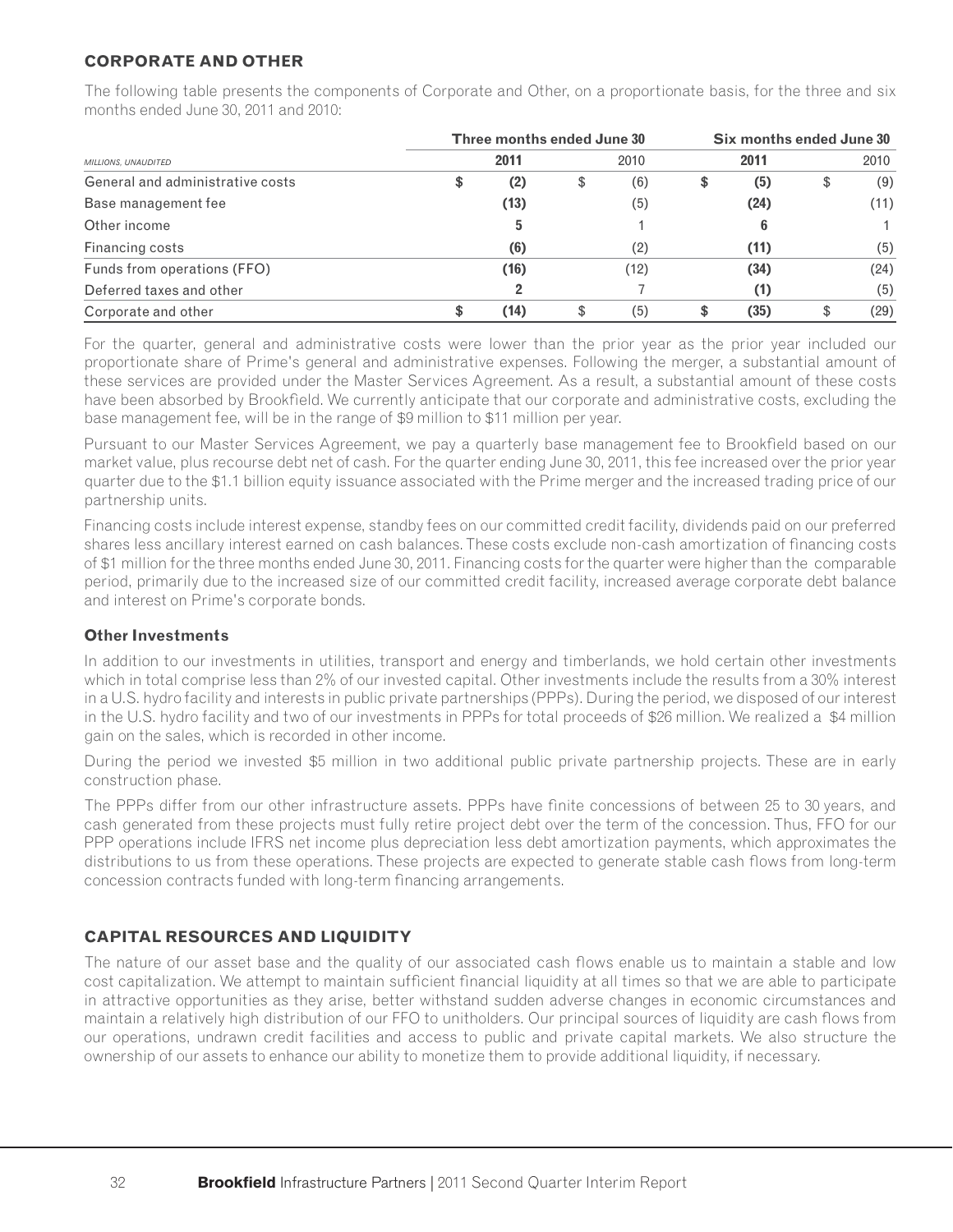Our group wide liquidity was in excess of \$1 billion at June 30, 2011 and was comprised of the following:

| MILLIONS, UNAUDITED                                           | As of June 30, 2011 |       |
|---------------------------------------------------------------|---------------------|-------|
| Proportionate cash retained in business                       | S                   | 253   |
| Committed corporate credit facility                           |                     | 700   |
| Draws on corporate credit facility                            |                     | (217) |
| Proportionate availability under subsidiary credit facilities |                     | 321   |
| Group wide liquidity                                          |                     | 1.057 |

Our \$700 million committed revolving credit facility is available for investments and acquisitions, as well as general corporate purposes. Commitments under the facility will be available on a revolving basis until June 2013. All amounts outstanding at that time will be repayable in full. At June 30, 2011, \$217 million was drawn on this facility.

We finance our assets principally at the operating company level with debt which generally has long-term maturities, few restrictive covenants and no recourse to either Brookfield Infrastructure or our other operations. At the operating company level, we endeavour to maintain prudent levels of debt. We also strive to ladder our principal repayments over a number of years.

On a proportionate basis, scheduled principal repayments as of June 30, 2011 for our borrowings over the next five years are as follows:

|                                              | <b>Average Term</b> |               |                          |                                                                                  |               |       |        |                          |               |      |                          |              |
|----------------------------------------------|---------------------|---------------|--------------------------|----------------------------------------------------------------------------------|---------------|-------|--------|--------------------------|---------------|------|--------------------------|--------------|
| MILLIONS, UNAUDITED                          | (years)             |               | 2011                     | 2012                                                                             |               | 2013  |        | 2014                     |               | 2015 | <b>Beyond</b>            | <b>Total</b> |
| Recourse borrowings                          |                     |               |                          |                                                                                  |               |       |        |                          |               |      |                          |              |
| Corporate borrowings                         | 2                   | \$            |                          | \$                                                                               | \$            | 217   | \$     |                          | \$            |      | \$                       | \$<br>217    |
| Subsidiary borrowings                        | 2                   |               |                          | 122                                                                              |               |       |        |                          |               |      |                          | 122          |
| Total recourse borrowings                    | $\overline{2}$      |               | $\overline{\phantom{0}}$ | 122                                                                              |               | 217   |        | $\overline{\phantom{0}}$ |               |      | $\overline{\phantom{0}}$ | 339          |
| Non-recourse borrowings <sup>1,2</sup>       |                     |               |                          |                                                                                  |               |       |        |                          |               |      |                          |              |
| <b>Utilities</b>                             | 8                   |               | 3                        | 64                                                                               |               | 617   |        | 113                      |               | 84   | 1,666                    | 2,547        |
| Transport and energy                         | 6                   |               | 37                       | 358                                                                              |               | 382   |        | 530                      |               | 11   | 767                      | 2,085        |
| Timber                                       | 7                   |               | —                        |                                                                                  |               | 136   |        |                          |               | 130  | 209                      | 475          |
| Total non-recourse borrowings <sup>1,2</sup> | $\overline{7}$      |               | 40                       | 422                                                                              |               | 1,135 |        | 643                      |               | 225  | 2,642                    | 5,107        |
| Total borrowings                             | $\overline{7}$      | $\sqrt[3]{2}$ | 40                       | \$<br>544                                                                        | $\sqrt[6]{2}$ | 1,352 | $\$\,$ | 643                      | $\frac{1}{2}$ | 225  | \$<br>2,642              | \$<br>5,446  |
| Cash retained in businesses                  |                     |               |                          |                                                                                  |               |       |        |                          |               |      |                          |              |
| <b>Utilities</b>                             |                     |               |                          |                                                                                  |               |       |        |                          |               |      |                          | \$<br>55     |
| Transport and energy                         |                     |               |                          |                                                                                  |               |       |        |                          |               |      |                          | 163          |
| Timber                                       |                     |               |                          |                                                                                  |               |       |        |                          |               |      |                          | 22           |
| Corporate                                    |                     |               |                          |                                                                                  |               |       |        |                          |               |      |                          | 13           |
| Total cash retained                          |                     |               |                          |                                                                                  |               |       |        |                          |               |      |                          | \$<br>253    |
| Net debt                                     |                     |               |                          |                                                                                  |               |       |        |                          |               |      |                          |              |
| <b>Utilities</b>                             |                     |               |                          |                                                                                  |               |       |        |                          |               |      |                          | \$<br>2,492  |
| Transport and energy                         |                     |               |                          |                                                                                  |               |       |        |                          |               |      |                          | 1,922        |
| Timber                                       |                     |               |                          |                                                                                  |               |       |        |                          |               |      |                          | 453          |
| Corporate                                    |                     |               |                          |                                                                                  |               |       |        |                          |               |      |                          | 326          |
| Total net debt                               |                     |               |                          |                                                                                  |               |       |        |                          |               |      |                          | \$<br>5,193  |
|                                              | $\cdots$            |               |                          | $\mathbf{r}$ and $\mathbf{r}$ and $\mathbf{r}$ and $\mathbf{r}$ and $\mathbf{r}$ |               |       |        |                          |               |      |                          |              |

Represents non-recourse debt to Brookfield Infrastructure as the holders have recourse only to the underlying operations.

*2 Non-recourse project debt from our social infrastructure operations has been excluded from the above tables as this is long-term debt which is fully amortized during the term of our concession contracts.*

Our debt has an average term of seven years. On a proportionate consolidated basis, our net debt-to-capitalization ratio as of June 30, 2011 was 60%.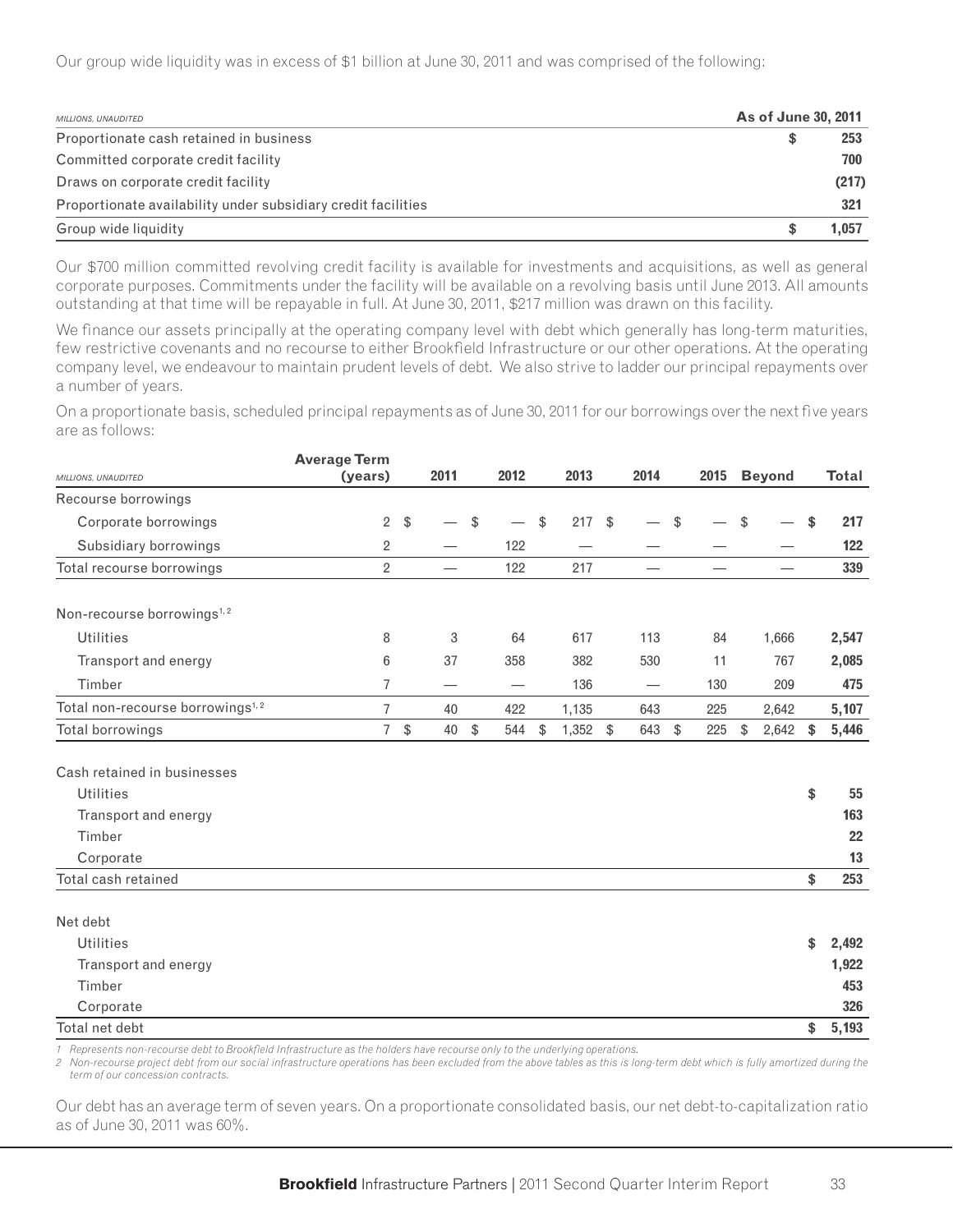The following table summarizes our proportionate average debt balance allocated to each operating platform:

|                                 |  |                                             | Three months ended June 30, 2011            |                  | Three months ended June 30, 2010            |       |                                             |    |                  |  |  |
|---------------------------------|--|---------------------------------------------|---------------------------------------------|------------------|---------------------------------------------|-------|---------------------------------------------|----|------------------|--|--|
| MILLIONS, UNAUDITED             |  | <b>Proportionate</b><br><b>Average Debt</b> | <b>Average Cash</b><br><b>Interest Rate</b> | Cash<br>Interest | <b>Proportionate</b><br><b>Average Debt</b> |       | <b>Average Cash</b><br><b>Interest Rate</b> |    | Cash<br>Interest |  |  |
| <b>Utilities</b>                |  | 2,479                                       | 6.0%                                        | \$<br>37         | S                                           | 1,362 | 5.3%                                        | \$ | 18               |  |  |
| Transport and energy            |  | 2.102                                       | 7.4%                                        | 39               |                                             | 1,030 | $7.0\%$                                     |    | 18               |  |  |
| Timber                          |  | 475                                         | 5.9%                                        |                  |                                             | 475   | 5.9%                                        |    |                  |  |  |
| Subsidiary corporate borrowings |  | 117                                         | 10.3%                                       |                  |                                             | 41    | 9.8%                                        |    |                  |  |  |
| Corporate borrowings            |  | 160                                         | 5.0%                                        | ּ                |                                             |       |                                             |    |                  |  |  |
| Total                           |  | 5.333                                       | 6.6%                                        | \$<br>88         | \$                                          | 2.908 | 6.1%                                        | \$ | 44               |  |  |

|                                 | Six months ended June 30, 2011              |                                             | Six months ended June 30, 2010 |     |    |       |         |    |    |  |  |  |                                             |  |  |  |                                             |  |                         |
|---------------------------------|---------------------------------------------|---------------------------------------------|--------------------------------|-----|----|-------|---------|----|----|--|--|--|---------------------------------------------|--|--|--|---------------------------------------------|--|-------------------------|
| MILLIONS, UNAUDITED             | <b>Proportionate</b><br><b>Average Debt</b> | <b>Average Cash</b><br><b>Interest Rate</b> | Cash<br><b>Interest</b>        |     |    |       |         |    |    |  |  |  | <b>Proportionate</b><br><b>Average Debt</b> |  |  |  | <b>Average Cash</b><br><b>Interest Rate</b> |  | Cash<br><b>Interest</b> |
| <b>Utilities</b>                | \$<br>2,464                                 | 6.1%                                        | \$                             | 75  | \$ | 1,396 | $5.4\%$ | \$ | 38 |  |  |  |                                             |  |  |  |                                             |  |                         |
| Transport and energy            | 2,074                                       | 7.5%                                        |                                | 78  |    | 1,017 | 7.1%    |    | 36 |  |  |  |                                             |  |  |  |                                             |  |                         |
| Timber                          | 475                                         | 5.9%                                        |                                | 14  |    | 475   | $5.9\%$ |    | 14 |  |  |  |                                             |  |  |  |                                             |  |                         |
| Subsidiary corporate borrowings | 118                                         | 10.2%                                       |                                | 6   |    | 44    | $9.1\%$ |    | 2  |  |  |  |                                             |  |  |  |                                             |  |                         |
| Corporate borrowings            | 117                                         | 5.1%                                        |                                | 3   |    |       |         |    |    |  |  |  |                                             |  |  |  |                                             |  |                         |
| Total                           | 5.248                                       | 6.7%                                        | \$                             | 176 | \$ | 2.932 | 6.1%    | \$ | 90 |  |  |  |                                             |  |  |  |                                             |  |                         |

Proportionate debt can be reconciled to consolidated debt as follows:

|                                                                     | As of |                      |                   |         |  |  |  |  |  |
|---------------------------------------------------------------------|-------|----------------------|-------------------|---------|--|--|--|--|--|
| MILLIONS, UNAUDITED                                                 |       | <b>June 30, 2011</b> | December 31, 2010 |         |  |  |  |  |  |
| Consolidated debt                                                   | \$    | 4,969                | S                 | 4,593   |  |  |  |  |  |
| Less: borrowings attributable to non-controlling interest           |       | (1,709)              |                   | (1,675) |  |  |  |  |  |
| Premium on debt                                                     |       | 189                  |                   | 154     |  |  |  |  |  |
| Add proportionate share of borrowings of investments in associates: |       |                      |                   |         |  |  |  |  |  |
| <b>Utilities</b>                                                    |       | 730                  |                   | 675     |  |  |  |  |  |
| Transport and energy                                                |       | 1,267                |                   | 1,303   |  |  |  |  |  |
| Proportionate debt                                                  | \$    | 5,446                |                   | 5,050   |  |  |  |  |  |

Our equity strategy is to issue equity in conjunction with future acquisitions and major organic capital investments. However, we may also issue an amount of equity opportunistically to enhance our liquidity to pursue future acquisitions. In December 2009, we filed shelf registrations to enable us to issue securities in both the U.S. and Canadian markets.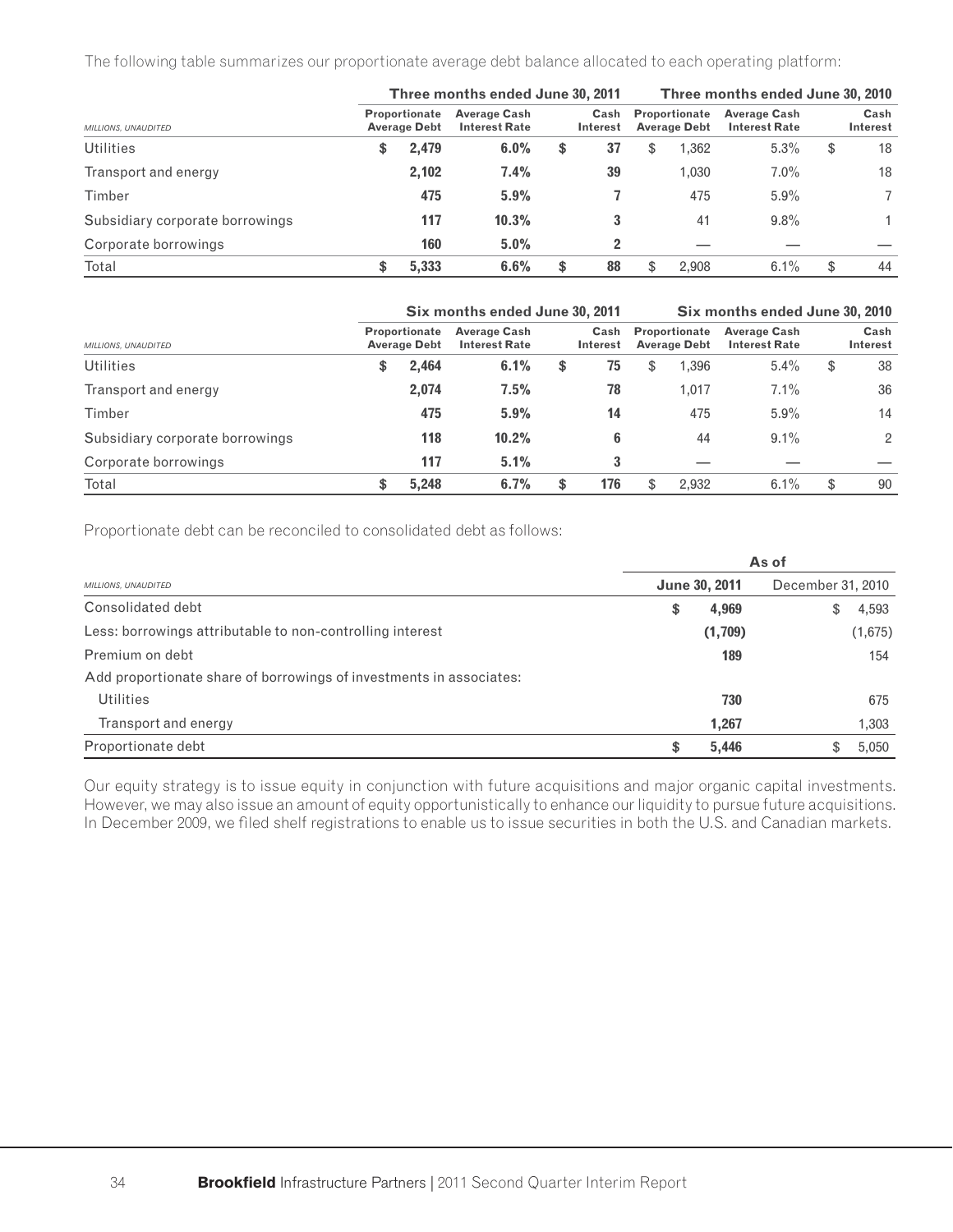## **FOREIGN CURRENCY HEDGING STRATEGY**

To the extent it makes economic sense to do so, our strategy is to hedge a portion of our equity investment and/or cash flows exposed to foreign currencies within our business. The following key principles form the basis of our foreign currency hedging strategy:

- We leverage any natural hedges that may exist within our operations
- We utilize local currency debt financing to the extent possible
- We may utilize derivative contracts to the extent that natural hedges are insufficient

The following table presents the hedged position of our equity investment in foreign currencies as of June 30, 2011:

|                                          | <b>Net Investment Hedges</b> |            |    |            |   |            |     |            |    |            |     |            |
|------------------------------------------|------------------------------|------------|----|------------|---|------------|-----|------------|----|------------|-----|------------|
| MILLIONS, UNAUDITED                      |                              | <b>USD</b> |    | <b>AUD</b> |   | <b>NZD</b> |     | <b>CAD</b> |    | <b>GBP</b> |     | <b>EUR</b> |
| Net equity Investment - US\$             | \$                           | 973        | \$ | ,655       | S | 168        | \$. | 105        | ж. | 357        | ۰ħ. | 156        |
| <b>FX</b> contracts – US\$               |                              | 824        |    | (452)      |   | (124)      |     |            |    | (190)      |     | (58)       |
| Net unhedged - US\$                      |                              | 1.797      |    | 1,203      |   | 44         |     | 105        |    | 167        |     | 98         |
| Net equity Investment – natural currency |                              | 973        |    | 1.544      |   | 203        |     | 101        |    | 222        |     | 108        |
| FX contracts – natural currency          |                              | 824        |    | (422)      |   | (150)      |     |            |    | (118)      |     | (40)       |
| % of Equity Investment hedged            |                              | na         |    | 27%        |   | 74%        |     |            |    | 53%        |     | 37%        |
| Unhedged position in natural currency    |                              | na         | S  | 1.122      | S | 53         |     | 101        |    | 104        | £.  | 68         |

At June 30, 2011, we had hedges in place equal to approximately 34% of our net equity investment in foreign currencies. In the current period, we recorded losses of \$30 million in comprehensive income relating to these contracts which were more than offset by foreign currency translation gains of \$82 million.

For the three months ended June 30, 2011, 24%, 39% and 21% of our FFO was generated in USD, AUD, and GBP, respectively, with the remaining 16% generated in other currencies. For the period, a 10% movement in the average exchange rate of our foreign currencies would result in approximately an \$8 million (8%) variance in FFO.

Subsequent to period end, we entered into forward foreign exchange contracts to lock in approximately 70% of our forecasted FFO denominated in AUD, GBP, EUR and NZD for the next four quarters. As these forward contracts settle, we intend to roll over such contracts so that we will continue to have twelve months of FFO hedged. We will continue to evaluate this strategy periodically.

Had this FFO hedging strategy been implemented for the second quarter, the impact of a 10% movement in the average exchange rate of our foreign currencies would have resulted in approximately a \$3 million (3%) variance in FFO.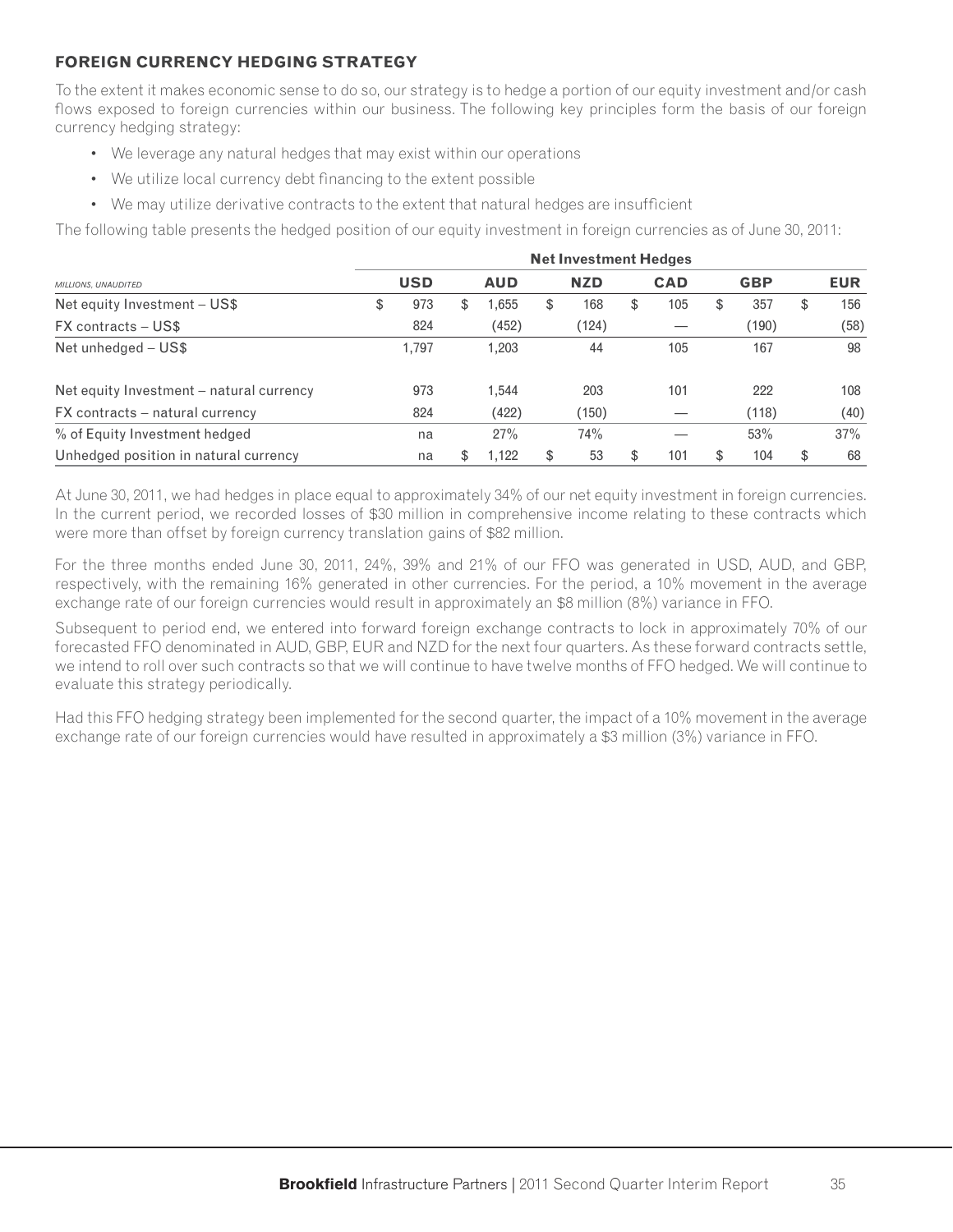## **CAPITAL REINVESTMENT**

Our financing plan is to fund our recurring growth capital expenditures with cash flow generated by our operations, as well as debt financing that is sized to maintain our credit profile. To fund large scale development projects and acquisitions, we will evaluate a variety of capital sources including proceeds from selling non-core assets, equity and debt financing. We will seek to raise additional equity if we believe that we can earn returns on these investments in excess of the cost of the incremental equity. During the quarter, we generated \$33 million of cash available for reinvestment and drew down \$114 million on our corporate credit facility, which largely funded \$153 million in growth capital projects.

The following table highlights the cashflow that was generated during the quarter which was available for reinvestment in our business:

|                                                   | Three months ended June 30 | Six months ended June 30 |      |    |            |    |      |
|---------------------------------------------------|----------------------------|--------------------------|------|----|------------|----|------|
| MILLIONS, UNAUDITED                               | 2011                       |                          | 2010 |    | 2011       |    | 2010 |
| Funds from operations (FFO)                       | \$<br>102                  | \$                       | 52   | \$ | <b>200</b> | \$ | 96   |
| Less maintenance capital                          | (20)                       |                          | (10) |    | (47)       |    | (18) |
| Funds available for distribution (AFFO)           | 82                         |                          | 42   |    | 153        |    | 78   |
| Distributions paid                                | (49)                       |                          | (29) |    | (98)       |    | (58) |
| Funds available for reinvestment                  | 33                         |                          | 13   |    | 55         |    | 20   |
| Growth capital expenditures                       | (153)                      |                          | (23) |    | (231)      |    | (41) |
| Debt funding of growth capital expenditures       | 10                         |                          |      |    | 68         |    |      |
| Disposals, changes in working capital and other   | (31)                       |                          | (32) |    | (36)       |    | 14   |
| Draws on corporate credit facility                | 114                        |                          |      |    | 199        |    |      |
| Change in proportionate cash retained in business | (27)                       |                          | (42) |    | 55         |    | (7)  |
| Opening, proportionate cash retained in business  | 280                        |                          | 274  |    | 198        |    | 239  |
| Closing, proportionate cash retained in business  | \$<br>253                  | \$                       | 232  | \$ | 253        |    | 232  |

The following table presents the components of growth and maintenance capital expenditures:

|                                             | Three months ended June 30 |      |      |    | Six months ended June 30 |                |    |      |
|---------------------------------------------|----------------------------|------|------|----|--------------------------|----------------|----|------|
| MILLIONS, UNAUDITED                         |                            | 2011 | 2010 |    | 2011                     |                |    | 2010 |
| Growth capital expenditures by segment      |                            |      |      |    |                          |                |    |      |
| Utilities                                   | \$                         | 50   | \$   | 20 | \$                       | 77             | \$ | 35   |
| Transport and energy                        |                            | 103  |      | 3  |                          | 154            |    | 6    |
| Timber                                      |                            |      |      |    |                          |                |    |      |
|                                             | \$                         | 153  | \$   | 23 | \$                       | 231            | \$ | 41   |
| Maintenance capital expenditures by segment |                            |      |      |    |                          |                |    |      |
| <b>Utilities</b>                            | \$                         | 8    | \$   | 3  | \$                       | 14             | \$ | 5    |
| Transport and energy                        |                            | 11   |      |    |                          | 31             |    | 13   |
| Timber                                      |                            |      |      |    |                          | $\overline{2}$ |    |      |
|                                             | \$                         | 20   | \$   | 10 | \$                       | 47             | \$ | 18   |

Based on our current operations, we expect that maintenance capital expenditures will be in the range of \$85 million to \$95 million in 2011.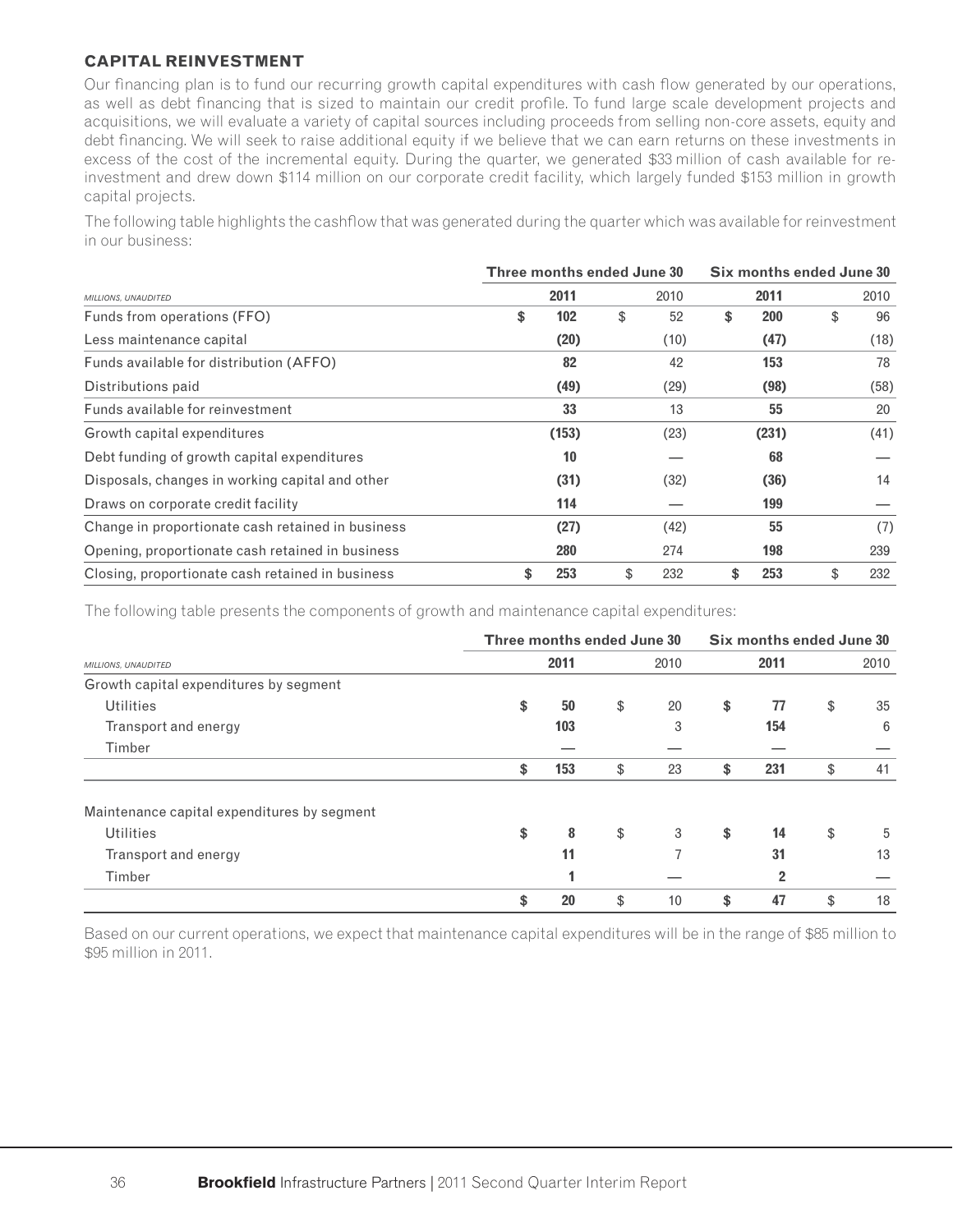## **PARTNERSHIP CAPITAL**

The total number of partnership units outstanding was comprised of the following:

| MILLIONS, PARTNERSHIP UNITS | June 30, 2011 | December 31, 2010 |
|-----------------------------|---------------|-------------------|
| Limited partnership units   | 156.3         | 156.3             |
| General partnership units   |               |                   |
| Total                       | 157.4         | 157.4             |

The general partner is entitled to incentive distribution rights which are based on the amount by which quarterly distributions on the limited partnership units exceed specified target levels. To the extent distributions on limited partnership units exceed \$0.305 per quarter, the incentive distribution rights are entitled to 15% of incremental distributions above this threshold. To the extent that distributions on limited partnership units exceed \$0.33 per unit, the incentive distribution rights are entitled to 25% of incremental distributions above this threshold. During the quarter, an incentive distribution of \$0.1 million was paid to the general partner.

# **RECONCILIATION OF NON-IFRS FINANCIAL MEASURES**

To measure performance, we focus on net income as well as FFO. We define FFO as net income excluding the impact of depreciation, depletion and amortization, deferred taxes and other items as shown in the reconciliation below. For our social infrastructure operations we also subtract debt amortization from FFO as these are finite life concessions and debt must be fully amortized during the concession term. FFO is a measure of operating performance that is not calculated in accordance with, and does not have any standardized meaning prescribed by IFRS. FFO is therefore unlikely to be comparable to similar measures presented by other issuers. FFO has limitations as an analytical tool:

- FFO does not include depreciation and amortization expense; because we own capital assets with finite lives, depreciation and amortization expense recognizes the fact that we must maintain or replace our asset base in order to preserve our revenue generating capability;
- FFO does not include deferred income taxes, which may become payable if we own our assets for a long period of time;
- FFO does not include any non-cash fair value adjustments or mark-to-market adjustments recorded to net income; and
- FFO does not include performance fees accrued relating to our Canadian timber operations, which must be paid in cash and represents a fee we expect to accrue in the future.

Because of these limitations, FFO should not be considered as the sole measure of our performance and should not be considered in isolation from, or as a substitute for, analysis of our results as reported under IFRS. We compensate for these limitations by relying on our IFRS results and using FFO only supplementally. However, FFO is a key measure that we use to evaluate the performance of our operations and forms the basis for our Partnership's distribution policy.

When viewed with our IFRS results, we believe that FFO provides a more complete understanding of factors and trends affecting our underlying operations. FFO allows us to evaluate our businesses on the basis of cash return on net capital deployed by removing the effect of non-cash and other items. We add back depreciation and amortization to remove the implication that our assets decline in value over time since we believe that the value of most or our assets will typically increase over time provided we make all necessary maintenance expenditures.

We add back depletion because we endeavor to manage our timberlands on a sustainable basis over the long term. Furthermore, changes in asset values typically do not decline on a predetermined schedule, as suggested by accounting depreciation or depletion, but instead will inevitably vary upwards and downwards based on a number of market and other conditions that cannot be determined in advance. We add back deferred income taxes because we do not believe this item reflects the present value of the actual cash tax obligations we will be required to pay, particularly if our operations are held for a long period of time. We add back fair value adjustments and mark-to-market adjustments recorded in net income as these are non-cash in nature and indicate a point in time approximation of value on long-term items. Finally, we add back a performance fee payable to Brookfield by Island Timberlands. This performance fee was calculated based upon a percentage of the increased appraised value of the renewable resources and HBU land assets held by our Canadian timber operations over a threshold level. We believe it is appropriate to measure our performance excluding the impact of this accrual as we expect that over time the financial impact of this fee will be more than offset by increased income associated with the increased appraised value of these assets, a benefit which is not reflected in the period in which the related fee accrues. In addition, as a result of our fee-netting mechanism, which is designed to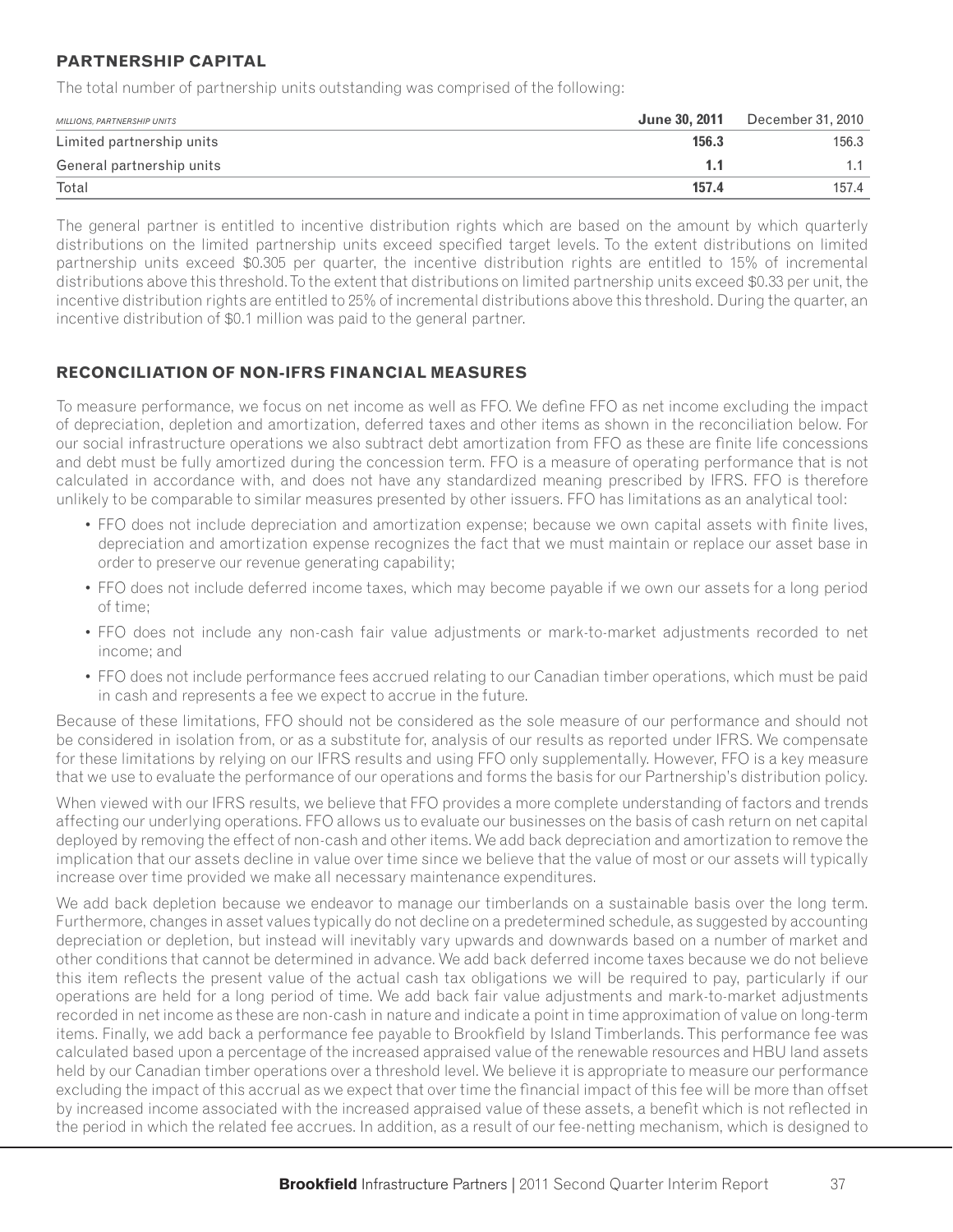eliminate any duplication of fees, any performance fees will reduce future incentive distributions that may otherwise be made to Brookfield by the Partnership. As this credit is reflected as a reduction in distributions to Brookfield, it would not be reflected in FFO without adding back the performance fee.

In addition, we focus on adjusted funds from operations or AFFO, which is defined as FFO less maintenance capital expenditures. Management uses AFFO as a measure of long-term sustainable cash flow.

The following table reconciles FFO to the most directly comparable IFRS measure, which is net income. We urge you to review the IFRS financial measures within the MD&A and to not rely on any single financial measure to evaluate the Partnership.

|                                          | Three months ended June 30 |   | Six months ended June 30 |   |      |   |      |
|------------------------------------------|----------------------------|---|--------------------------|---|------|---|------|
| MILLIONS, UNAUDITED                      | 2011                       |   | 2010                     |   | 2011 |   | 2010 |
| Net income                               | \$<br>26                   | S | 19                       | S |      | S | 18   |
| Add back or deduct the following:        |                            |   |                          |   |      |   |      |
| Depreciation, depletion and amortization | 53                         |   | -31                      |   | 101  |   | 62   |
| Fair value adjustments                   | 6                          |   |                          |   |      |   |      |
| Deferred taxes and other items           | 17                         |   |                          |   | 20   |   | 16   |
| Funds from operations                    | \$<br>102                  |   | 52                       | S | 200  |   | 96   |

The difference between net income and FFO is primarily attributable to depreciation, depletion and amortization expenses.

In order to assess our performance as stewards of capital, we track our AFFO yield, which is a proxy for our returns on invested capital.

Invested capital is meant to track the initial investment that we make in a business plus all cash flow that we re-invest in the business. We define invested capital as partnership capital adding back the following items; non-cash income statement items net of maintenance capital expenditures as well as other comprehensive income, as shown in the reconciliation below. Invested capital is a measure that is not calculated in accordance with, and does not have any standardized meaning prescribed by IFRS. Invested capital is therefore unlikely to be comparable to similar measures presented by other issuers. Invested capital has limitations as a tool to measure returns on capital invested as follows:

- Invested capital does not fully deduct depreciation expense;
- Invested capital does not include non-cash income statement items; and
- Invested capital does not include accumulated other comprehensive income.

Because of these limitations of invested capital and limitations of AFFO previously discussed, AFFO yield should not be considered as the sole measure of our performance and should not be considered in isolation from, or as a substitute for, analysis of our results as reported under IFRS. We compensate for these limitations by relying on our IFRS results and using AFFO yield only supplementally. However, invested capital is a key measure that we use to evaluate the performance of our operations.

When viewed in conjunction with our IFRS results, we believe that AFFO yield provides a more complete understanding of our investment in each of our businesses. AFFO yield allows us to evaluate our businesses on the basis of cash return on net capital deployed by removing the effect of non-cash impacts on our capital base. We add back maintenance capital expenditures in order to capture the difference between depreciation and our sustaining capital investment which can be reinvested in our business. Minority interest is excluded as this represents capital invested by other shareholders. Non-cash income statement items are not included as these balances do not represent cash returned or reinvested in our assets. The impact of other comprehensive income is ignored as these adjustments to partnership capital represent changes such as fair value adjustments or non-cash gains or losses on foreign exchange that have not been realized by us.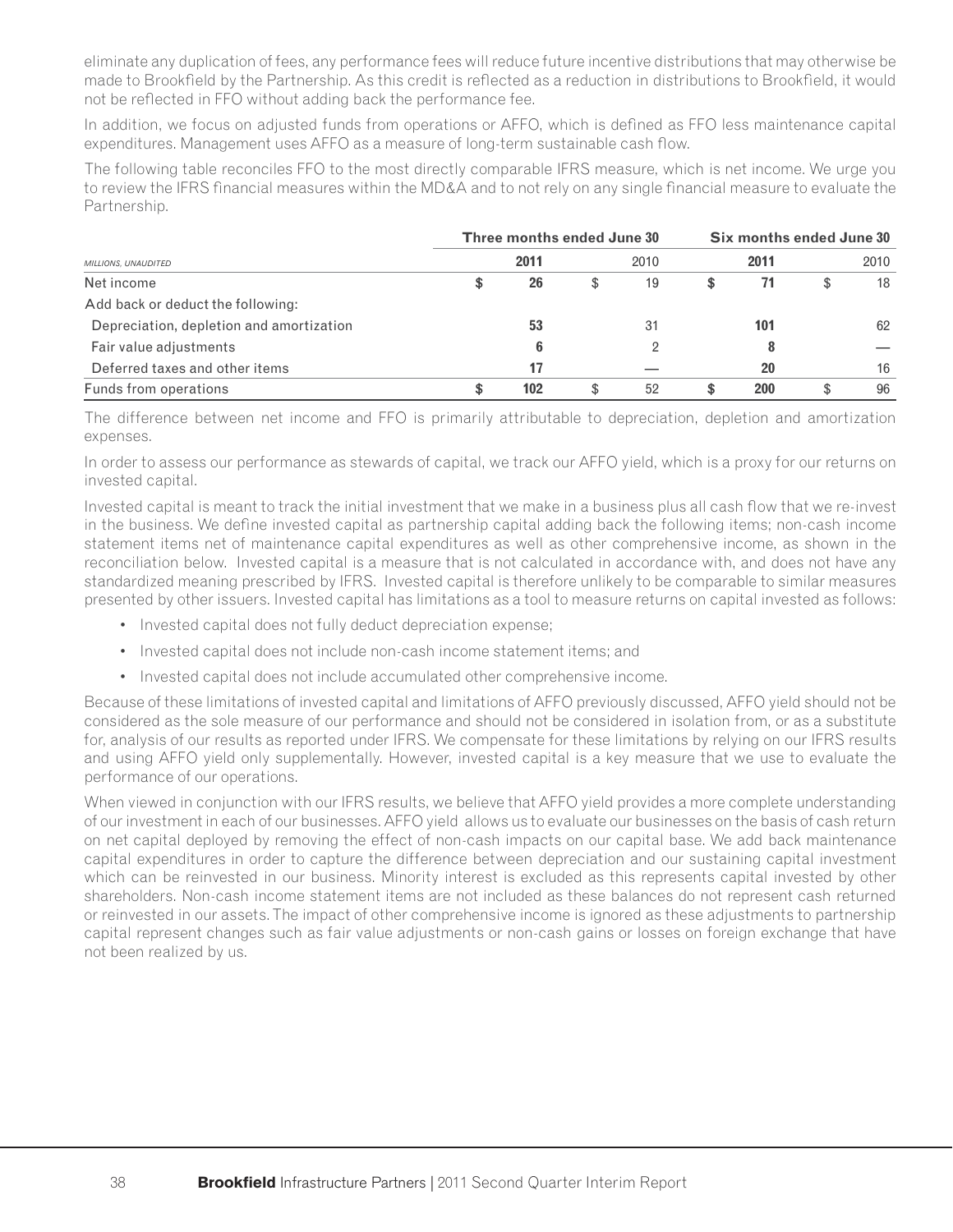The following table reconciles invested capital to the most directly comparable IFRS measure, which is partnership capital:

|                                        | As of                |       |                   |       |  |  |  |  |  |
|----------------------------------------|----------------------|-------|-------------------|-------|--|--|--|--|--|
| MILLIONS, UNAUDITED                    | <b>June 30, 2011</b> |       | December 31, 2010 |       |  |  |  |  |  |
| Partnership capital                    | \$                   | 3,414 | \$                | 3,380 |  |  |  |  |  |
| Cumulative differences                 |                      | (309) |                   | 46    |  |  |  |  |  |
| Maintenance capital expenditures       |                      | (47)  |                   | (49)  |  |  |  |  |  |
| Non-cash income statement items        |                      | 129   |                   | (270) |  |  |  |  |  |
| Accumulated other comprehensive income |                      | (235) |                   | (178) |  |  |  |  |  |
| Other adjustments                      |                      | 4     |                   | (36)  |  |  |  |  |  |
| Invested capital                       |                      | 2.948 | \$                | 2,893 |  |  |  |  |  |

Our invested capital by segment is as follows for the following periods:

| MILLIONS, UNAUDITED         | <b>June 30, 2011</b> | December 31, 2010 |       |  |
|-----------------------------|----------------------|-------------------|-------|--|
| Invested capital by segment |                      |                   |       |  |
| <b>Utilities</b>            | \$<br>1,329          | S                 | 1,298 |  |
| Transport and energy        | 1,377                |                   | 1,235 |  |
| Timber                      | 477                  |                   | 478   |  |
| Corporate and other         | (235)                |                   | (118) |  |
| Total invested capital      | \$<br>2.948          | \$                | 2,893 |  |

We also use EBITDA as a measure of performance. We define EBITDA as FFO excluding the impact of interest expense, cash taxes and other income (expenses). On a consolidated basis, this is expressed as gross margin on our consolidated statement of operations.

The following table reconciles our consolidated gross margin (EBITDA) to our proportionate EBITDA for the following periods:

|                                                                    |    | <b>Three months ended</b> | June 30  | Six months ended<br>June 30 |       |  |      |
|--------------------------------------------------------------------|----|---------------------------|----------|-----------------------------|-------|--|------|
| MILLIONS, UNAUDITED                                                |    | 2011                      | 2010     |                             | 2011  |  | 2010 |
| Gross margin (EBITDA) as per BIP consolidated financial statements | \$ | 178                       | \$<br>55 | S                           | 353   |  | 96   |
| Less: Non-controlling interest associated with the above           |    | (64)                      | (34)     |                             | (124) |  | (63) |
|                                                                    |    | 114                       | 21       |                             | 229   |  | 33   |
| Add: Proportionate share of EBITDA of investments in associates    |    | 71                        | 74       |                             | 141   |  | 155  |
| Total proportionate EBITDA                                         | S  | 185                       | \$<br>95 | \$                          | 370   |  | 188  |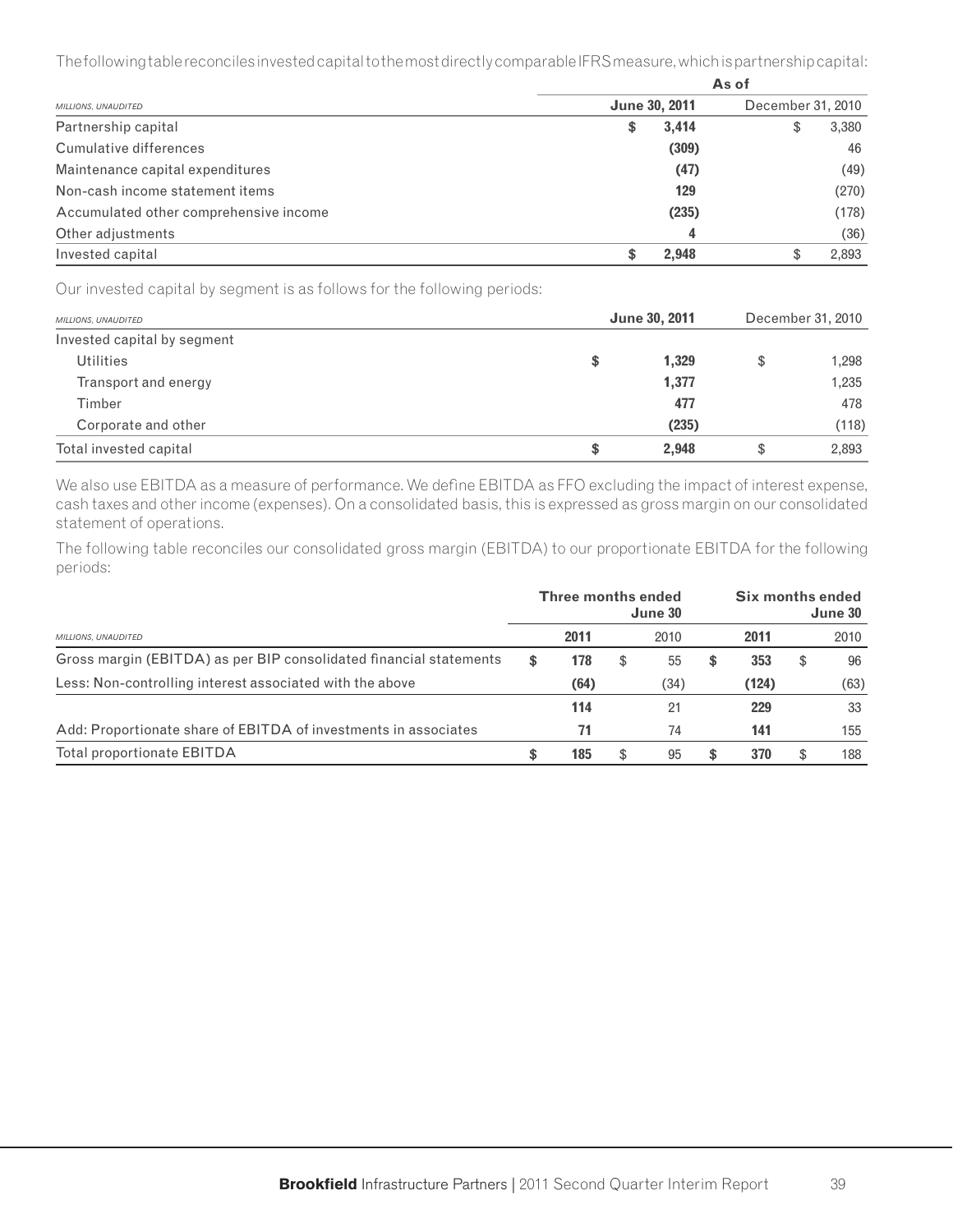#### **CAUTIONARY STATEMENT REGARDING FORWARD-LOOKING STATEMENTS**

This MD&A contains forward-looking information within the meaning of Canadian provincial securities laws and "forward-looking statements" within the meaning of certain securities laws including Section 27A of the U.S. Securities Act of 1933, as amended, Section 21E of the U.S. Securities Exchange Act of 1934, as amended, "safe harbor" provisions of the United States Private Securities Litigation Reform Act of 1995 and in any applicable Canadian securities regulations. We may make such statements in this report, in other filings with Canadian regulators or the SEC or in other communications. The words "tend", "seek", "target", "foresee", "believe," "expect," "could", "anticipate," "intend," "objective", "sustain", "enable", "endeavour", "estimate", "likely", "typically", "stable", "enhance", "attempt", "strategy", "pursue", "continue", "plan", "strive", "vision", "positions", derivatives thereof and other expressions of similar import, or the negative variations thereof, and similar expressions of future or conditional verbs such as "will", "may", "should," which are predictions of or indicate future events, trends or prospects and which do not relate to historical matters, identify forward-looking statements. Forward-looking statements in this MD&A include among others, statements with respect to our assets tending to appreciate in value over time, growth in our assets and operations, increases in FFO per unit and resulting capital appreciation, returns on capital and on equity, increasing demand for commodities and global movement of goods, expected capital expenditures, the impact of planned capital projects by customers of our railroad business on the performance and growth of that business, various factors bearing on the timber industry including the impact of the Mountain Pine Beetle invasion, increasing Asian demand and other factors, the extent of our corporate, general and administrative expenses, ability to participate in the global market recovery, our capacity to take advantage of opportunities in the marketplace, the future prospects of the assets that Brookfield Infrastructure operates or will operate, partnering with institutional investors, ability to identify, acquire and integrate new acquisition opportunities, long-term target return on our assets, sustainability of distribution levels, distribution growth and payout ratios, operating results and margins for our business and each operation, future prospects for the markets for our products, Brookfield Infrastructure's plans for growth through internal growth and capital investments, ability to achieve stated objectives, ability to drive operating efficiencies, return on capital expectations for the business contract prices and regulated rates for our operations, expected timing and outcome with respect to increasing sales in timber business, value of higher and better use timber lands, our expected future maintenance and capital expenditures, ability to deploy capital in accretive investments, impact on the business resulting from our view of future economic conditions, our ability to maintain sufficient financial liquidity, our ability to draw down funds under our bank credit facilities, our ability to secure financing through the issuance of equity or debt expansions of existing operations, financing plan for operating companies, foreign currency management activities and other statements with respect to our beliefs, outlooks, plans, expectations and intentions. Although we believe that the Partnership's anticipated future results, performance or achievements expressed or implied by the forward-looking statements and information are based upon reasonable assumptions and expectations, the reader should not place undue reliance on forward-looking statements and information because they involve known and unknown risks, uncertainties and other factors which may cause the actual results, performance or achievements of the Partnership to differ materially from anticipated future results, performance or achievement expressed or implied by such forward-looking statements and information.

Factors that could cause actual results to differ materially from those contemplated or implied by forward-looking statements include: general economic and financial conditions in the countries in which we do business generally which may impact market demand, foreign currency risk, the high level of government regulation affecting our businesses, the outcome and timing of various regulatory, legal and contractual issues, global credit and financial markets, the competitive business environment in the industries in which we operate, the competitive market for acquisitions and other growth opportunities, availability of equity and debt financing, the completion of various large capital projects by mining customers of our railroad business which themselves rely on access to capital and continued favourable commodity prices, ability to negotiate favourable take-or-pay contractual terms, acts of God or similar events outside of our control, and other risks and factors detailed from time to time in documents filed by Brookfield Infrastructure with the securities regulators in Canada and the United States, including Brookfield Infrastructure's most recent Annual Report on Form 20-F under the heading "Risk Factors".

We caution that the foregoing list of important factors that may affect future results is not exhaustive. When relying on our forward-looking statements to make decisions with respect to Brookfield Infrastructure, investors and others should carefully consider the foregoing factors and other uncertainties and potential events. Except as required by law, the Partnership undertakes no obligation to publicly update or revise any forward-looking statements or information, whether written or oral, that may be as a result of new information, future events or otherwise.